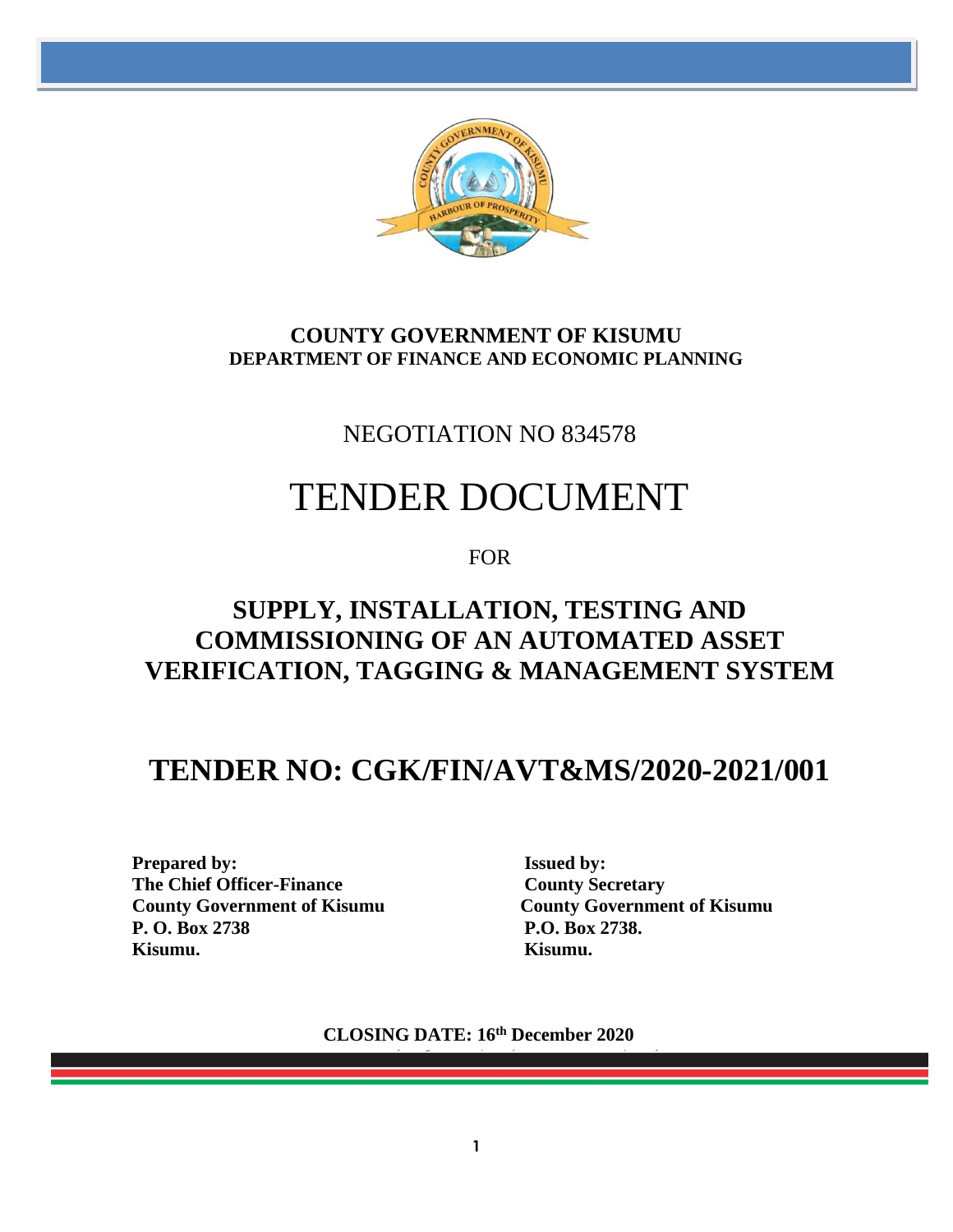### **DEFINITIONS**

The following terms and Expressions used in the Tender document shall have the following meanings:

| <b>The Employer</b> | County Government of Kisumu |
|---------------------|-----------------------------|
|                     | P.O. Box 2738,              |
|                     | Kisumu.                     |

| <b>Employers Representative</b> | This shall mean the Project Manager and shall be |
|---------------------------------|--------------------------------------------------|
|                                 | Chief Officer,                                   |
|                                 | Finance                                          |
|                                 | P.O. Box 2738                                    |
|                                 | Kisumu.                                          |

**Contractor** The firm appointed to carry out **SUPPLY, INSTALLATION, TESTING AND COMMISSIONING OF AN AUTOMATED ASSET VERIFICATION, TAGGING & MANAGEMENT SYSTEM**

| <b>The Site</b> | <b>Kisumu County Head Quarters</b> |
|-----------------|------------------------------------|
|                 | <b>Prosperity House</b>            |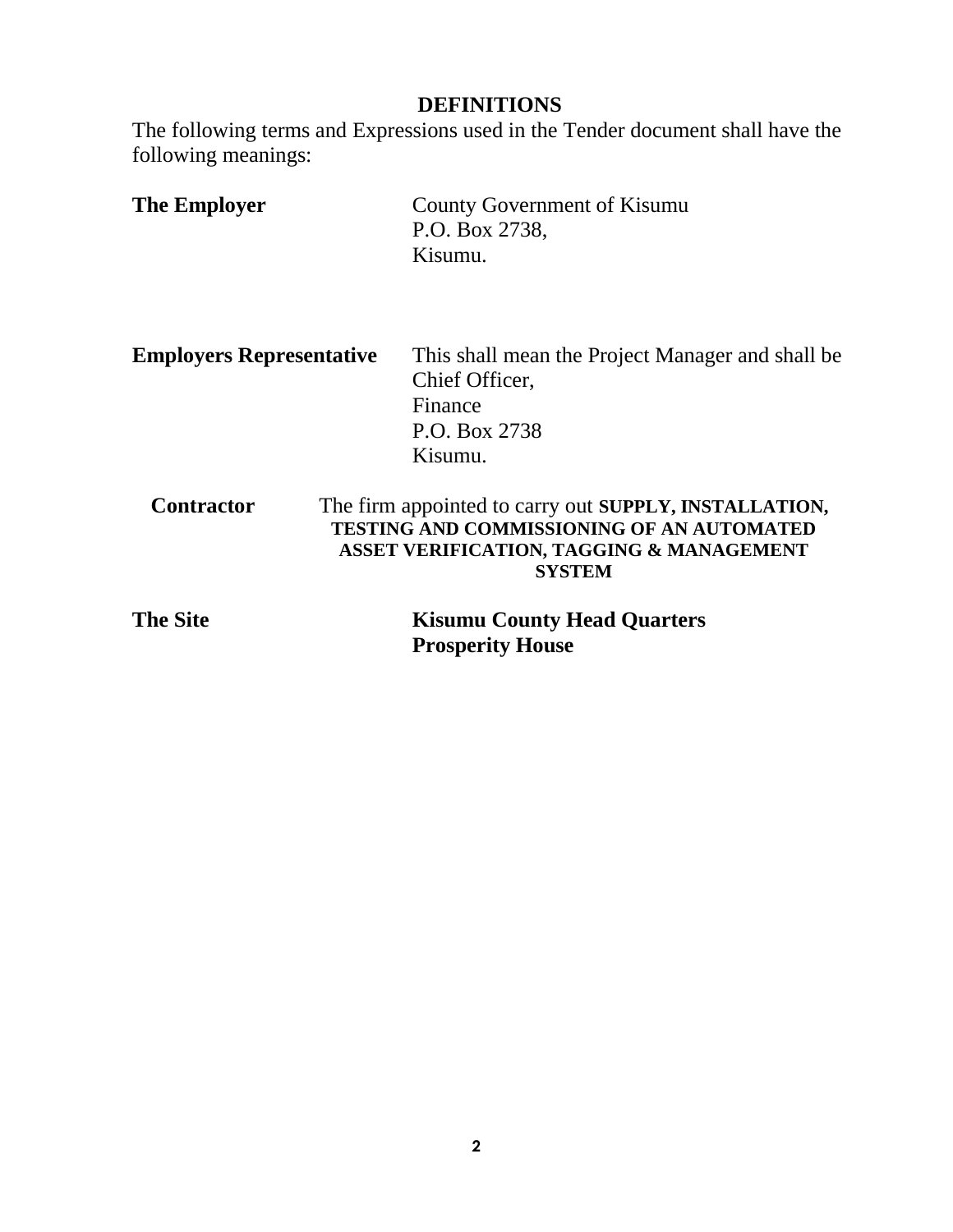# <span id="page-2-0"></span>**Table of Contents**

|      | <b>SECTION II</b>                                                  |
|------|--------------------------------------------------------------------|
| 2.2  |                                                                    |
| 2.3  |                                                                    |
| 2.4. |                                                                    |
| 2.5  |                                                                    |
| 2.6  |                                                                    |
| 2.7  |                                                                    |
| 2.8  |                                                                    |
| 2.9  |                                                                    |
| 2.10 |                                                                    |
| 2.12 |                                                                    |
| 2.13 | Goods Eligibility and Conformity to Tender Documents  12           |
| 2.14 |                                                                    |
| 2.15 |                                                                    |
| 2.16 |                                                                    |
| 2.17 |                                                                    |
| 2.18 |                                                                    |
| 2.19 |                                                                    |
| 2.20 |                                                                    |
| 2.21 |                                                                    |
| 2.22 |                                                                    |
| 2.23 |                                                                    |
| 2.24 |                                                                    |
| 2.25 |                                                                    |
| 2.26 |                                                                    |
| 2.27 |                                                                    |
| (b)  |                                                                    |
| (d)  | County Government of Kisumu's Right to Accept or Reject any or All |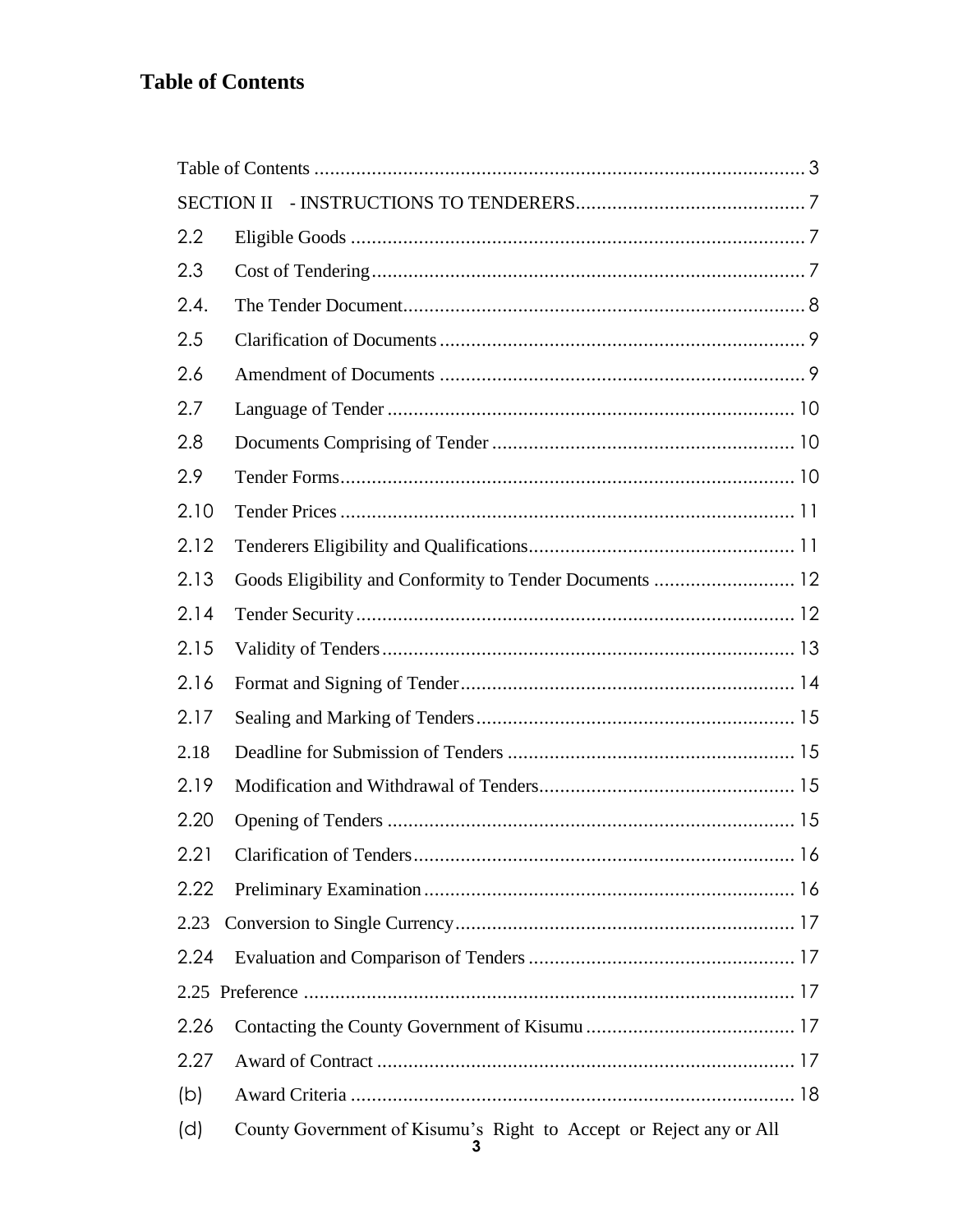| 2.28 |                                                             |  |
|------|-------------------------------------------------------------|--|
| 2.29 |                                                             |  |
| 2.30 |                                                             |  |
| 2.31 |                                                             |  |
|      |                                                             |  |
| 3.2  |                                                             |  |
| 3.3  |                                                             |  |
| 3.4  |                                                             |  |
| 3.5  |                                                             |  |
| 3.6  |                                                             |  |
| 3.7  |                                                             |  |
| 3.8  |                                                             |  |
| 3.9  |                                                             |  |
| 3.10 |                                                             |  |
| 3.12 |                                                             |  |
| 3.13 |                                                             |  |
|      |                                                             |  |
| 3.15 |                                                             |  |
| 3.16 |                                                             |  |
|      |                                                             |  |
| 3.19 |                                                             |  |
| 3.20 |                                                             |  |
|      |                                                             |  |
|      |                                                             |  |
| 5.2  | PARTICULARS OF TECHNICAL SPECIFICATIONS  29                 |  |
|      | <b>SECTION VI</b><br>-TECHNICAL EVALUATION RESPONSE FORM 32 |  |
|      |                                                             |  |
|      |                                                             |  |
|      |                                                             |  |
| 9.1  |                                                             |  |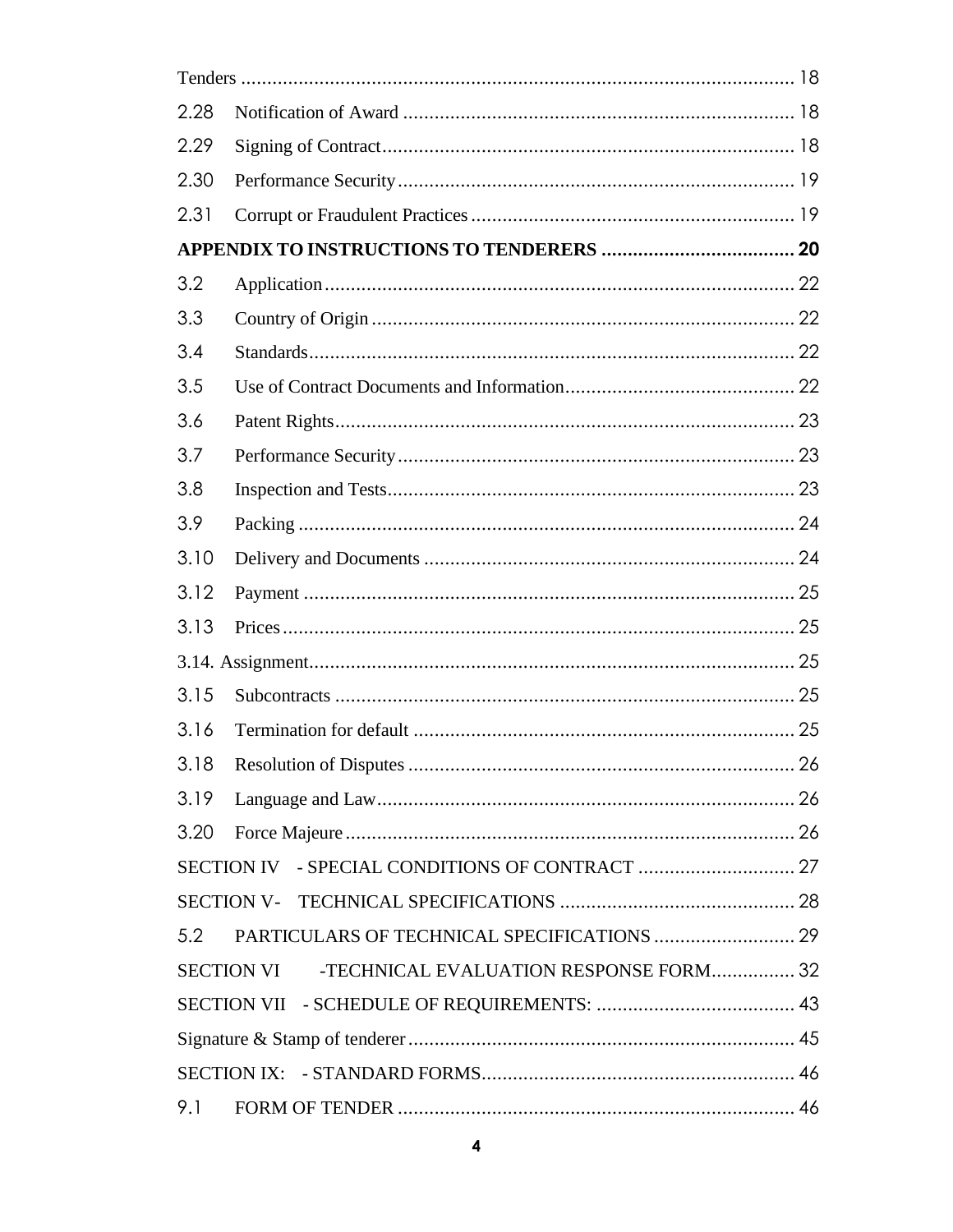| 9.2 | CONFIDENTIAL BUSINESS QUESTIONNAIRE FORM 48              |  |
|-----|----------------------------------------------------------|--|
|     |                                                          |  |
|     | 9.4 BANK GUARANTEE FOR ADVANCE PAYMENT FORM (Not         |  |
|     | 9.5 MANUFACTURER'S AUTHORIZATION FORM (If applicable) 51 |  |
|     |                                                          |  |
|     |                                                          |  |
|     |                                                          |  |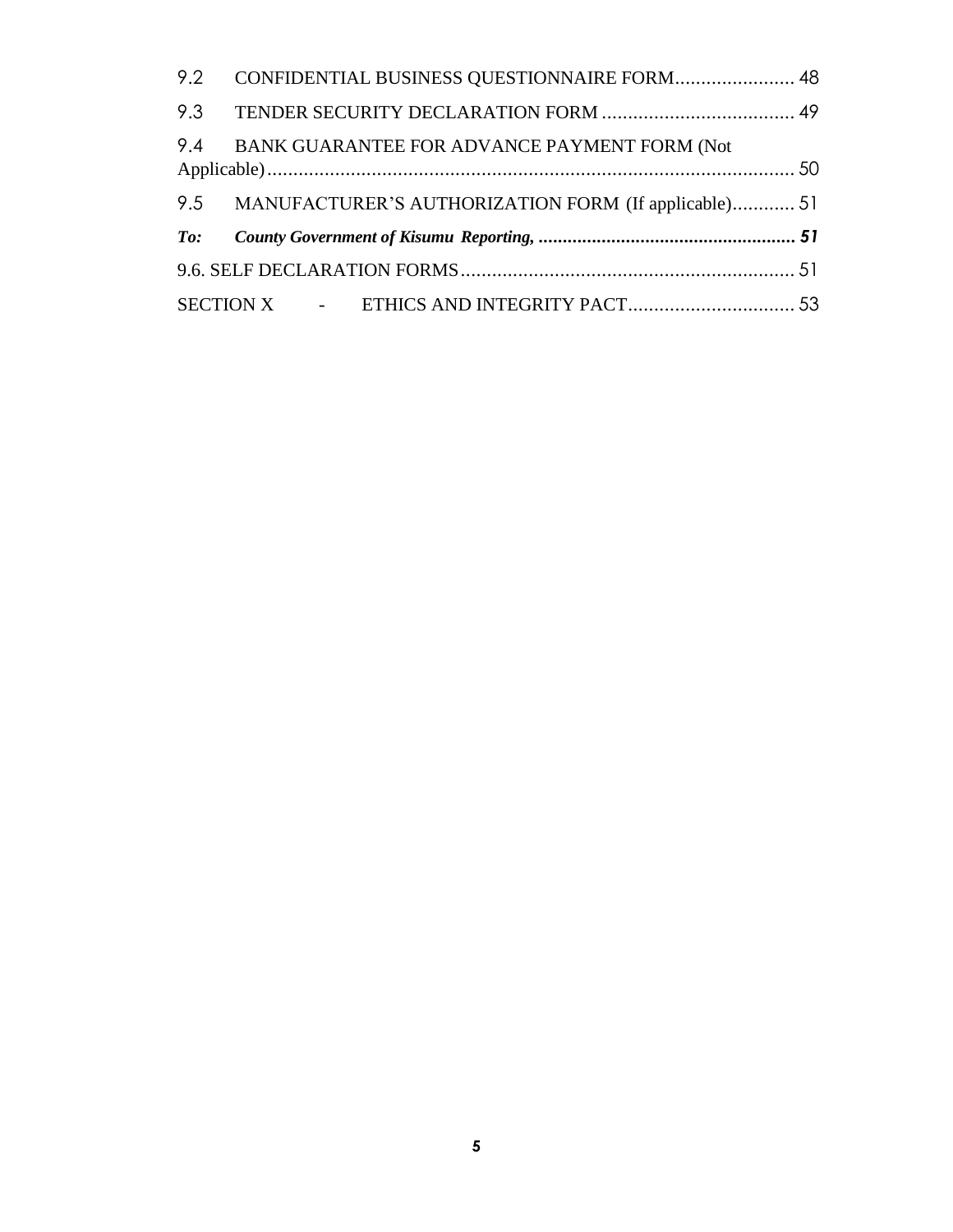#### **SECTION I: INVITATION TO TENDER**

#### **Date: 3/10/2020**

#### **TENDER NAME**: **SUPPLY, INSTALLATION, TESTING AND COMMISSIONING OF AN AUTOMATED ASSET VERIFICATION, TAGGING & MANAGEMENT SYSTEM**

#### **TENDER REF. NO. TENDER NO: CGK/FIN/AVT&MS/2020-2021/001**

- **1.1** The County Government of Kisumu (CGK) invites sealed bids from eligible candidates for the **Supply, Installation, Testing And Commissioning Of An Automated Asset Verification, Tagging & Management System**
- 1.2 A complete set of tender documents may be downloaded free of charge from the County Government of Kisumu website at <https://www.kisumu.go.ke/category/tenders/> or from the Public Procurement Information Portal at [https://tenders.go.ke](https://tenders.go.ke/) Suppliers portal [www.suppliers.treasury.go.ke.](http://www.suppliers.treasury.go.ke/) bidders who download the documents from the Public Procurement information Portal must forward their particulars immediately to [www.suppliers.treasury.go.ke.](http://www.suppliers.treasury.go.ke/)
- 1.3 Prices quoted should be net, inclusive of all taxes, and delivery must be in Kenya Shillings and shall remain valid for **120 days** from the closing date of the tender.
- **1.4** T e nders must be accompanied by a Tender security of 2% of the quoted amount in the form of a guarantee from a reputable commercial bank or insurance company in Kenya approved by Public Procurement Regulatory Authority. **Sealed Original tender security of 2% should be d to deposited at 2nd floor Prosperity House (Huduma Center) Department Finance, Director Supply Chain Management Office on or before 16th December 2020 12:00 noon on official working hours only.**
- **1.5 Bidders are advised that this tender will be done purely on online no manual submission will be accepted**

**Tenders will be** received on or before **16/12/2020** at 12.00 NOON.

#### **CHIEF FINANCE OFFICER COUNTY GOVERNMENT OF KISUMU**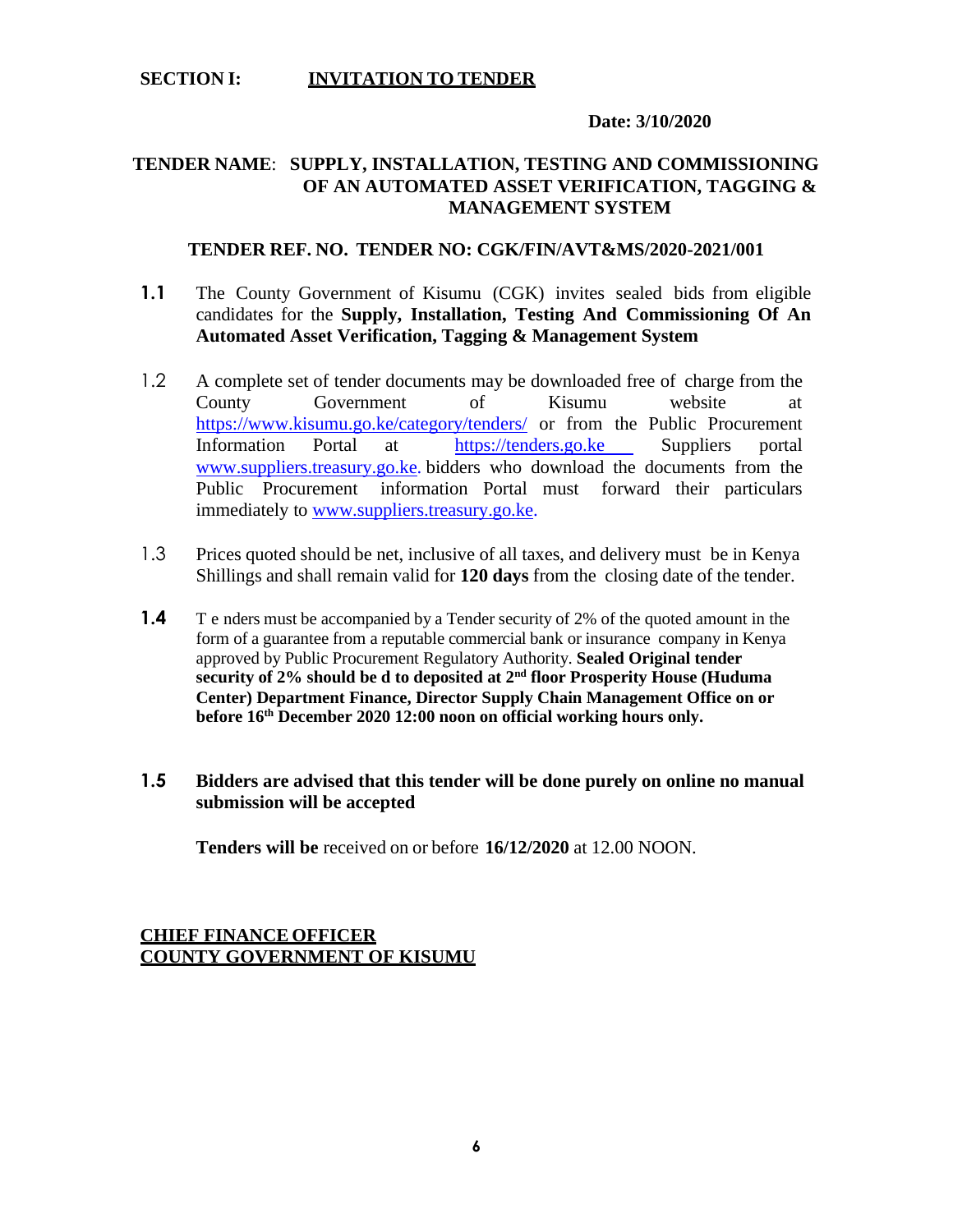#### <span id="page-6-0"></span>**SECTION II - INSTRUCTIONS TO TENDERERS**

#### 2.1 **Eligible Tenderers**

- 2.1.1 This Invitation for Tenders is open to all tenderers eligible as described in the Invitation to Tender. Successful tenderers shall complete the supply of goods by the intended completion date specified in the Schedule of Requirements Section VI.
- 2.1.2 The County Government of Kisumu's employees, committee members, County Public Service Board members, Kisumu County Assembly Members and their relative (spouse and children) are not eligible to participate in the tender.
- 2.1.3 Tenderers shall provide the qualification information statement that the tenderer (including all members of a joint venture and subcontractors) is not associated, or have been associated in the past, directly or indirectly, with a firm or any of its affiliateswhich have beenengaged by the County Government of Kisumu to provide consulting services for the preparation of the design, specifications, and other documents to be used for the procurement of the goods under this Invitation for tenders.
- 2.1.4 Tenderers shall not be under a declaration of ineligibility for corrupt and fraudulent practices.

### <span id="page-6-1"></span>2.2 **Eligible Goods**

- 2.2.1 All goods to be supplied under the contract shall have their origin in eligible source countries.
- 2.2.2 For purposes of this clause, "origin" means the place where the goods are mined, grown, or produced. Goods are produced when, through manufacturing, processing, or substantial and major assembly of components, a commerciallyrecognized product results that is substantially different in basic characteristics or in purpose or utility from its components
- 2.2.3 The origin of goods is distinct from the nationality of the tenderer.

### <span id="page-6-2"></span>2.3 **Cost of Tendering**

2.3.1 The Tenderer shall bear all costs associated with the preparation and submission of its tender, and the County Government of Kisumu, will in no case be responsible or liable for those costs, regardless of the conduct or outcome of the tendering process.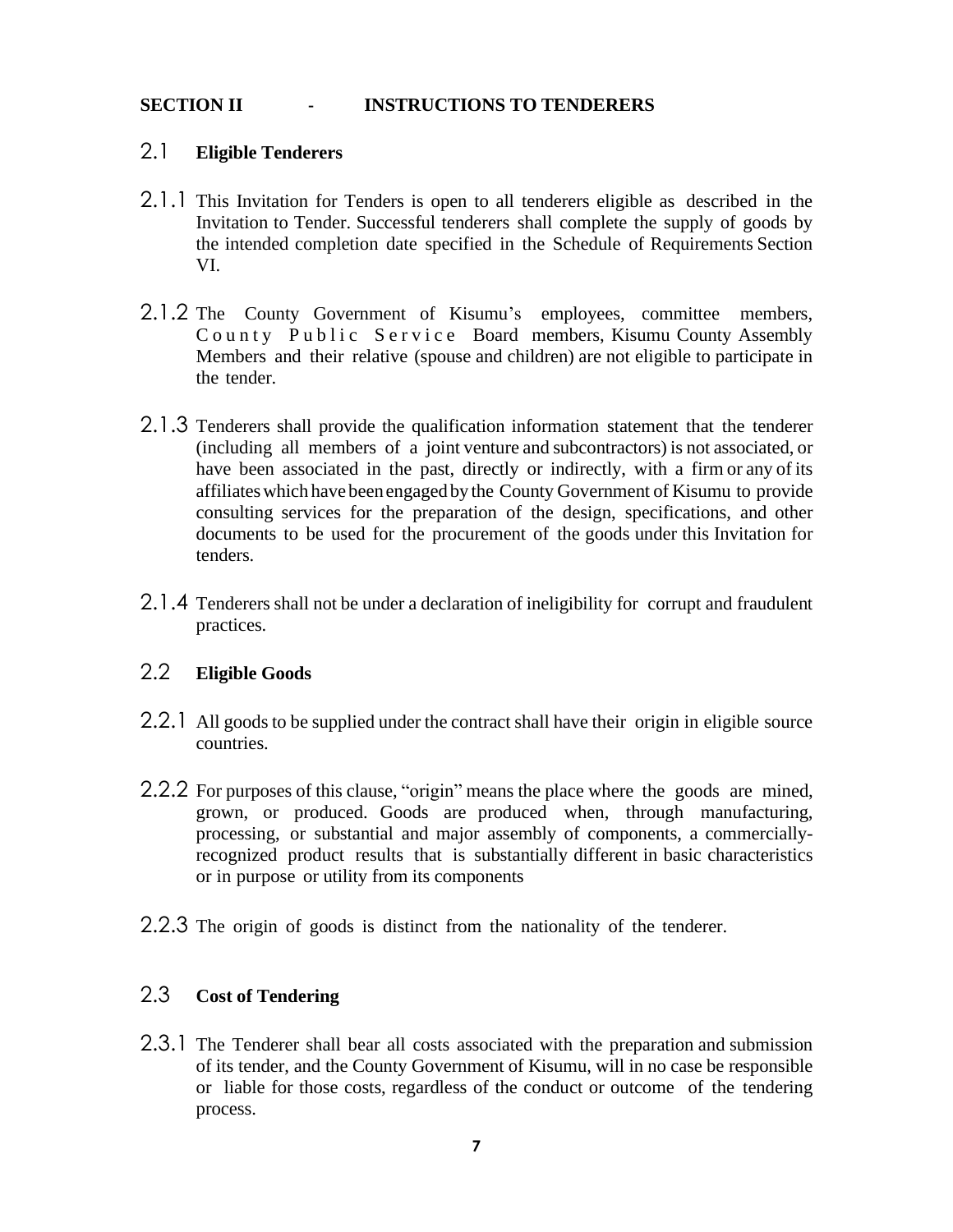2.3.2 All firms found capable of performing the contract satisfactorily in accordance with the set prequalification criteria shall be prequalified.

### <span id="page-7-0"></span>2.4. **The Tender Document**

- 2.4.1 The tender document comprises the documents listed below and addenda issued in accordance with clause 2.6 of these instructions to Tenderers
	- (i) Invitation to Tender
	- (ii) Instructions to tenderers
	- (iii) General Conditions of Contract
	- (iv) Special Conditions of Contract
	- (v) Schedule of requirements
	- (vi) Technical Specifications
	- (vii) Tender Form and Price Schedules
	- (viii) Tender Security Form
	- (ix) Bank Guarantee for Advance Payment Form
	- (x) Confidential Business Questionnaire
	- (xi) Ethics & Integrity Pact
- 2.4.2 The Tenderer is expected to examine all instructions, forms, terms, and specifications in the tender documents. Failure to furnish all information required by the tender documents or to submit a tender not substantially responsive to the tender documents in every respect will be at the tenderers risk and may result in the rejection of its tender.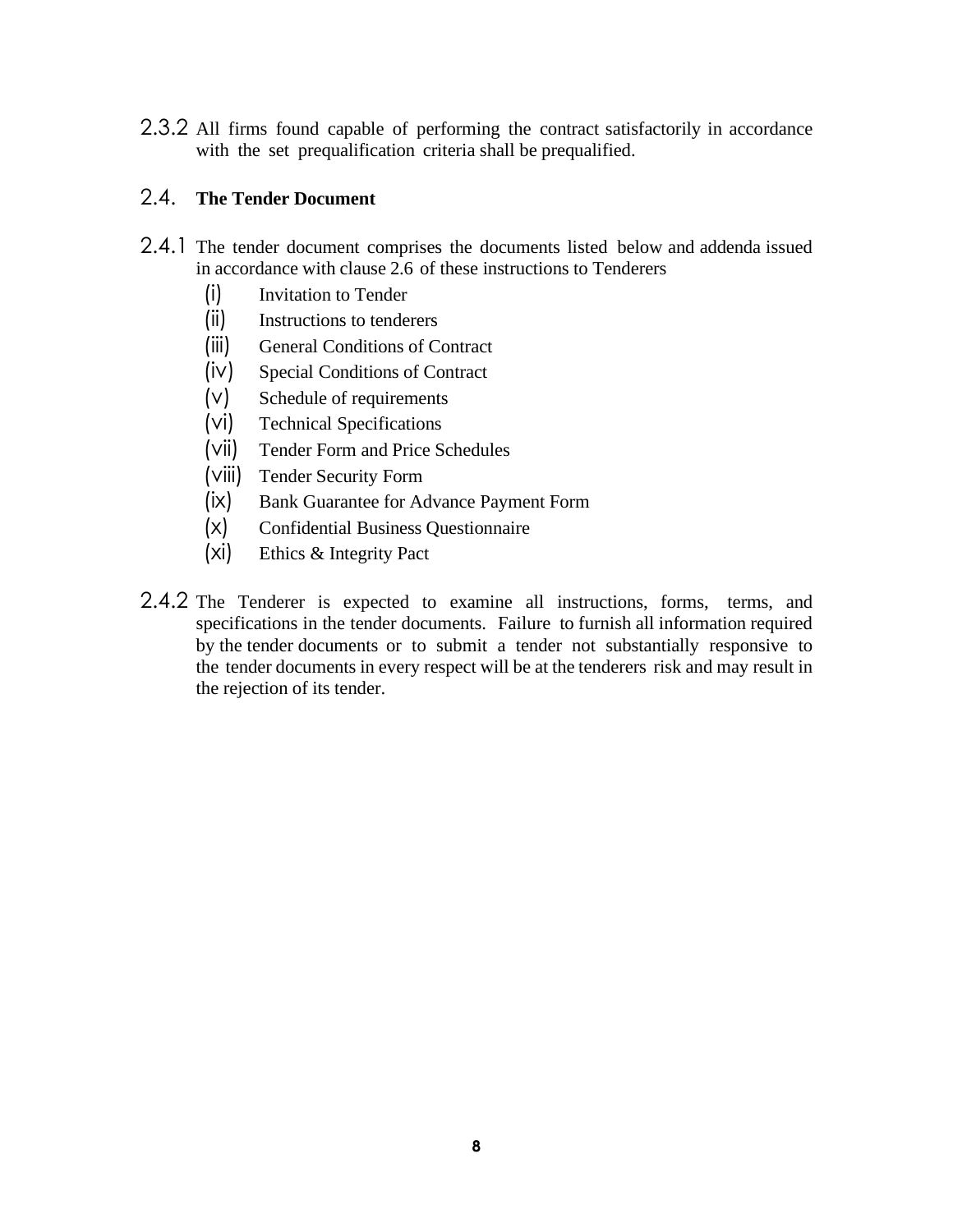### <span id="page-8-0"></span>2.5 **Clarification of Documents**

2.5.1 A prospective tenderer requiring any clarification of the tender document may notify the County Government of Kisumu in writing or by post at the entity's address indicated in the Invitation to Tender.

The Procuring entity will respond in writing to any request for clarification of the tender documents, which it receives not later than four (4) days prior to the deadline for the submission of tenders, prescribed by the County Government of Kisumu.

Written copies of the Procuring entities response (including an explanation of the query but without identifying the source of inquiry) will be sent to all prospective tenderers that have received the tender document.

2.5.2 The County Government of Kisumu shall reply to any clarifications sought by the tenderer within 2 days of receiving the request to enable the tenderer to make timely submission of its tender.

### <span id="page-8-1"></span>2.6 **Amendment of Documents**

- 2.6.1 At any time prior to the deadline for submission of tenders, the County Government of Kisumu, for any reason, whether at its own initiative or in response to a clarification requested by a prospective tenderer, may modify the tender documents by amendment.
- 2.6.2 All prospective candidates that have received the tender documents will be notified of the amendment in writing or by post and will be binding on them.
- 2.6.3 In order to allow prospective tenderers reasonable time in which to take the amendment into account in preparing their tenders, the County Government of Kisumu, at its discretion, may extend the deadline for the submission of tenders.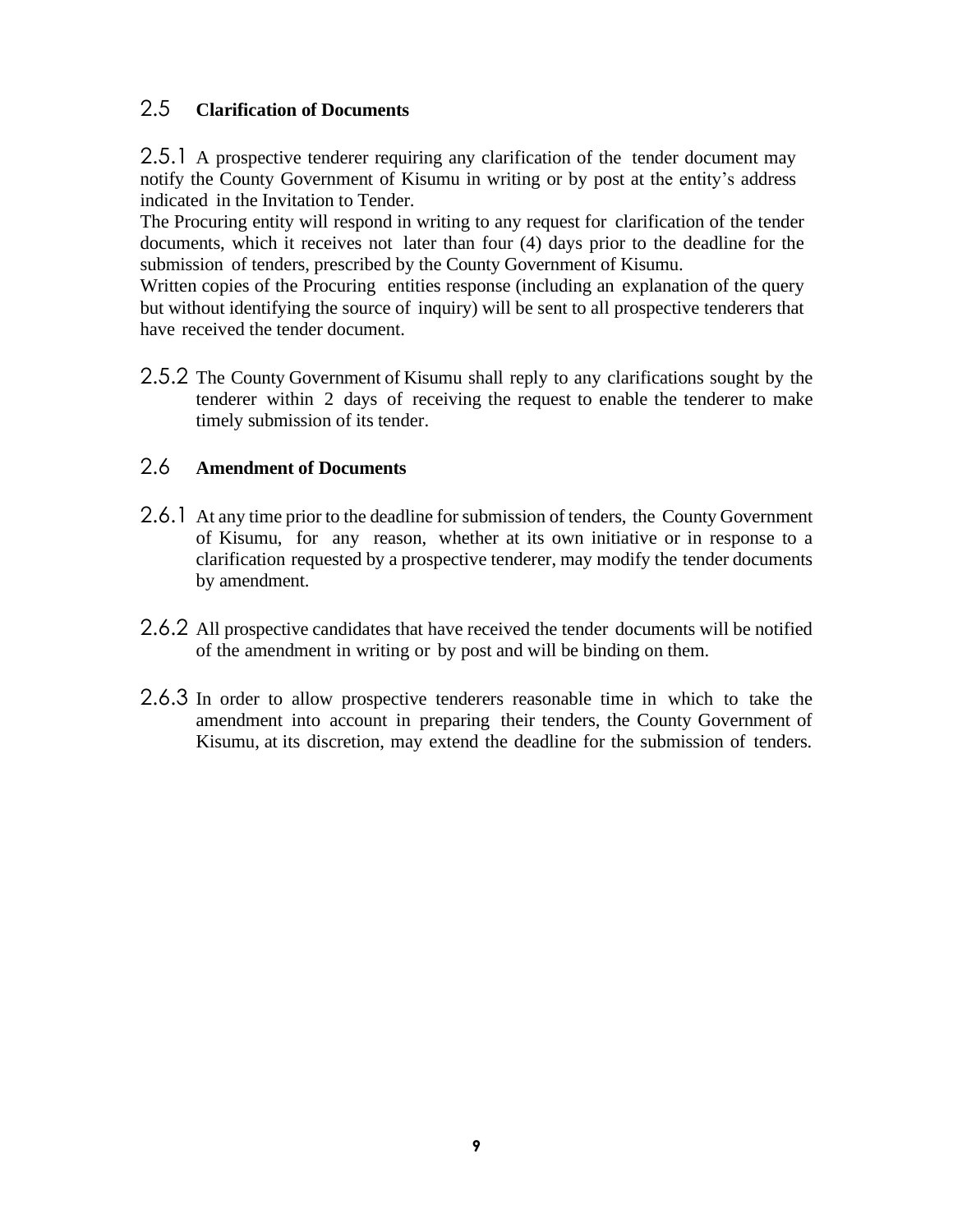### <span id="page-9-0"></span>2.7 **Language of Tender**

2.7.1 The tender prepared by the tenderer, as well as all correspondence and documents relating to the tender exchange by the tenderer and the County Government of Kisumu, shall be written in English language, provided that any printed literature furnished by the tenderer may be written in another language provided they are accompanied by an accurate English translation of the relevant passages in which case, for purposes of interpretation of the tender, the English translation shall govern.

### <span id="page-9-1"></span>2.8 **Documents Comprising of Tender**

- 2.8.1 The tender prepared by the tenderers shall comprise the following components
	- (a) a Tender Form and a Price Schedule completed in accordance with paragraph 2.9, 2.10 and 2.11 below
	- (b) documentary evidence established in accordance with paragraph 2.1 that the tenderer is eligible to tender and is qualified to perform the contract if its tender is accepted;
	- (c) documentary evidence established in accordance with paragraph 2.2 that the goods and ancillary services to be supplied by the tenderer are eligible goods and services and conform to the tender documents; and
	- (d) tender security furnished in accordance with paragraph 2.14

### <span id="page-9-2"></span>2.9 **Tender Forms**

2.9.1 The tenderer shall complete the Tender Form and the appropriate Price Schedule furnished in the tender documents, indicating the goods to be supplied, a brief description of the goods, their country of origin, quantity, and prices.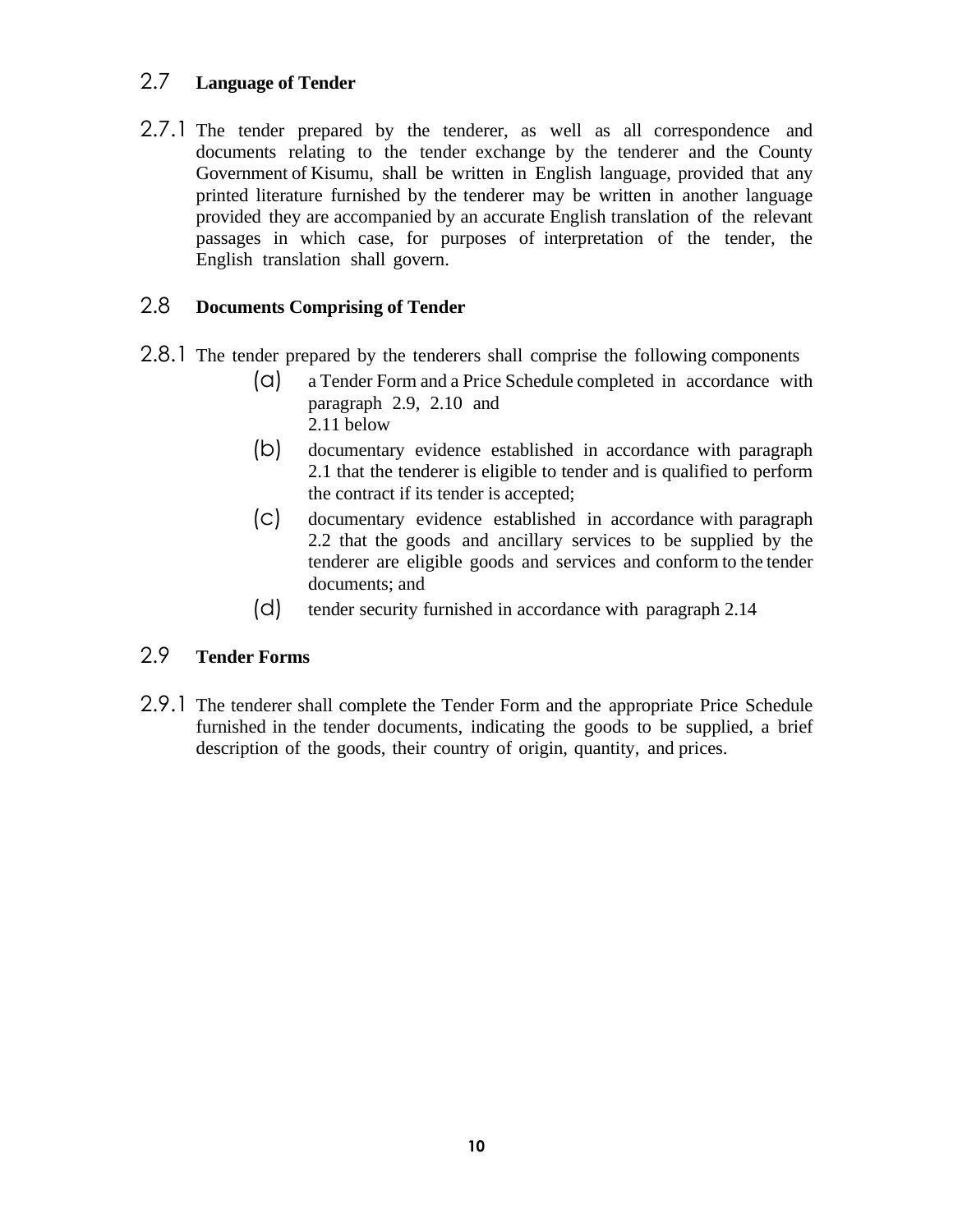### <span id="page-10-0"></span>2.10 **Tender Prices**

- 2.10.1The tenderer shall indicate on the appropriate Price Schedule the unit prices and total tender price of the goods it proposes to supply under the contract
- 2.10.2Prices indicated on the Price Schedule shall include all costs including taxes, insurances and delivery to the premises of the entity.
- 2.10.3Prices quoted by the tenderer shall be fixed during the Tender's performance of the contract and not subject to variation on any account. A tender submitted with an adjustable price quotation will be treated as non- responsive and will be rejected, pursuant to paragraph 2.22
- 2.10.4The validity period of the tender shall be **120 days** from the date of opening of the tender.

#### 2.11 **Tender Currencies**

2.11.1 Prices shall be quoted in Kenya Shillings unless otherwise specified in the Appendix to Instructions to Tenderers.

#### <span id="page-10-1"></span>2.12 **Tenderers Eligibility and Qualifications**

2.12.1Pursuant to paragraph 2.1. the tenderer shall furnish, as part of its tender, documents establishing the tenderers eligibility to tender and its qualifications to perform the contract if its tender is accepted.

- 2.12.2The documentary evidence of the tenderers eligibility to tender shall establish to the County Government of Kisumu's satisfaction that the tenderer, at the time of submission of its tender, is from an eligible source country as defined under paragraph 2.1
- 2.12.3The documentary evidence of the tenderers qualifications to perform the contract if its tender is accepted shall be established to the County Government of Kisumu's satisfaction;
	- (a) that, in the case of a tenderer offering to supply goods under the contract which the tenderer did not manufacture or otherwise produce, the tenderer has been duly authorized by the goods' Manufacturer or producer to supply the goods.
	- (b) that the tenderer has the financial, technical, and production capability necessary to perform the contract;
	- (c) that, in the case of a tenderer not doing business within Kenya, the tenderer is or will be (if awarded the contract) represented by an Agent in Kenya equipped, and able to carry out the Tenderer's maintenance, repair, and spare parts-stocking obligations prescribed in the Conditions of Contract and/or Technical Specifications.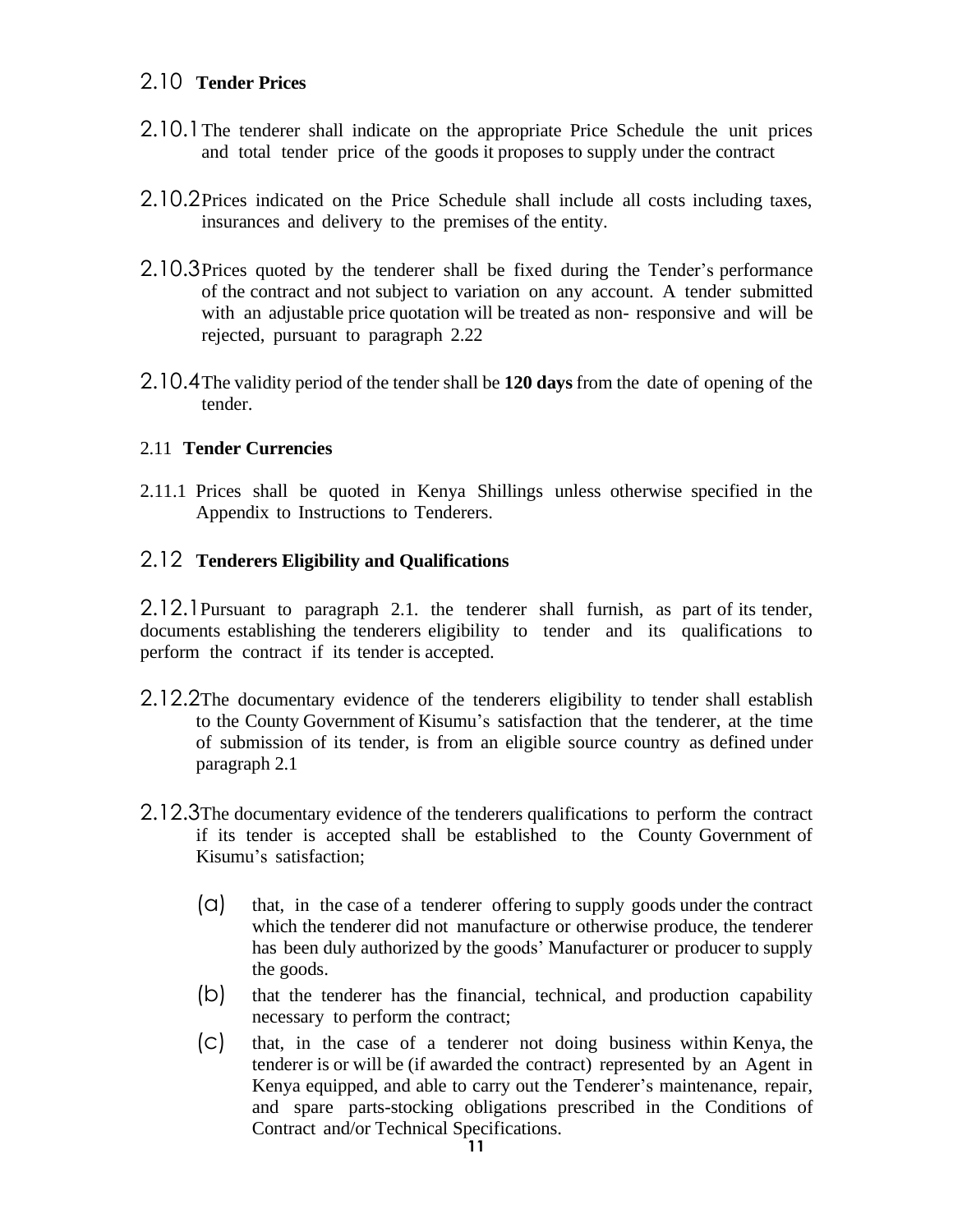### <span id="page-11-0"></span>**2.13 Goods Eligibility and Conformity to Tender Documents**

- 2.13.1 Pursuant to paragraph 2.2 of this section, the tenderer shall furnish, as part of its tender documents establishing the eligibility and conformity to the tender documents of all goods which the tenderer proposes to supply under the contract
- 2.13.2 The documentary evidence of the eligibility of the goods shall consist of a statement in the Price Schedule of the country of origin of the goods and services offered which shall be confirmed by a certificate of origin issued at the time of shipment.
- 2.13.3 The documentary evidence of conformity of the goods to the tender documents may be in the form of literature, drawings, and data, and shall consist of:
	- (a) a detailed description of the essential technical and performance characteristic of the goods;
	- (b) a list giving full particulars, including available source and current prices of spare parts, special tools, etc., necessary for the proper and continuing functioning of the goods for a period of two (2) years, following commencement of the use of the goods by the County Government of Kisumu; and
	- (c) a clause-by-clause commentary on the County Government of Kisumu's Technical Specifications demonstrating substantial responsiveness of the goods and service to those specifications, or a statement of deviations and exceptions to the provisions of the Technical Specifications.
- 2.13.4 For purposes of the documentary evidence to be furnished pursuant to paragraph 2.13.3(c) above, the tenderer shall note that standards for workmanship, material, and equipment, as well as references to brand names or catalogue numbers designated by the Procurement entity in its Technical Specifications, are intended to be descriptive only and not restrictive. The tenderer may substitute alternative standards, brand names, and/or catalogue numbers in its tender, provided that it demonstrates to the Procurement entity's satisfaction that the substitutions ensure substantial equivalence to those designated in the Technical Specifications.

### <span id="page-11-1"></span>**2.14 Tender Security**

- 2.14.1 The tenderer shall furnish, as part of its tender, a tender security for the amount specified in the Appendix to Invitation to Tenderers.
- 2.14.2 Tender bids be accompanied by a Tender security of 2% of the quoted amount in the form of a guarantee from a reputable commercial bank or insurance company in Kenya approved by Public Procurement Regulatory Authority. Proof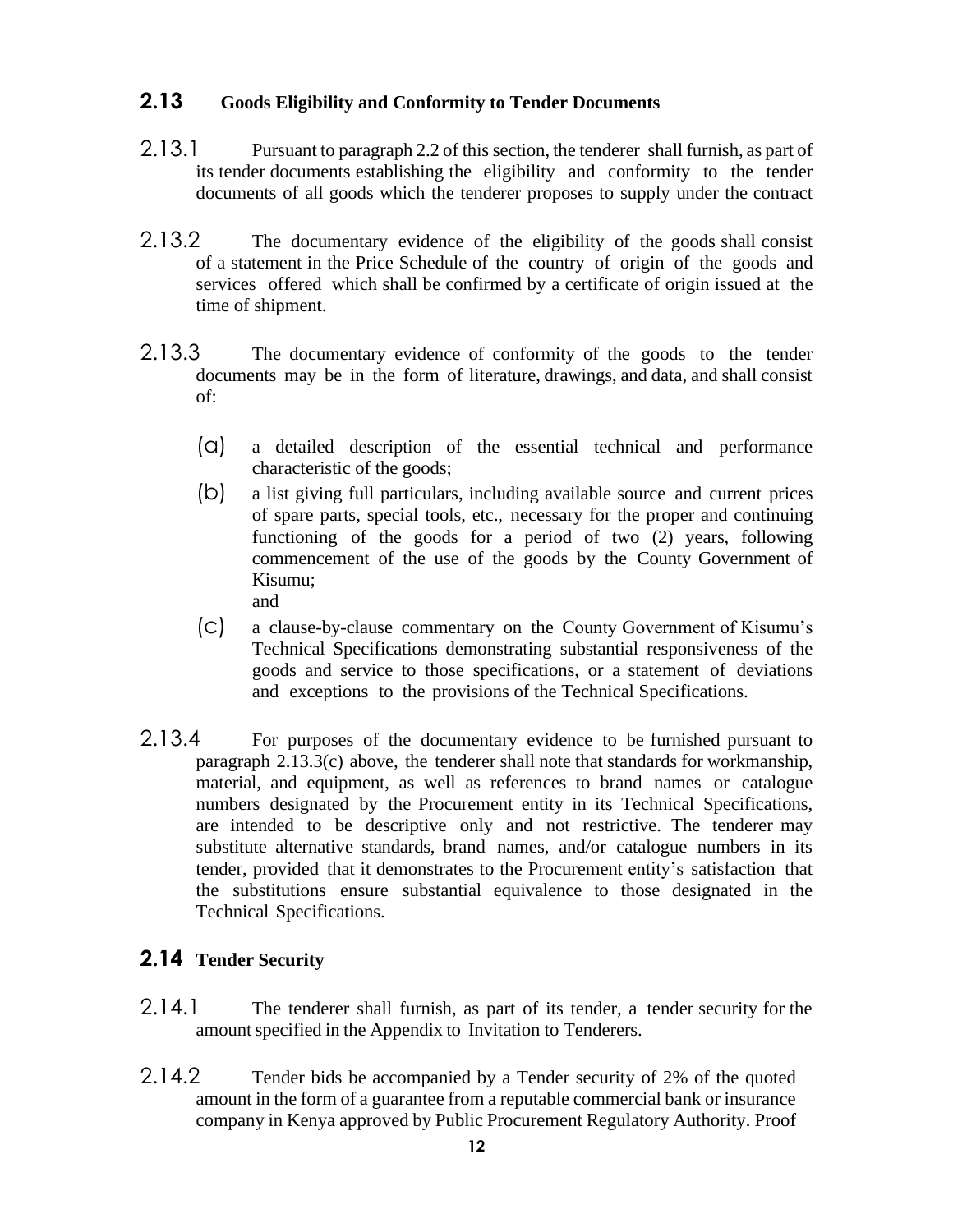of tender security shall be scanned and uploaded along with the bid, and the original physical copy shall be submitted to the procuring entity so as to reach on or before **16th December 2020 12:00 noon**

- 2.14.3 The tender security is required to protect the County Government of Kisumu against the risk of Tenderer's conduct which would warrant the security's forfeiture, pursuant to paragraph 2.14.7
- 2.14.4 The tender security shall be denominated in Kenya Shillings or in another freely convertible currency, and shall be in the form of a bank guarantee or a bank draft issued by a reputable commercial bank located in Kenya or abroad, or a guarantee issued by a reputable insurance company in the form provided in the tender documents or another form acceptable to the County Government of Kisumu and valid for thirty (30) days beyond the tender validity period.
- 2.14.5 Any tender not secured in accordance with paragraph 2.14.1 and 2.14.3 will be rejected by the County Government of Kisumu as nonresponsive, pursuant to paragraph 2.22
- 2.14.6 Unsuccessful Tenderer's tender security will be discharged or returned as promptly as possible as but not later than thirty (30) days after the expiration of the period of tender validity prescribed by the County Government of Kisumu.
- 2.14.7 The successful Tenderer's tender security will be discharged upon the tenderer signing the contract, pursuant to paragraph 2.27 and furnishing the performance security, pursuant to paragraph 2.28
- 2.14.8 The tender security may be forfeited:
	- (a) if a tenderer withdraws its tender during the period of tender validity specified by the County Government of Kisumu on the Tender Form; or
	- (b) in the case of a successful tenderer, if the tenderer fails:
		- (i) to sign the contract in accordance with paragraph 2.27
		- or
		- (ii) to furnish performance security in accordance with paragraph 2.28

### <span id="page-12-0"></span>2.15 **Validity of Tenders**

- 2.15.1 Tenders shall remain valid for 120 days or as specified in the Invitation to Tender after the date of tender opening prescribed by the County Government of Kisumu, pursuant to paragraph 2.18. A tender valid for a shorter period shall be rejected by the County Government of Kisumu as non-responsive.
- 2.15.2 In exceptional circumstances, the County Government of Kisumu may solicit the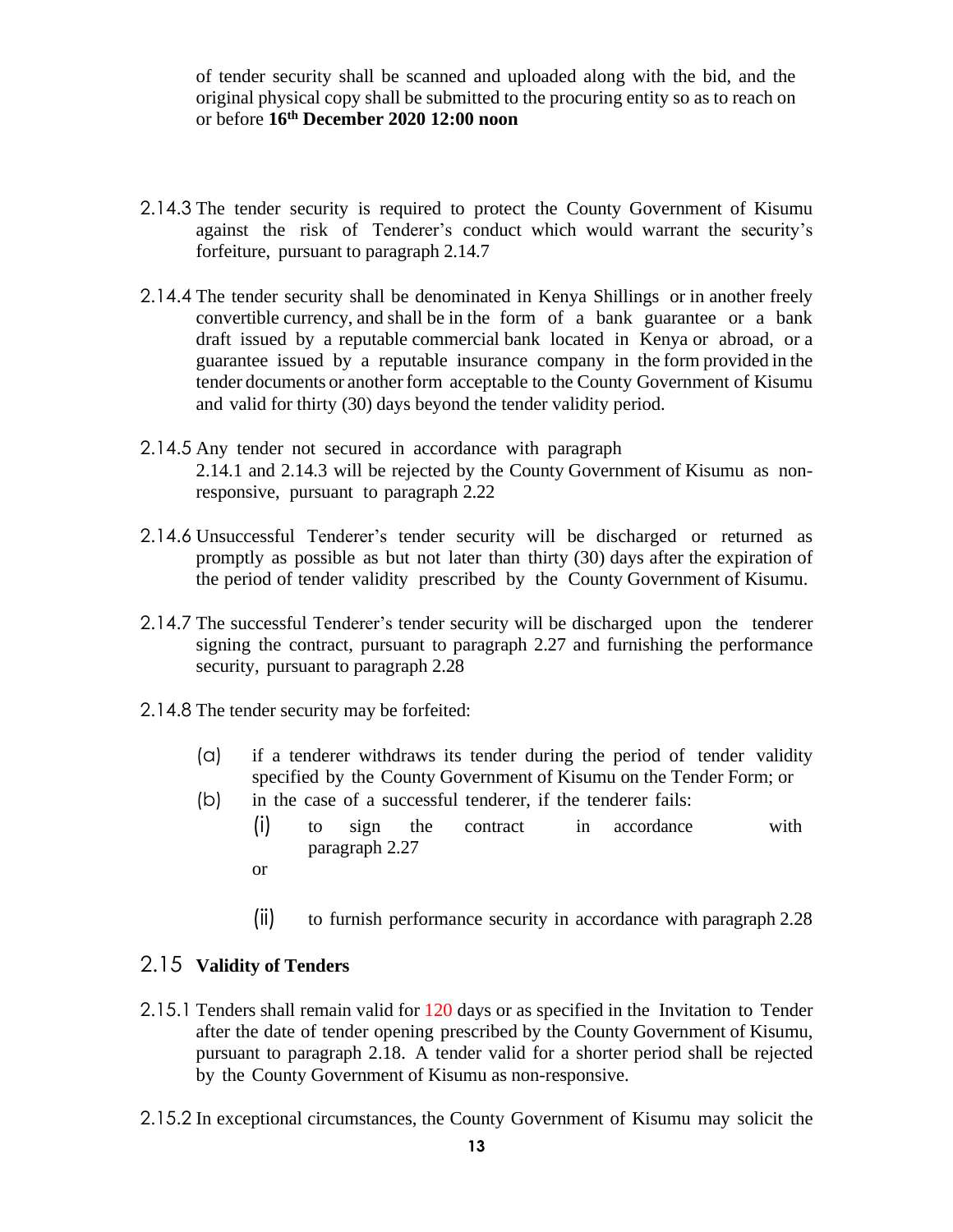Tenderer's consent to an extension of the period of validity. The request and the responses thereto shall be made in writing. The tender security provided under paragraph 2.14 shall also be suitably extended. A tenderer may refuse the request without forfeiting its tender security. A tenderer granting the request will not be required nor permitted to modify its tender.

### <span id="page-13-0"></span>2.16 **Format and Signing of Tender**

- 2.16.1 The Tenderer shall download the tender document from the Suppliers portal fill and serialize and scan and upload it to the Suppliers portal
- 2.16.2 The tenders should ensure that all the needed technical requirements are uploaded in the IFMIS Portal.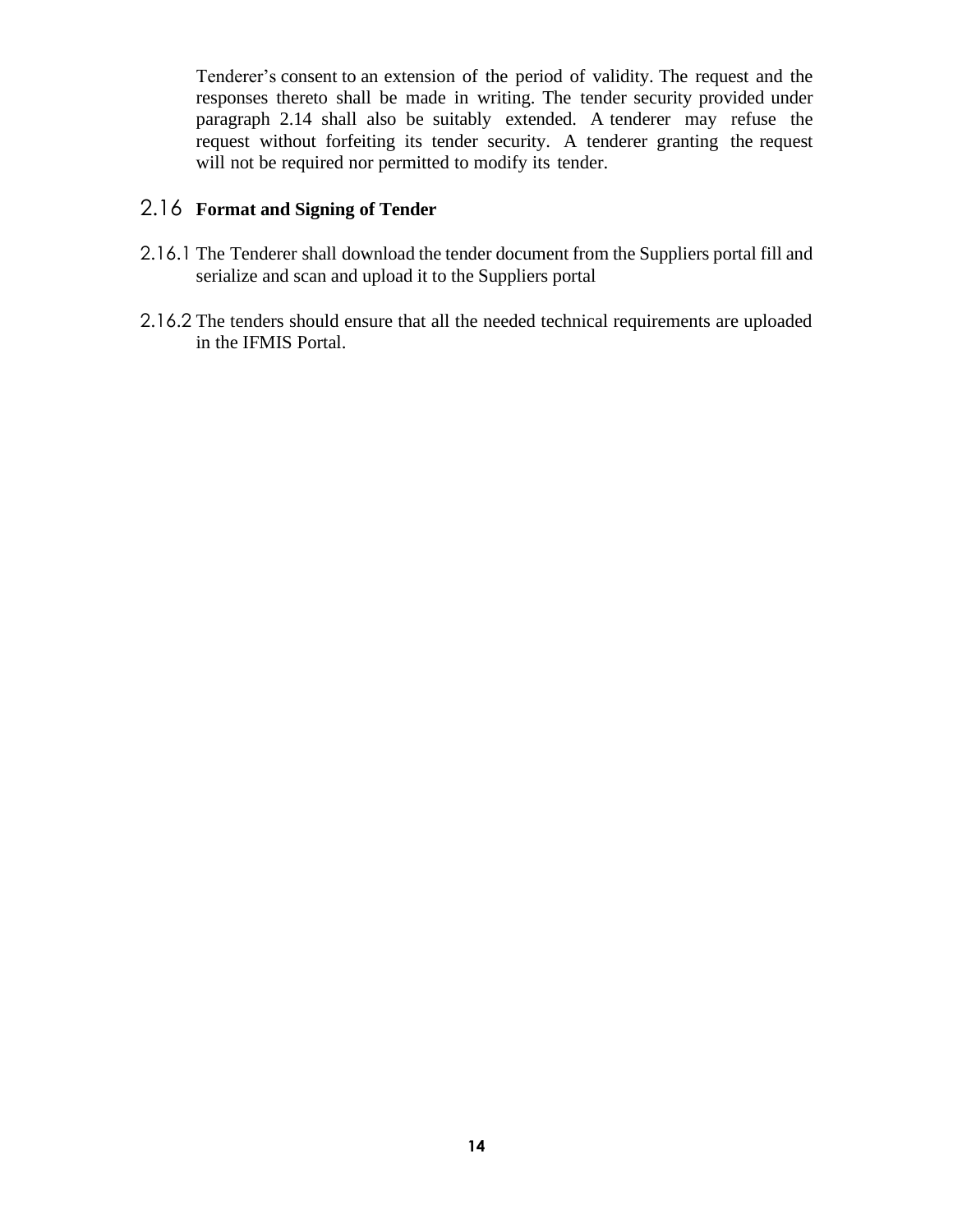#### <span id="page-14-0"></span>**2.17 Sealing and Marking of Tenders**

2.17.1 The documents are to be submitted through online

#### <span id="page-14-1"></span>2.18 **Deadline for Submission of Tenders**

Tenders must be received by the County Government of Kisumu at the address specified under paragraph 2.17.2 no later than **16/12/2020. 10.00 am.**

2.18.1 County Government of Kisumu may, at its discretion, extend this deadline for the submission of tenders by amending the tender documents in accordance with paragraph 2.6, in which case all rights and obligations of the County Government of Kisumu and candidates previously subject to the deadline will therefore be subject to the deadline as extended.

#### <span id="page-14-2"></span>**2.19 Modification and Withdrawal of Tenders**

- 2.19.1 The tenderer may modify or withdraw its tender after the tender's submission, provided that written notice of the modification, including substitution or withdrawal of the tenders, is received by the County Government of Kisumu prior to the deadline prescribed for submission.
- 2.19.2 The Tenderer's modification or withdrawal notice shall be prepared, sealed, marked, and dispatched in accordance with the provisions of paragraph 2.17. A withdrawal notice may also be sent by cable, telex but followed by a signed confirmation copy, postmarked not later than the deadline for submission of tenders.
- 2.19.3 No tender may be modified after the deadline for submission of tenders.
- 2.19.4 No tender may be withdrawn in the interval between the deadline for submission of tenders and the expiration of the period of tender validity specified by the tenderer on the Tender Form. Withdrawal of a tender during this interval may result in the Tenderer's forfeiture of its tender security, pursuant to paragraph 2.14.7
- 2.19.5 The County Government of Kisumu may at any time terminate procurement proceedings before contract award and shall not be liable to any person for the termination.
- 2.19.6 The County Government of Kisumu shall give prompt notice of the termination to the tenderers and on request give its reasons for termination within 14 days of receiving the request from any tenderer.

### <span id="page-14-3"></span>**2.20 Opening of Tenders**

The County Government of Kisumu will open all tenders in the presence of tenderers' representatives who choose to attend, at **16/12/2020. 10.00 am.**

2.20.1 and in the location specified in the Invitation to Tender.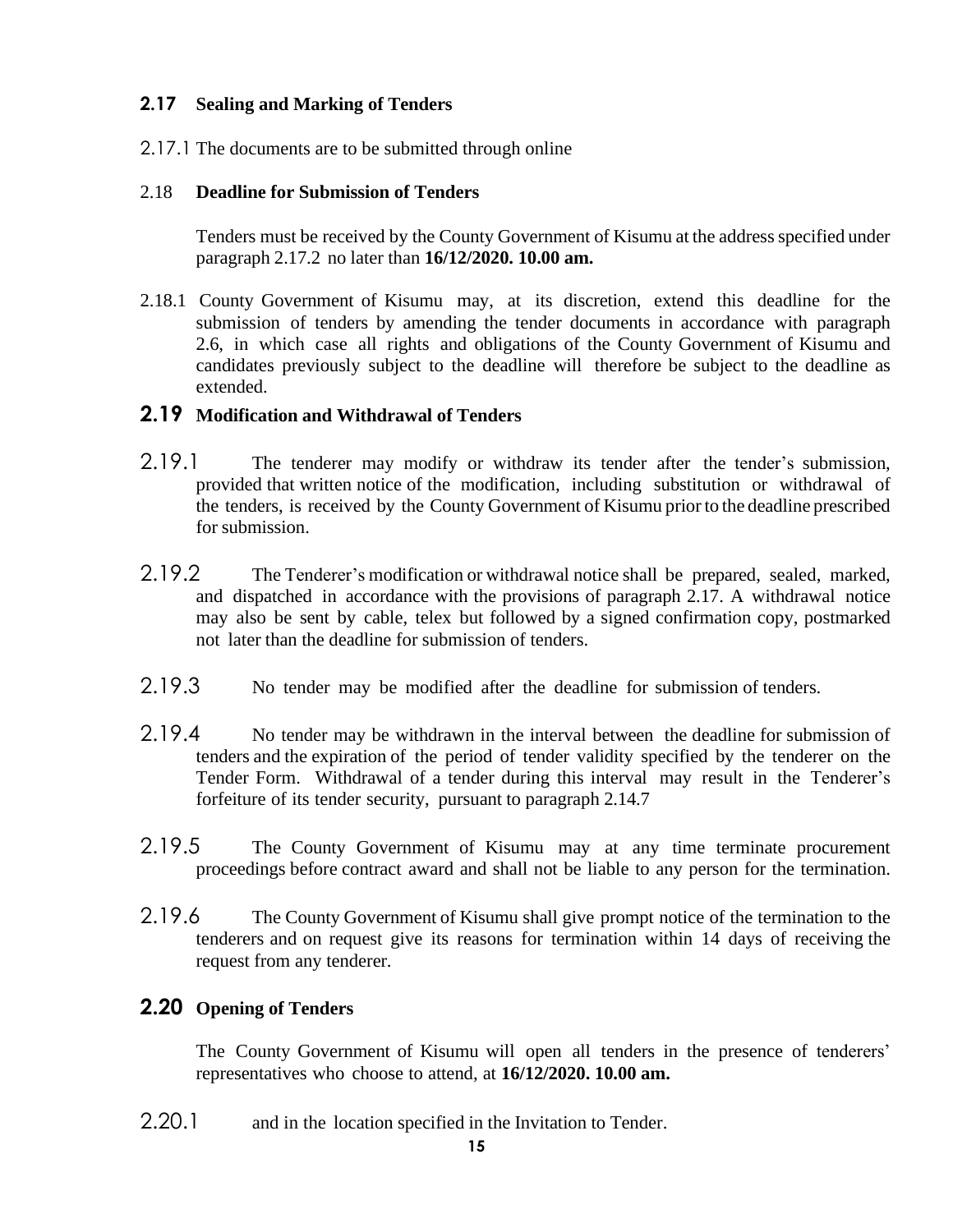The tenderers' representatives who are present shall sign a register evidencing their attendance.

- 2.20.2 The tenderers' names, tender modifications or withdrawals, tender prices, discounts and the presence or absence of requisite tender security and such other details as the County Government of Kisumu, at its discretion, may consider appropriate, will be announced at the opening.
- 2.20.3 The County Government of Kisumu will prepare minutes of the tender opening.

### <span id="page-15-0"></span>**2.21 Clarification of Tenders**

- 2.21.1 To assist in the examination, evaluation and comparison of tenders the County Government of Kisumu may, at its discretion, ask the tenderer for a clarification of its tender. The request for clarification and the response shall be in writing, and no change in the prices or substance of the tender shall be sought, offered, or permitted.
- 2.21.2 Any effort by the tenderer to influence the County Government of Kisumu in the County Government of Kisumu's tender evaluation, tender comparison or contract award decisions may result in the rejection of the tenderers' tender.

#### <span id="page-15-1"></span>**2.22 Preliminary Examination**

2.22.1 The County Government of Kisumu will examine the tenders to determine whether they are complete, whether any computational errors have been made, whether required sureties have been furnished, whether the documents have been properly signed, and whether the tenders are generally in order.

- 2.22.2 Arithmetical errors will be rectified on the following basis. If there is a discrepancy between the unit price and the total price that is obtained by multiplying the unit price and quantify, the unit price shall prevail, and the total price shall be corrected. If the candidate does not accept the correction of the errors, its tender will be rejected, and its tender security forfeited. If there is a discrepancy between words and figures the amount in words will prevail
- 2.22.3 The County Government of Kisumu may waive any minor informality or nonconformity or irregularity in a tender which does not constitute a material deviation, provided such waiver does not prejudice or affect the relative ranking of any tenderer.
- 2.22.4 Prior to the detailed evaluation, pursuant to paragraph 2.23 the County Government of Kisumu will determine the substantial responsiveness of each tender to the tender documents. For purposes of these paragraphs, a substantially responsive tender is one, which conforms to all the terms and conditions of the tender documents without material deviations. The County Government of Kisumu's determination of a tender'sresponsivenessisto be based on the contents of the tender itself without recourse to extrinsic evidence.
- 2.22.5 If a tender is not substantially responsive, it will be rejected by the County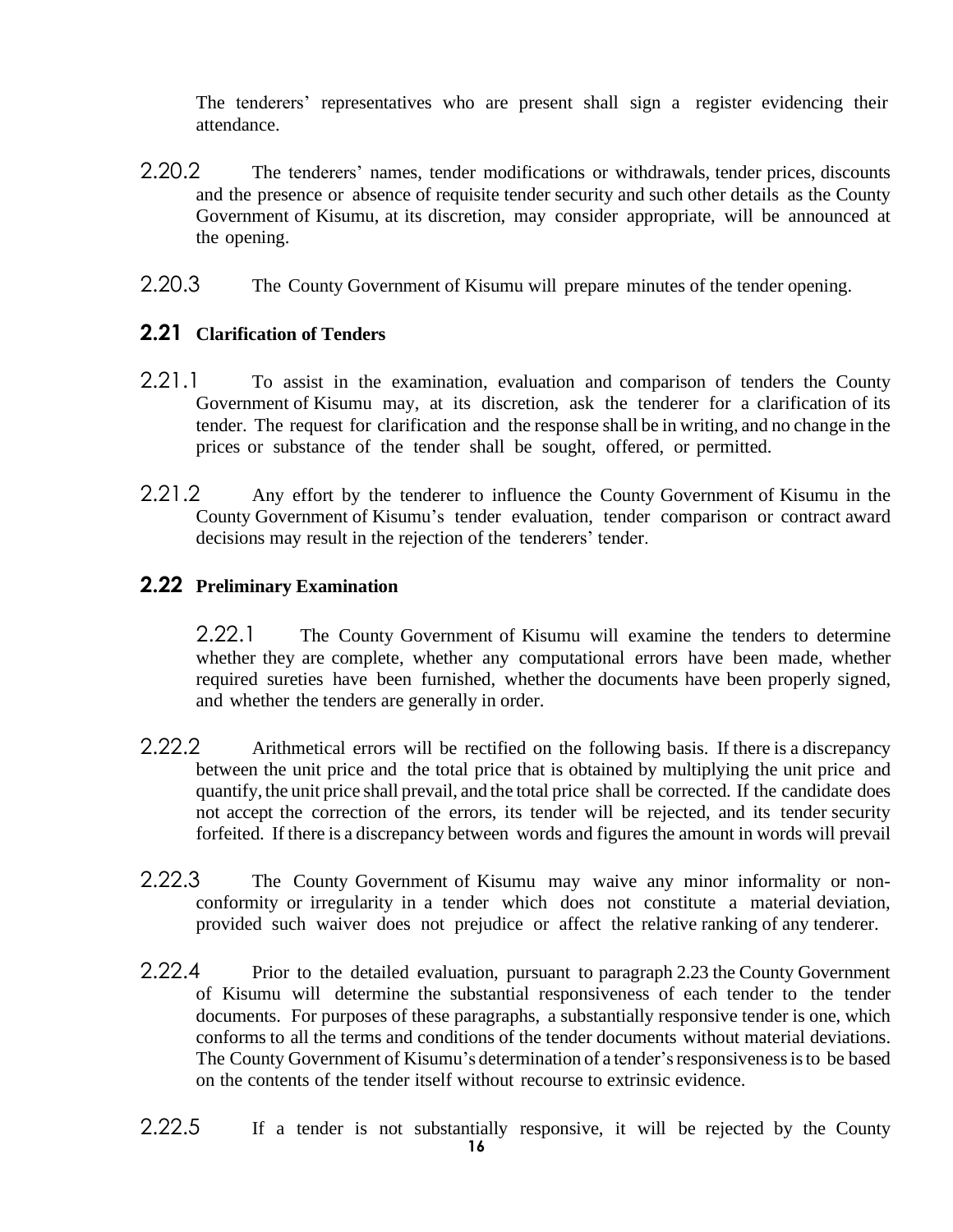Government of Kisumu and may not subsequently be made responsive by the tenderer by correction of the non-conformity.

#### <span id="page-16-0"></span>**2.23 Conversion to Single Currency**

2.23.1 Where other currencies are used, the County Government of Kisumu will convert these currencies to Kenya Shillings using the selling exchange rate on the date of tender closing provided by the Central Bank of Kenya.

#### <span id="page-16-1"></span>**2.24 Evaluation and Comparison of Tenders**

- 2.24.1 The County Government of Kisumu will evaluate and compare the tenders which have been determined to be substantially responsive, pursuant to paragraph 2.22. Evaluation shall be done strictly in compliance to the specifications given under the technical specifications.
- 2.24.2 The tender evaluation committee shall evaluate the tender within 30 days of the validity period from the date of opening the tender.
- 2.24.3 A tenderer who gives false information in the tender document about its qualification or who refuses to enter into a contract after notification of contract award shall be considered for debarment from participating in future public procurement.

#### <span id="page-16-2"></span>**2.25 Preference**

2.25.1 Preference where allowed in the evaluation of tenders shall not exceed 15%

#### <span id="page-16-3"></span>**2.26 Contacting the County Government of Kisumu**

- 2.26.1 Subject to paragraph 2.21 no tenderer shall contact the County Government of Kisumu on any matter related to its tender, from the time of the tender opening to the time the contract is awarded.
- 2.26.2 Any effort by a tenderer to influence the County Government of Kisumu in its decisions on tender, evaluation, tender comparison, or contract award may result in the rejection of the Tenderer's tender.

### <span id="page-16-4"></span>**2.27 Award of Contract**

#### (a) **Post-qualification**

- 2.27.1 In the absence of pre-qualification, the County Government of Kisumu will determine to its satisfaction whether the tenderer that is selected as having submitted the lowest evaluated responsive tender is qualified to perform the contract satisfactorily.
- 2.27.2 The determination will take into account the tenderer financial, technical, and production capabilities. It will be based upon an examination of the documentary evidence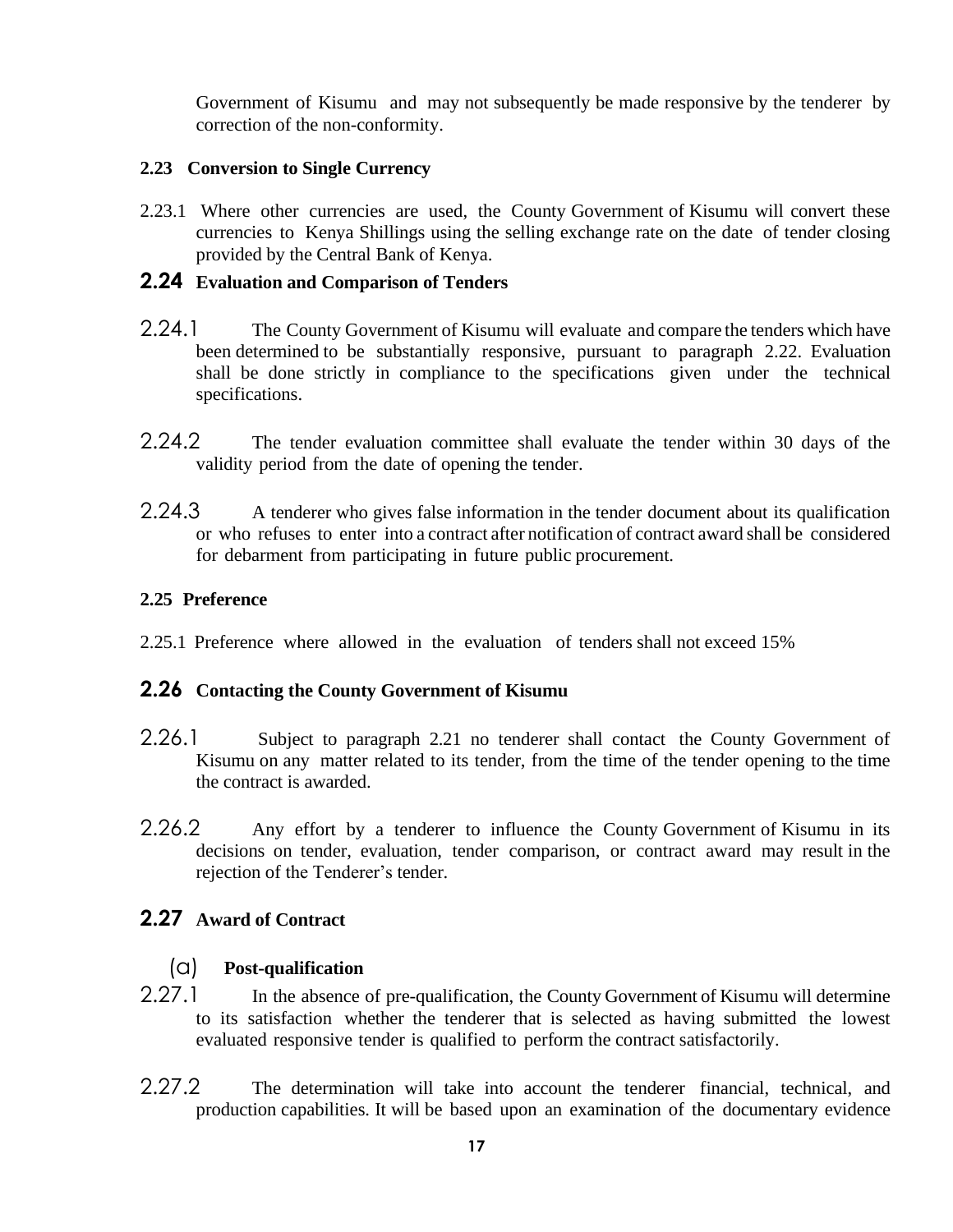of the tenderers qualifications submitted by the tenderer, pursuant to paragraph 2.12.3 as well as such other information as the County Government of Kisumu deems necessary and appropriate.

2.27.3 An affirmative determination will be a prerequisite for award of the contract to the tenderer. A negative determination will result in rejection of the Tenderer's tender, in which event the County Government of Kisumu will proceed to the next lowest evaluated tender to make a similar determination of that Tenderer's capabilities to perform satisfactorily.

### (b) **Award Criteria**

- <span id="page-17-0"></span>2.27.4 The County Government of Kisumu will award the contract to the successful tenderer(s) whose tender has been determined to be substantially responsive and has been determined to be the lowest evaluated tender, provided further that the tenderer is determined to be qualified to perform the contract satisfactorily.
	- (c) The County Government of Kisumu's Right to Vary quantities
- 2.27.5 The County Government of Kisumu reserves the right at the time of contract award to increase or decrease the quantity of goods originally specified in the Schedule of requirements without any change in unit price or other terms and conditions

#### <span id="page-17-1"></span>(d) **County Government of Kisumu's Right to Accept or Reject any or All Tenders**

2.27.6 The County Government of Kisumu reserves the right to accept or reject any tender, and to annul the tendering process and reject all tenders at any time prior to contract award, without thereby incurring any liability to the affected tenderer or tenderers or any obligation to inform the affected tenderer or tenderers of the grounds for the County Government of Kisumu's action

#### <span id="page-17-2"></span>**2.28 Notification of Award**

- 2.28.1 Prior to the expiration of the period of tender validity, the County Government of Kisumu will notify the successful tenderer in writing that its tender has been accepted.
- 2.28.2 The notification of award will constitute the formation of the Contract but will have to wait until the contract is finally signed by both parties
- 2.28.3 Upon the successful Tenderer's furnishing of the performance security pursuant to paragraph 2.28, the County Government of Kisumu will promptly notify each unsuccessful Tenderer and will discharge its tender security, pursuant to paragraph 2.14

#### <span id="page-17-3"></span>**2.29 Signing of Contract**

2.29.1 At the same time as the County Government of Kisumu notifies the successful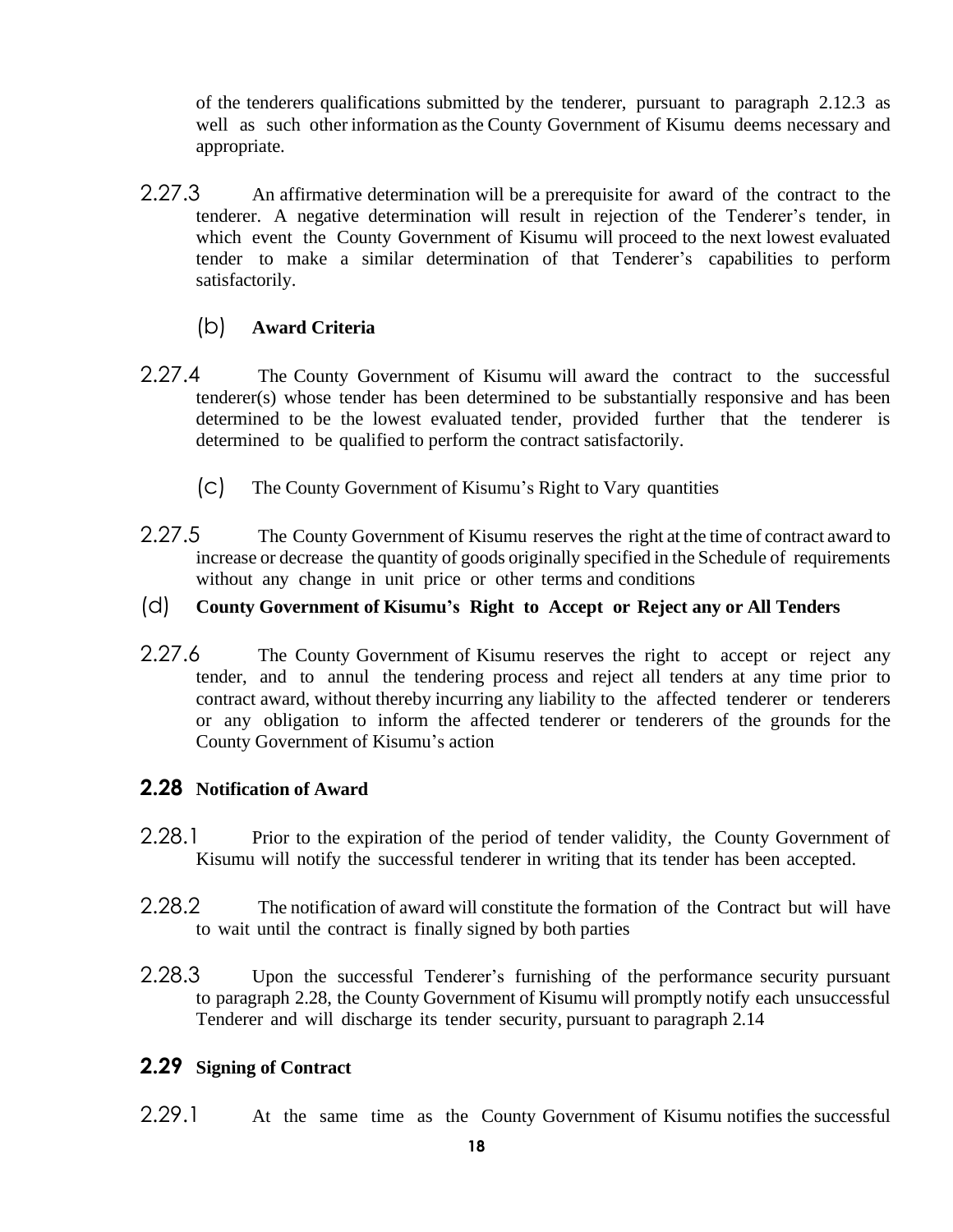tenderer that its tender has been accepted, the County Government of Kisumu will send the tenderer the Contract Form provided in the tender documents, incorporating all agreements between the parties.

- 2.29.2 The parties to the contract shall have it signed within 30 days from the date of notification of contract award unless there is an administrative review request.
- 2.29.3 Within thirty (30) days of receipt of the Contract Form, the successful tenderer shall sign and date the contract and return it to the County Government of Kisumu.

### <span id="page-18-0"></span>**2.30 Performance Security**

- 2.30.1 Within Fourteen (14) days of the receipt of notification of award from the County Government of Kisumu, the successful tenderer shall furnish the performance security in accordance with the Conditions of Contract, in the Performance Security Form provided in the tender documents, or in another form acceptable to the County Government of Kisumu.
- 2.30.2 Failure of the successful tenderer to comply with the requirements of paragraph 2.27 or paragraph 2.28 shall constitute sufficient grounds for the annulment of the award and forfeiture of the tender security, in which event the County Government of Kisumu may make the award to the next lowest evaluated Candidate or call for new tenders.

### <span id="page-18-1"></span>**2.31 Corrupt or Fraudulent Practices**

- 2.31.1 The County Government of Kisumu requires that tenderers observe the highest standard of ethics during the procurement process and execution of contracts when used in the present regulations, the following terms are defined as follows;
	- (i) "corrupt practice" means the offering, giving, receiving, or soliciting of anything of value to influence the action of a public official in the procurement process or in contract execution; and

(ii) "fraudulent practice" means a misrepresentation of facts in order to influence a procurement process or the execution of a contract to the detriment of the County Government of Kisumu, and includes collusive practice among tenderer (prior to or after tender submission) designed to establish tender prices at artificial non-competitive levels and to deprive the County Government of Kisumu of the benefits of free and open competition;

- 2.31.2 The County Government of Kisumu will reject a proposal for award if it determines that the tenderer recommended for award has engaged in corrupt or fraudulent practices in competing for the contract in question.
- 2.31.3 Further a tenderer who is found to have indulged in corrupt or fraudulent practices risks being debarred from participating in public procurement in Kenya.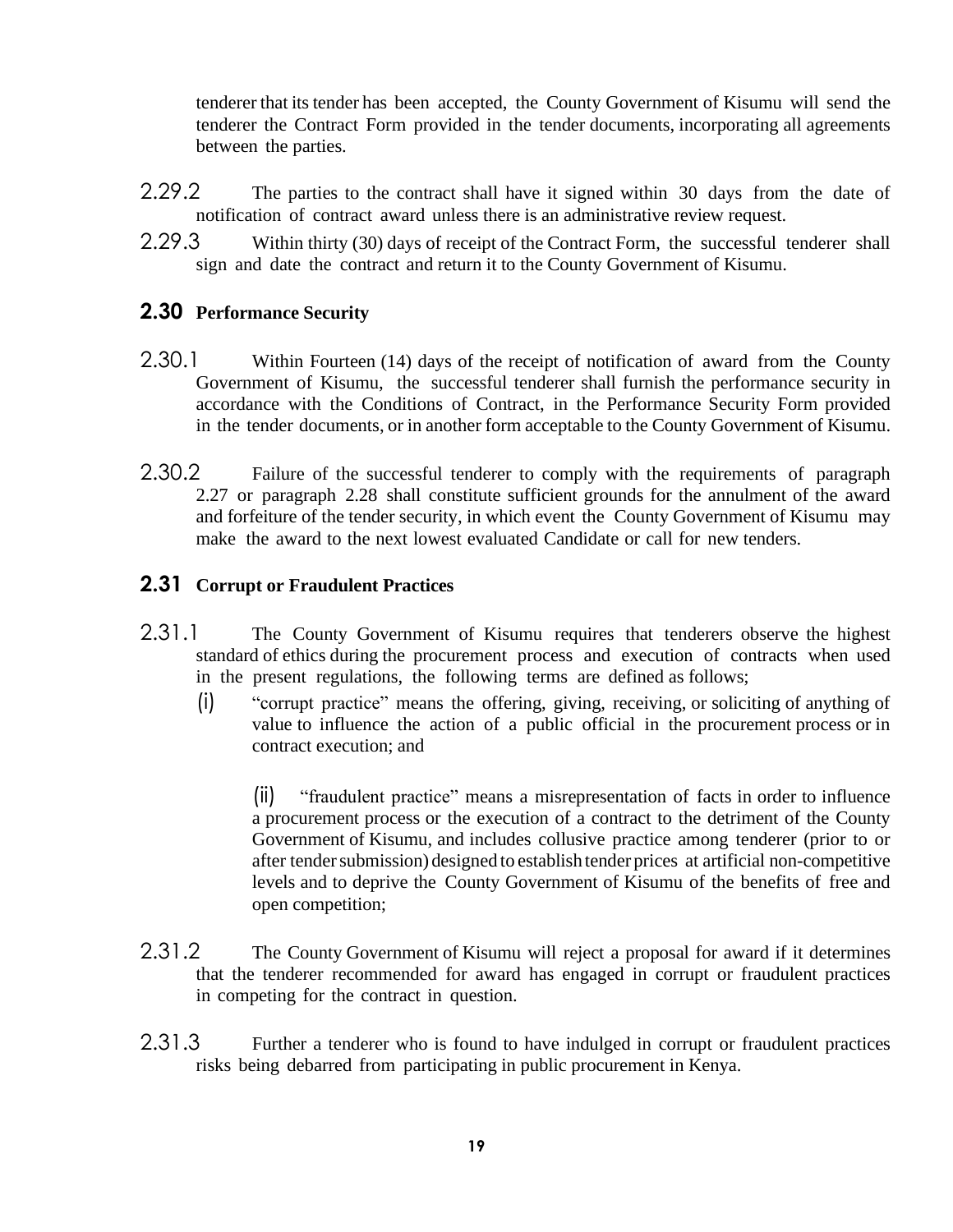### <span id="page-19-0"></span>**APPENDIX TO INSTRUCTIONS TO TENDERERS**

The following information regarding the particulars of the tender shall complement supplement or amend the provisions of the instructions to tenderers. Wherever there is a conflict between the provision of the instructions to tenderers and the provisions of the appendix, the provisions of the appendix herein shall prevail over those of the instructions to tenderers

| <b>Instructions</b><br>to Tenderers | <b>Particulars of Appendix to instructions to Tenderers</b>                                                                                                                                                                                                                                                                                                                                                                                                                                                                                                              |
|-------------------------------------|--------------------------------------------------------------------------------------------------------------------------------------------------------------------------------------------------------------------------------------------------------------------------------------------------------------------------------------------------------------------------------------------------------------------------------------------------------------------------------------------------------------------------------------------------------------------------|
| 2.2.2                               | Price to be charged for tender documents: Nil                                                                                                                                                                                                                                                                                                                                                                                                                                                                                                                            |
| 2.10                                | Particulars of other currencies allowed: Kenya Shillings only.                                                                                                                                                                                                                                                                                                                                                                                                                                                                                                           |
| 2.11                                | Particulars of eligibility and qualifications documents of evidence required;<br>2.22.1                                                                                                                                                                                                                                                                                                                                                                                                                                                                                  |
| 2.14.2                              | Particulars of tender security if applicable: The tender security shall be 2%<br>of the quoted amount.<br>The tender security shall be valid for thirty days beyond the validity<br>period of the tender.                                                                                                                                                                                                                                                                                                                                                                |
| 2.12.4                              | Form of Tender Security: Guarantee from a reputable commercial bank or<br>insurance company in Kenya.                                                                                                                                                                                                                                                                                                                                                                                                                                                                    |
| 2.15.1                              | Validity of Tenders: Tenders Shall remain valid for 120 days after date of<br>tender opening.                                                                                                                                                                                                                                                                                                                                                                                                                                                                            |
| 2.22.1                              | Tenderers are required to submit copies of the following MANDATORY<br>DOCUMENTS which will be used during Preliminary Examination to<br>determine responsiveness:<br>$\left  \ \right $<br>A Copy of the tenderer's Current & Valid Tax Compliance Certificate<br>issued by the Kenya Revenue Authority.<br>A Copy of the Tenderer's Certificate of<br>2)<br>Incorporation/Registration.<br>3)<br>Must fill, sign & stamp the Price Schedule in the format provided.<br>4)<br>Must fill, sign & stamp the Confidential Business<br>Questionnaire in the format provided. |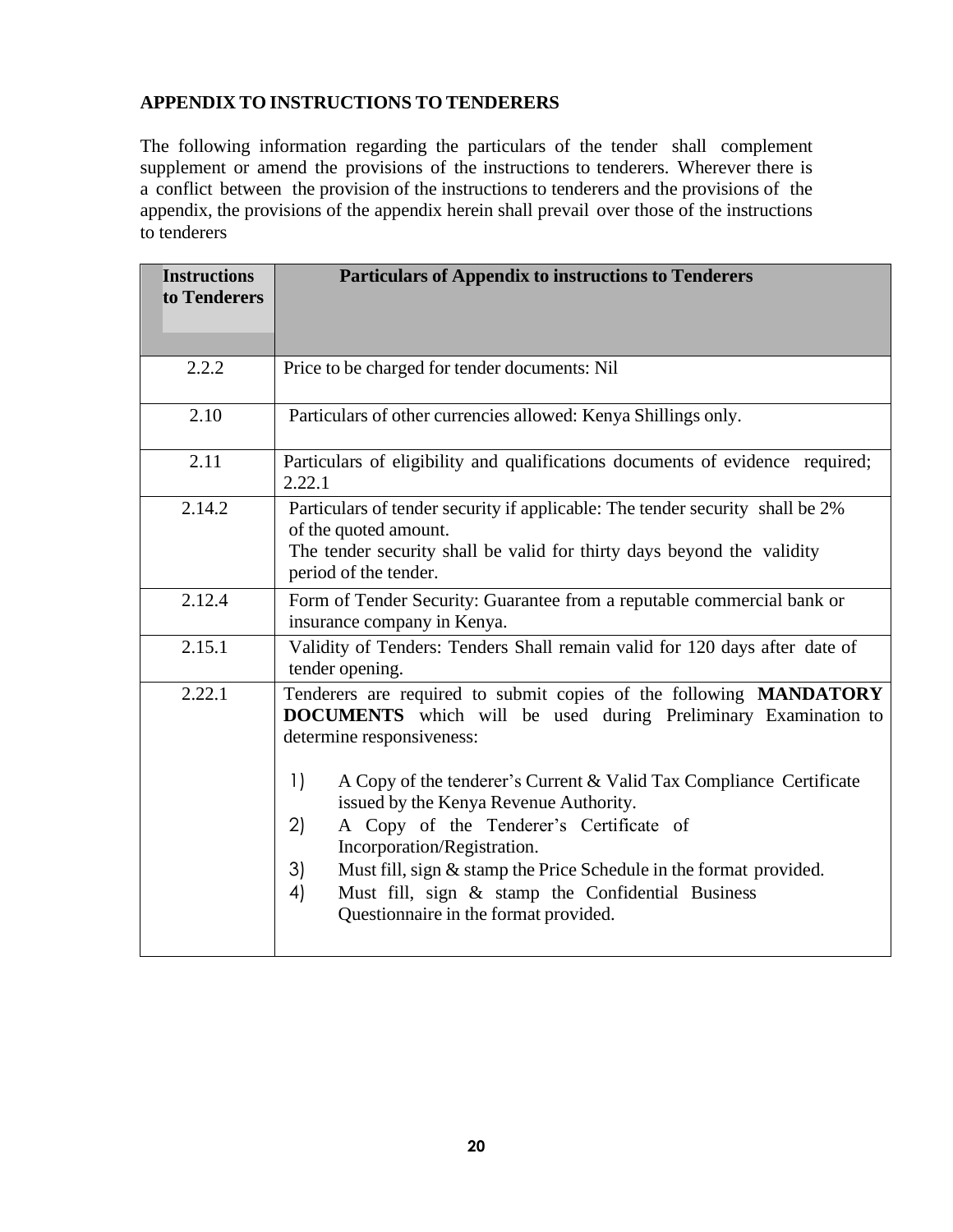| <b>Instructions</b><br>to Tenderers | <b>Particulars of Appendix to instructions to Tenderers</b>                                                                                                                                                                                                                                                                                                                                                                                                                                                                                                                                                                                                                                                                                                                                                                                                                                                                                    |  |
|-------------------------------------|------------------------------------------------------------------------------------------------------------------------------------------------------------------------------------------------------------------------------------------------------------------------------------------------------------------------------------------------------------------------------------------------------------------------------------------------------------------------------------------------------------------------------------------------------------------------------------------------------------------------------------------------------------------------------------------------------------------------------------------------------------------------------------------------------------------------------------------------------------------------------------------------------------------------------------------------|--|
|                                     |                                                                                                                                                                                                                                                                                                                                                                                                                                                                                                                                                                                                                                                                                                                                                                                                                                                                                                                                                |  |
|                                     | 5)<br>Must fill, sign & stamp the Form of Tender in the format provided.<br>Must provide a tender security of 2% of the quoted amount from a<br>6)<br>reputable commercial bank or reputable insurance company in<br>Kenya.<br>7)<br>Provide evidence of availability of office premise (copy of title deed,<br>lease/tenancy agreement).<br>8)<br>Bidder shall submit Audited accounts for the last three (3) years with<br>a turnover equal to/ more than two times the bidder's bid price.<br>9)<br>Bidder must submit be submitted online through the<br>Suppliers Portal www.suppliers.go.ke<br>10)<br>Bidder must fill, sign $&$ Stamp the Ethics $&$ Integrity Pact in the<br>format provided.<br>11)<br>Bidder Must submit three full colour samples of Assets Tags that they<br>have previously done. The tags should be put in DL size envelope. The<br>DL size envelope should in turn be submitted during opening<br>of the tender |  |
|                                     | At this stage, the tenderer's submission will either be responsive or non-<br>responsive. The non-responsive submissions will be eliminated from the entire<br>evaluation process and will not be considered further.                                                                                                                                                                                                                                                                                                                                                                                                                                                                                                                                                                                                                                                                                                                          |  |
| 2.22                                | <b>Evaluation and Comparison of Tenders</b>                                                                                                                                                                                                                                                                                                                                                                                                                                                                                                                                                                                                                                                                                                                                                                                                                                                                                                    |  |
|                                     | The tenders will be technically evaluated and marks awarded as stipulated in<br>SECTION VI TECHNICAL EVALUATION RESPONSE FORM.                                                                                                                                                                                                                                                                                                                                                                                                                                                                                                                                                                                                                                                                                                                                                                                                                 |  |
|                                     | The minimum technical score to proceed to financial evaluation is 85% and only<br>tenderers that secure the minimum technical score will be financially evaluated.                                                                                                                                                                                                                                                                                                                                                                                                                                                                                                                                                                                                                                                                                                                                                                             |  |
| 2.27                                | Award Criteria:<br>Award will be made to the bidder with the lowest total price among the<br>tenderers who attain the minimum qualifying technical score.                                                                                                                                                                                                                                                                                                                                                                                                                                                                                                                                                                                                                                                                                                                                                                                      |  |
| 2.27.2                              | Post-qualification: None                                                                                                                                                                                                                                                                                                                                                                                                                                                                                                                                                                                                                                                                                                                                                                                                                                                                                                                       |  |
| 2.30                                | Particulars of performance security if applicable. Nil                                                                                                                                                                                                                                                                                                                                                                                                                                                                                                                                                                                                                                                                                                                                                                                                                                                                                         |  |
| Other's<br>as<br>necessary          | Complete as necessary. None                                                                                                                                                                                                                                                                                                                                                                                                                                                                                                                                                                                                                                                                                                                                                                                                                                                                                                                    |  |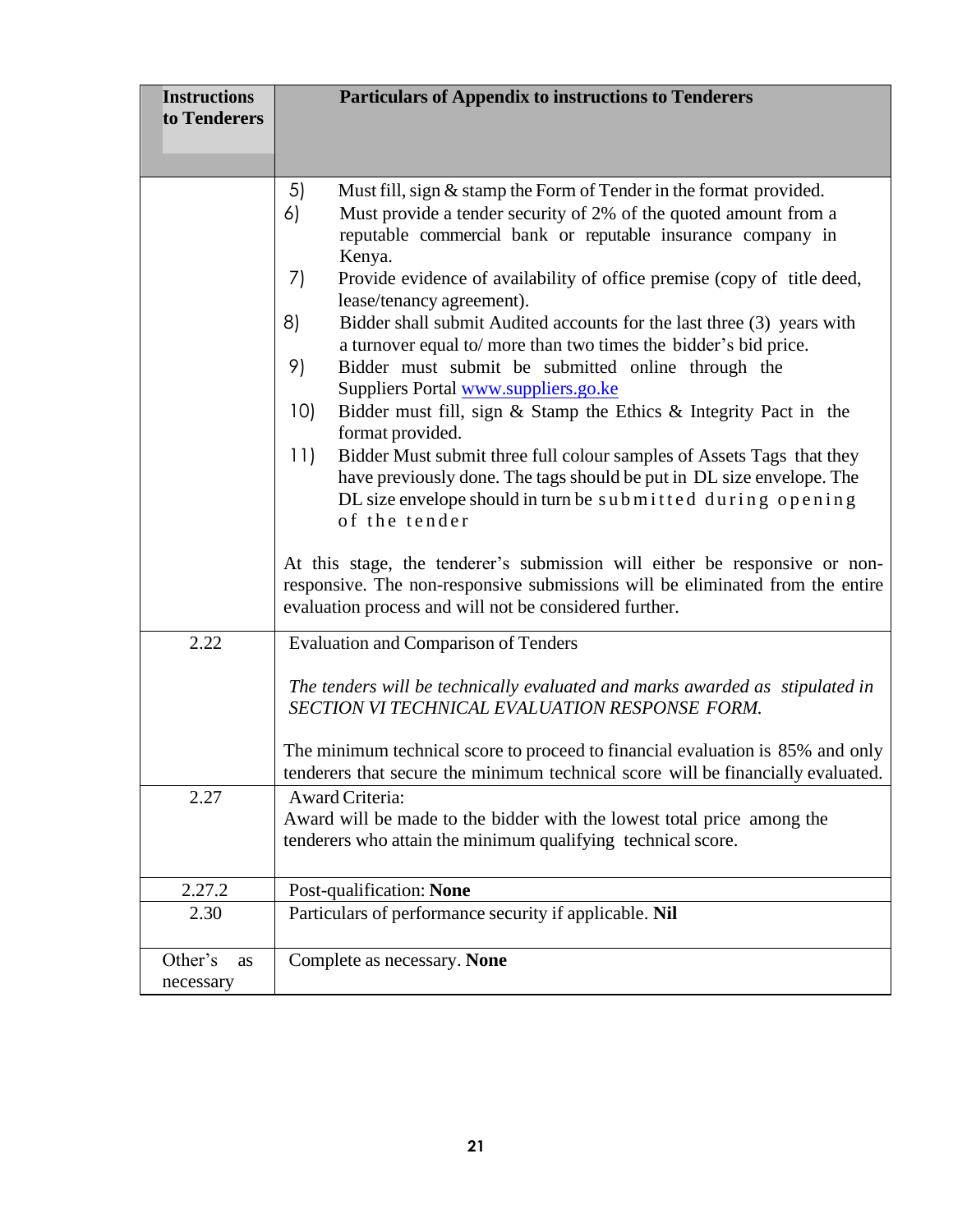#### **SECTION III - GENERAL CONDITIONS OF CONTRACT**

### 3.1 **Definitions**

3.1.1 In this Contract, the following terms shall be interpreted as indicated:-

- (a) "The Contract" means the agreement entered into between the County Government of Kisumu and the tenderer, as recorded in the Contract Form signed by the parties, including all attachments and appendices thereto and all documents incorporated by reference therein.
- (b) "The Contract Price" means the price payable to the tenderer under the Contract for the full and proper performance of its contractual obligations
- (c) "The Goods" means all of the equipment, machinery, and/or other materials, which the tenderer is required to supply to the County Government of Kisumu under the Contract.
- (d) "The County Government of Kisumu" means the organization purchasing the Goods under this Contract.
- (e) "The Tenderer' means the individual or firm supplying the Goods under this Contract.

### <span id="page-21-0"></span>3.2 **Application**

3.2.1 These General Conditions shall apply in all Contracts made by the County Government of Kisumu for the procurement installation and commissioning of equipment

### <span id="page-21-1"></span>3.3 **Country of Origin**

- 3.3.1 For purposes of this clause, "Origin" meansthe place where the Goods were mined, grown or produced.
- 3.3.2 The origin of Goods and Services is distinct from the nationality of the tenderer.

### <span id="page-21-2"></span>3.4 **Standards**

3.4.1 The Goods supplied under this Contract shall conform to the standards mentioned in the Technical Specifications.

### <span id="page-21-3"></span>3.5 **Use of Contract Documents and Information**

3.5.1 The tenderer shall not, without the County Government of Kisumu's prior written consent, disclose the Contract, or any provision therefore, or any specification, plan, drawing, pattern, sample, or information furnished by or on behalf of the County Government of Kisumu in connection therewith, to any person other than a person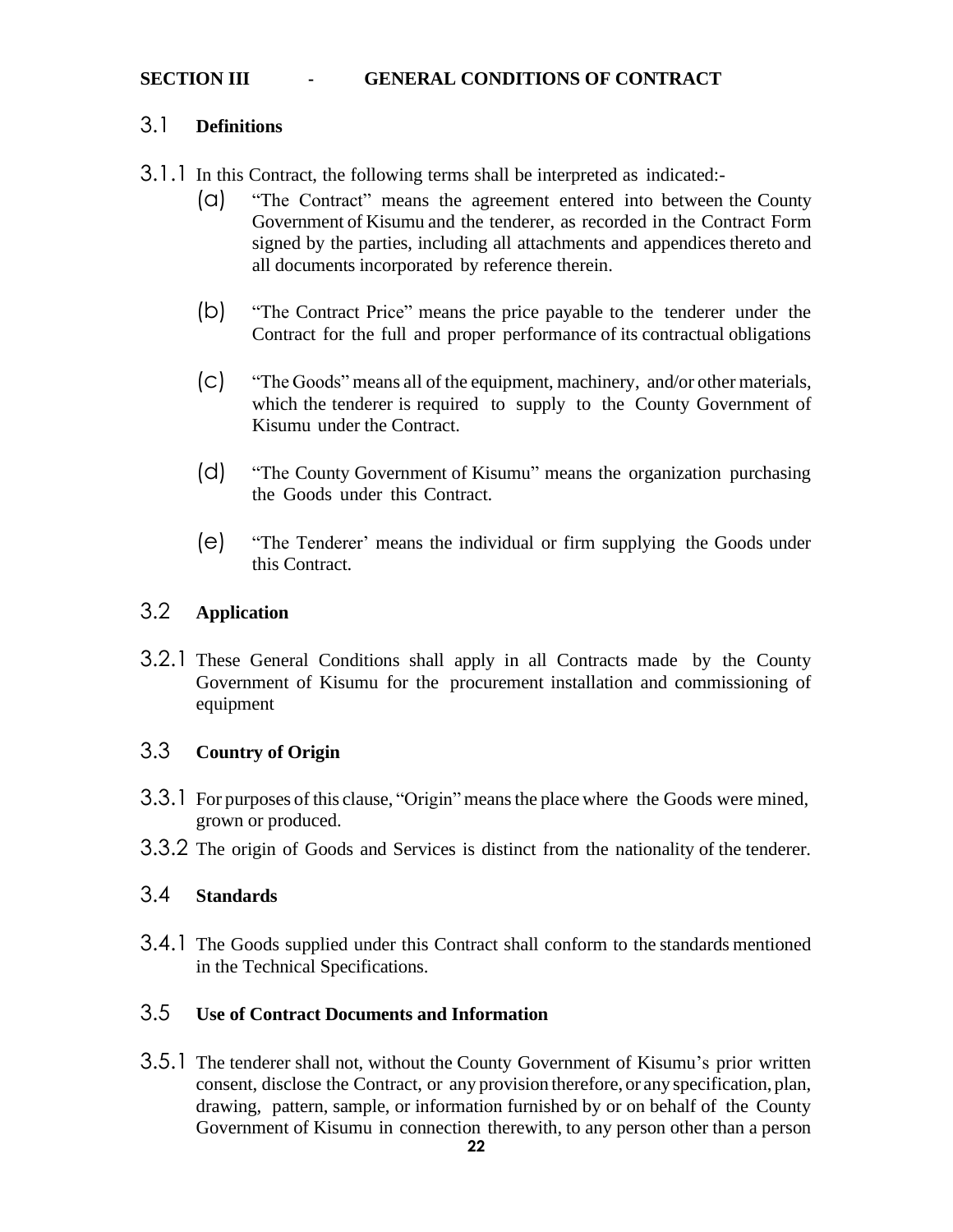employed by the tenderer in the performance of the Contract.

- 3.5.2 The tenderer shall not, without the County Government of Kisumu's prior written consent, make use of any document or information enumerated in paragraph 3.5.1 above
- 3.5.3 Any document, other than the Contract itself, enumerated in paragraph 3.5.1 shall remain the property of the County Government of Kisumu and shall be returned (all copies) to the County Government of Kisumu on completion of the Tenderer's performance under the Contract if so required by the County Government of Kisumu

### <span id="page-22-0"></span>3.6 **Patent Rights**

3.6.1 The tenderer shall indemnify the County Government of Kisumu against all thirdparty claims of infringement of patent, trademark, or industrial design rights arising from use of the Goods or any part thereof in the County Government of Kisumu's country

### <span id="page-22-1"></span>3.7 **Performance Security**

- 3.7.1 Within **thirty (30) days** of receipt of the notification of Contract award, the successful tenderer shall furnish to the County Government of Kisumu the performance security in the amount/percentage specified in Special Conditions of Contract.
- 3.7.2 The proceeds ofthe performance security shall be payable to theCounty Government of Kisumu as compensation for any loss resulting from the Tenderer's failure to complete its obligations under the Contract.
- 3.7.3 Tender bids must be accompanied by a Tender security of 2% of the quoted amount in the form of a guarantee from a reputable commercial bank or insurance company in Kenya approved by Public Procurement Regulatory Authority. Proof of tender security shall be scanned and uploaded along with the bid, and the original physical copy shall be submitted to the procuring entity so as to reach on or before **16th December 2020 12:00 noon**
- 3.7.4 The performance security will be discharged by the County Government of Kisumu and returned to the Candidate not later than thirty (30) daysfollowing the date of completion of the Tenderer's performance obligations under the Contract, including any warranty obligations, under the Contract

### <span id="page-22-2"></span>3.8 **Inspection and Tests**

3.8.1 The County Government of Kisumu or its representative shall have the right to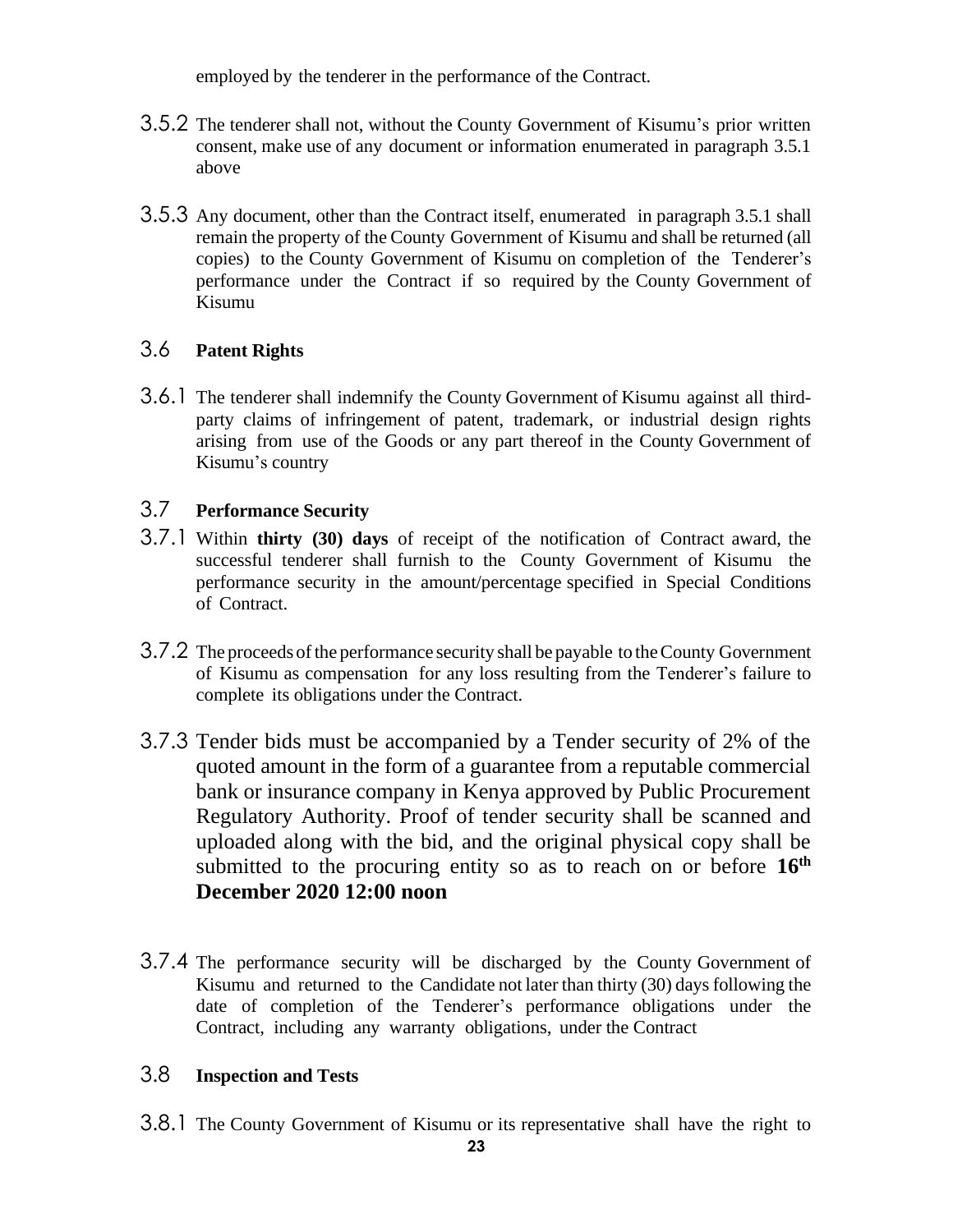inspect and/or to test the goods to confirm their conformity to the Contract specifications. The County Government of Kisumu shall notify the tenderer in writing in a timely manner, of the identity of any representatives retained for these purposes.

- 3.8.2 The inspections and tests may be conducted in the premises of the tenderer or its subcontractor(s), at point of delivery, and/or at the Goods' final destination. If conducted on the premises of the tenderer or its subcontractor(s), all reasonable facilities and assistance, including access to drawings and production data, shall be furnished to the inspectors at no charge to the County Government of Kisumu.
- 3.8.3 Should any inspected or tested goods fail to conform to the Specifications, the County Government of Kisumu may reject the equipment, and the tenderer shall either replace the rejected equipment or make alterations necessary to make specification requirements free of costs to the County Government of Kisumu.
- 3.8.4 The County Government of Kisumu's right to inspect, test and where necessary, reject the goods after the Goods' arrival shall in no way be limited or waived by reason of the equipment having previously been inspected, tested and passed by the County Government of Kisumu or its representative prior to the equipment delivery.
- 3.8.5 Nothing in paragraph 3.8 shall in any way release the tenderer from any warranty or other obligations under this Contract.

### <span id="page-23-0"></span>3.9 **Packing**

- 3.9.1 The tenderer shall provide such packing of the Goods as is required to prevent their damage or deterioration during transit to their final destination, as indicated in the Contract.
- 3.9.2 The packing, marking, and documentation within and outside the packages shall comply strictly with such special requirements as shall be expressly provided for in the Contract

#### <span id="page-23-1"></span>3.10 **Delivery and Documents**

3.10.1 Delivery of the Goods shall be made by the tenderer in accordance with the terms specified by County Government of Kisumu in its Schedule of Requirements and the Special Conditions of Contract

#### 3.11 **Insurance**

3.11.1 The Goods supplied under the Contract shall be fully insured against loss or damage incidental to manufacturer or acquisition, transportation, storage, and delivery in the manner specified in the Special conditions of contract.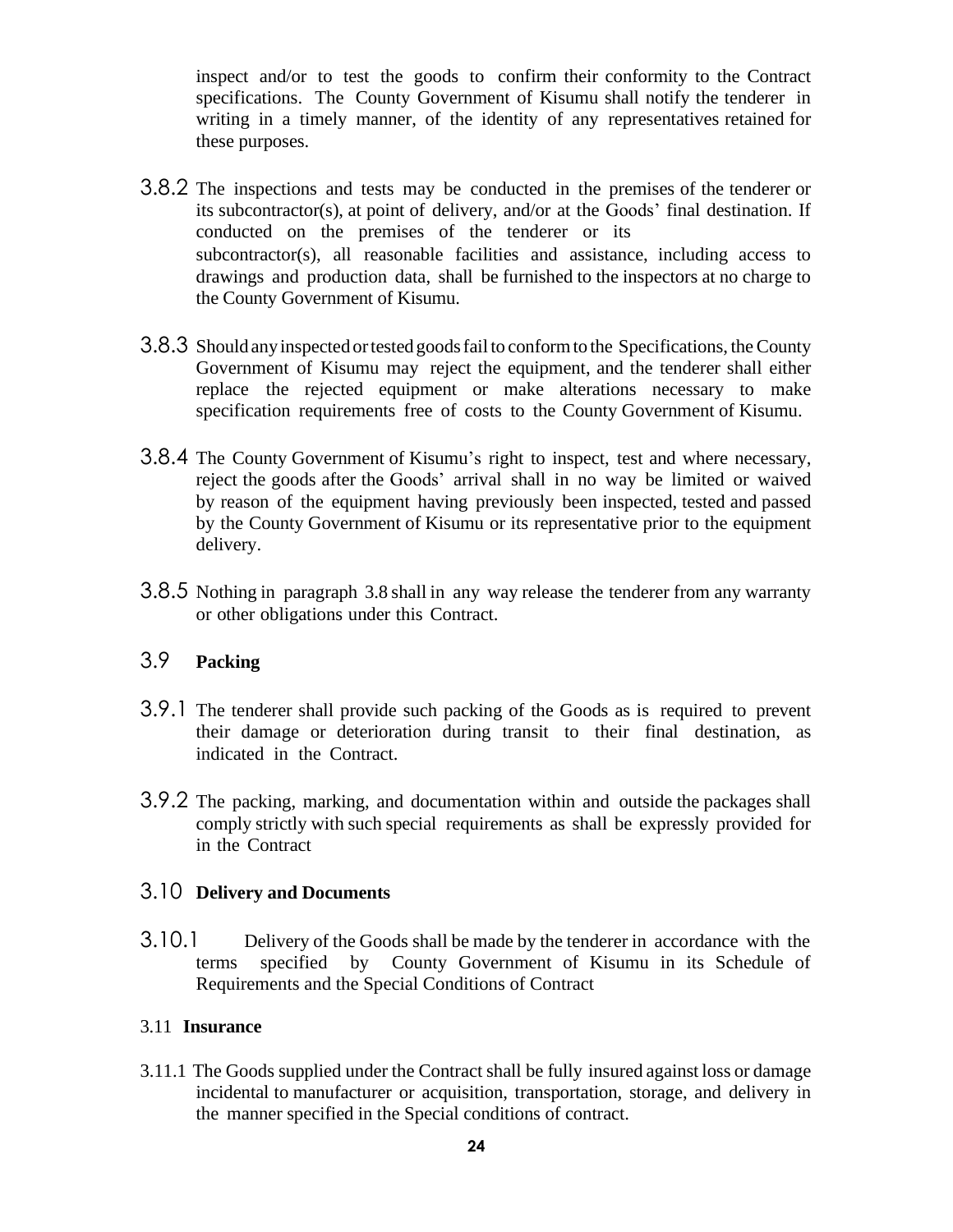### <span id="page-24-0"></span>3.12 **Payment**

- 3.12.1The method and conditions of payment to be made to the tenderer under this Contract shall be specified in Special Conditions of Contract
- 3.12.2Payments shall be made promptly by the County Government of Kisumu as specified in the contract

### <span id="page-24-1"></span>**3.13 Prices**

- 3.13.1Prices charged by the tenderer for goods delivered and services performed under the Contract shall not, with the exception of any price adjustments authorized in Special Conditions of Contract, vary from the prices by the tenderer in its tender.
- 3.13.2 Contract price variations shall not be allowed for contracts not exceeding one year (12 months)
- 3.13.3Where contract price variation is allowed, the variation shall not exceed 10% of the original contract price.
- 3.13.4Price variation request shall be processed by the County Government of Kisumu within 30 days of receiving the request.

#### <span id="page-24-2"></span>**3.14. Assignment**

3.14.1The tenderer shall not assign, in whole or in part, its obligationsto perform under this Contract, except with the County Government of Kisumu's prior written consent

### <span id="page-24-3"></span>**3.15 Subcontracts**

3.15.1The tenderer shall notify the County Government of Kisumu in writing of all subcontracts awarded under this Contract if not already specified in the tender. Such notification, in the original tender or later, shall not relieve the tenderer from any liability or obligation under the Contract

### <span id="page-24-4"></span>**3.16 Termination for default**

- 3.16.1The County Government of Kisumu may, without prejudice to any other remedy for breach of Contract, by written notice of default sent to the tenderer, terminate this Contract in whole or in part
	- $\Box$  if the tenderer fails to deliver any or all of the goods within the period(s) specified in the Contract, or within any extension thereof granted by the County Government of Kisumu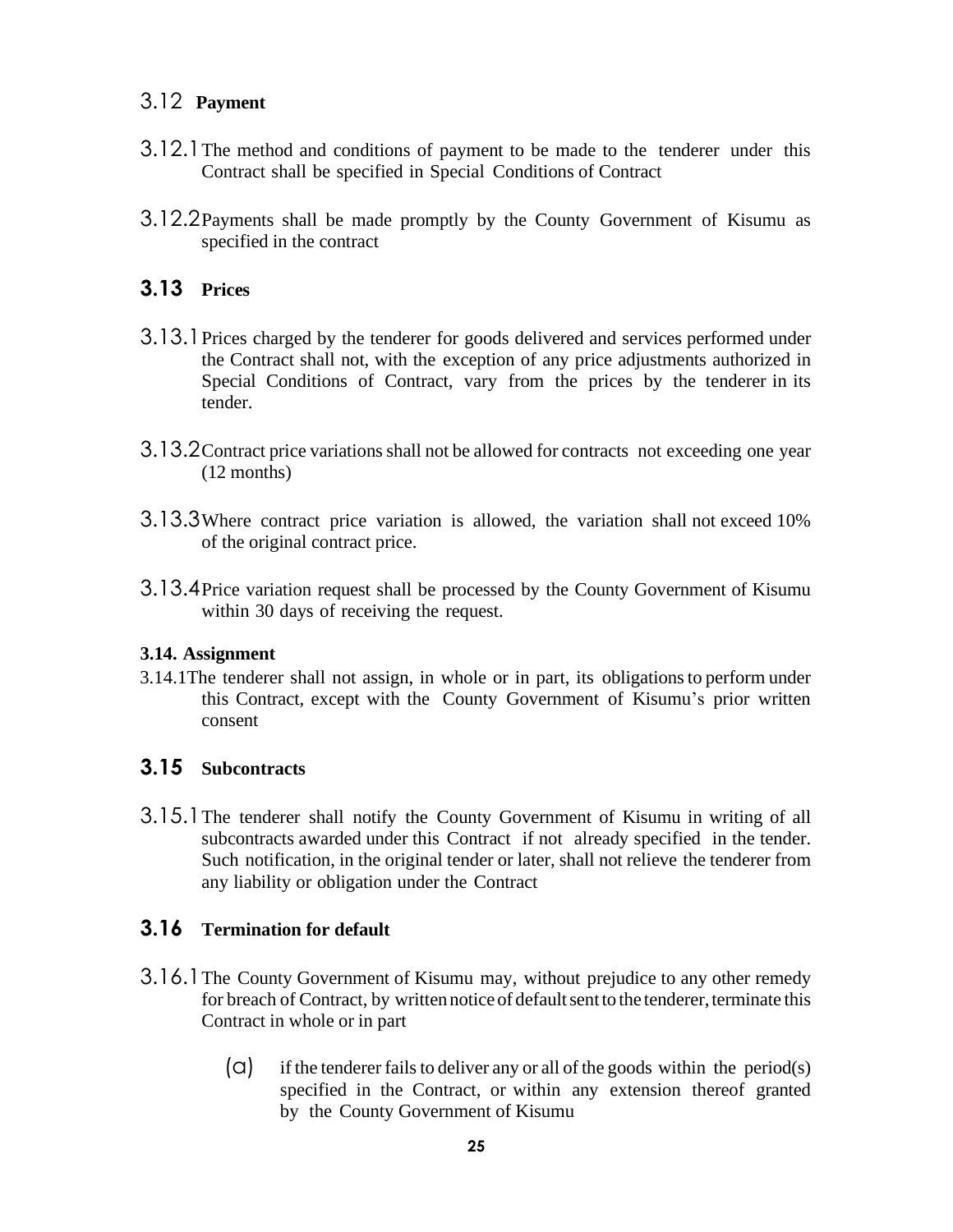- (b) if the tenderer fails to perform any other obligation(s) under the **Contract**
- (c) if the tenderer, in the judgment of the County Government of Kisumu has engaged in corrupt or fraudulent practices in competing for or in executing the Contract

3.16.2 In the event the County Government of Kisumu terminatestheContract in whole orin part, it may procure, upon such terms and in such manner as it deems appropriate, equipment similar to those undelivered, and the tenderer shall be liable to the County Government of Kisumu for any excess costs for such similar goods.

#### **3.17 Liquidated Damages**

3.17.1. If the tenderer fails to deliver any or all of the goods within the period(s) specified in the contract, the County Government of Kisumu shall, without prejudice to its other remedies under the contract, deduct from the contract prices liquidated damages sum equivalent to 0.5% of the delivered price of the delayed items up to a maximum deduction of 10% of the delayed goods. After this the tenderer may consider termination of the contract.

#### <span id="page-25-0"></span>**3.18 Resolution of Disputes**

- 3.18.1The County Government of Kisumu and the tenderer shall make every effort to resolve amicably by direct informal negotiation and disagreement or dispute arising between them under or in connection with the contract
- 3.18.2If, after thirty (30) days from the commencement of such informal negotiations both parties have been unable to resolve amicably a contract dispute, either party may require adjudication in an agreed national or international forum, and/or international arbitration.

#### <span id="page-25-1"></span>**3.19 Language and Law**

3.19.1The language of the contract and the law governing the contract shall be English language and the Laws of Kenya respectively unless otherwise stated.

### <span id="page-25-2"></span>**3.20 Force Majeure**

3.20.1The tenderer shall not be liable for forfeiture of its performance security or termination for default if and to the extent that it's delay in performance or other failure to perform its obligations under the Contract is the result of an event of Force Majeure.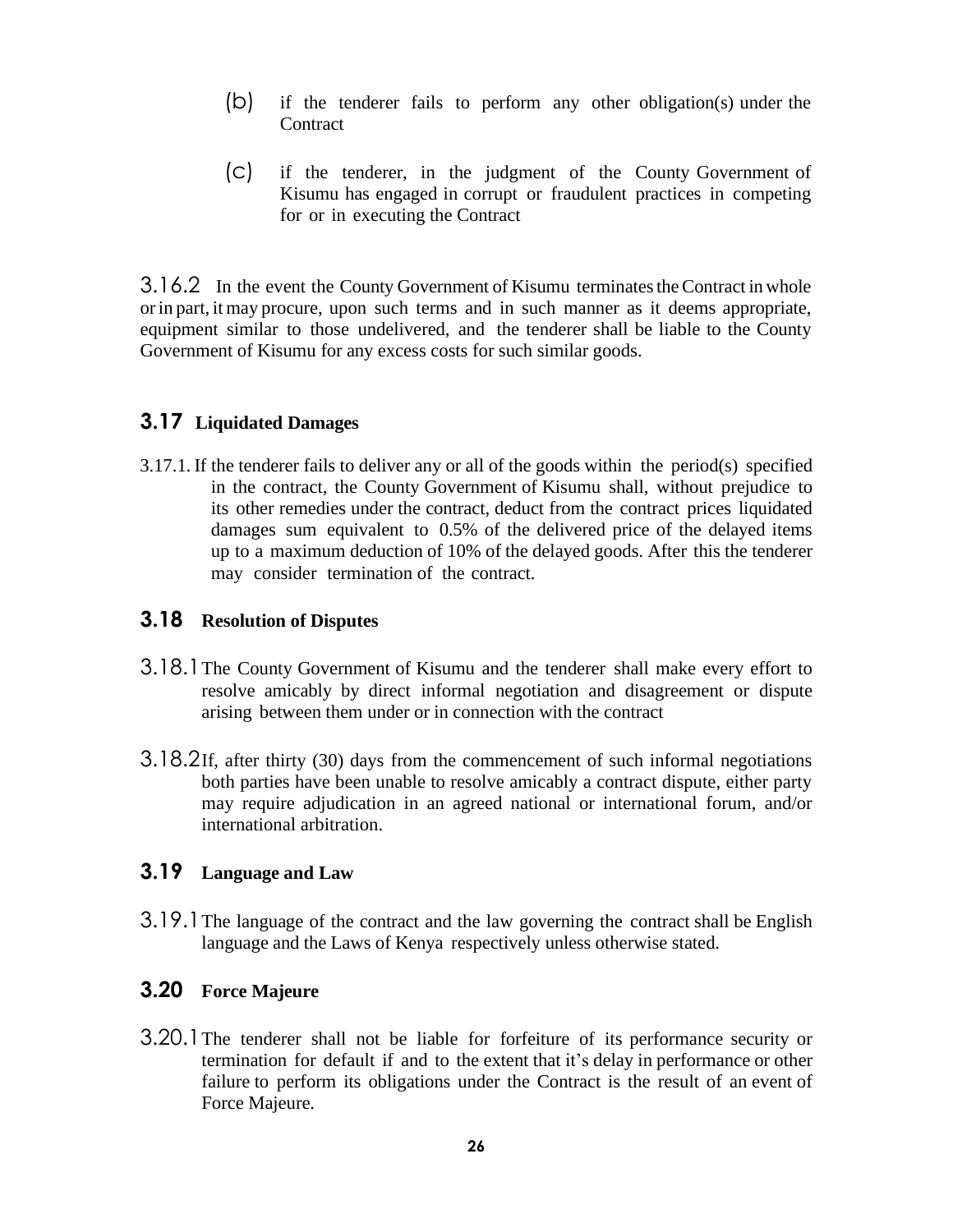#### <span id="page-26-0"></span>**SECTION IV - SPECIAL CONDITIONS OF CONTRACT**

- 4.1. Special Conditions of Contract (SCC) shall supplement the General Conditions of Contract (GCC). Whenever there is a conflict, between the GCC and the SCC, the provisions of the SCC herein shall prevail over these in the GCC.
- 42. Special conditions of contract as relates to the GCC

| <b>REFERENCE OF GCC</b> | <b>SPECIAL</b><br>OЕ<br><b>CONDITIONS</b><br><b>CONTRACT</b> |
|-------------------------|--------------------------------------------------------------|
| 3.7.1                   | N/A                                                          |
| 3.12.1                  | 30 days after invoicing                                      |
| 3.18.1                  | National or International Arbitration                        |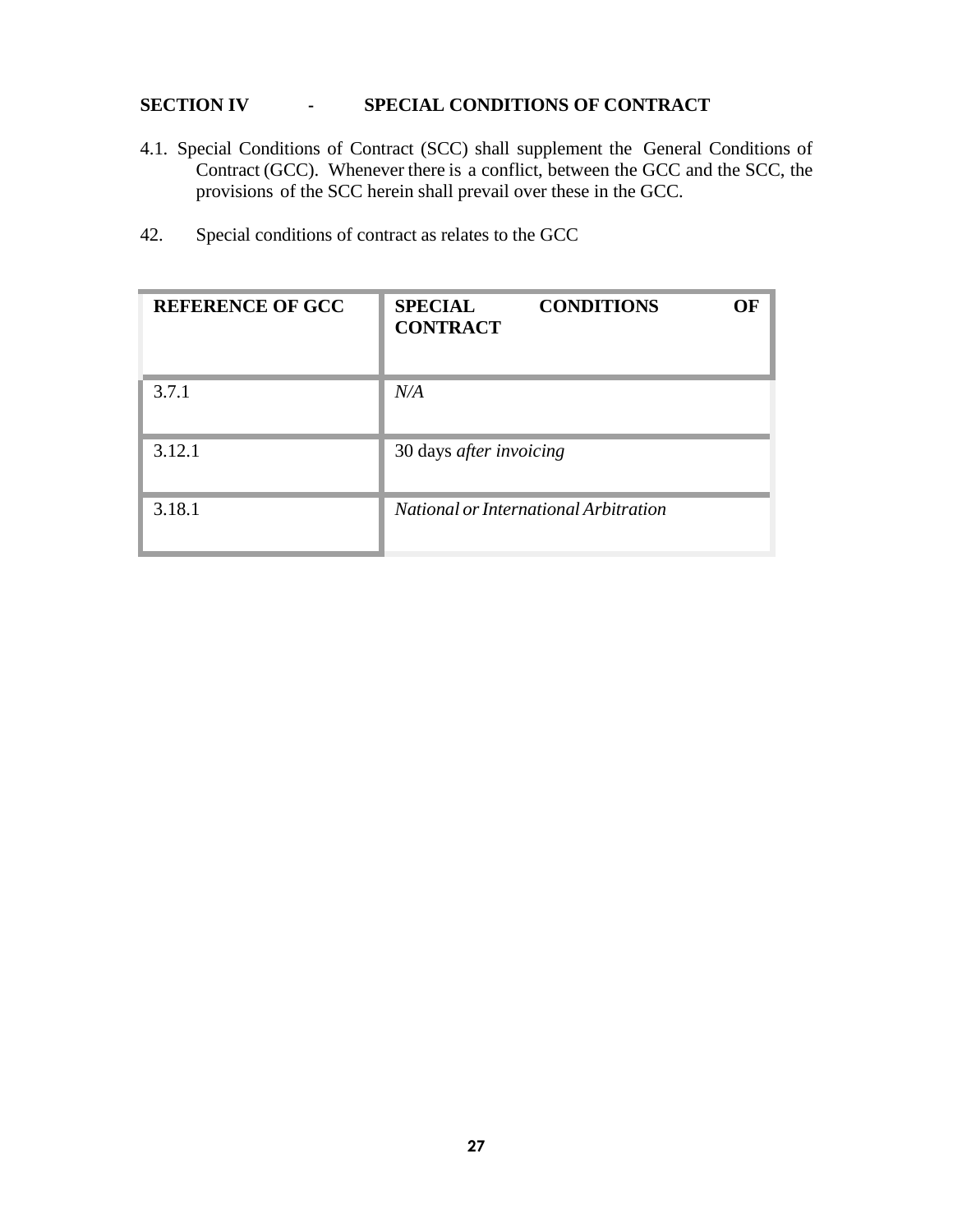#### <span id="page-27-0"></span>**SECTION V- TECHNICAL SPECIFICATIONS**

### **5.1 General**

- 5.1.1 These specifications describe the requirements for goods. Tenderers are requested to submit with their offers the detailed specifications, drawings, catalogues, etc. for the products they intend to supply
- 5.1.2 All the dimensions of the print work to be supplied shall not be less than those required in these specifications. Deviations from the basic requirements, if any shall be explained in detail in writing with the offer, with supporting data such as calculation sheets, etc. The County Government of Kisumu reserves the right to reject the products, if such deviations shall be found critical to the use and operation of the products.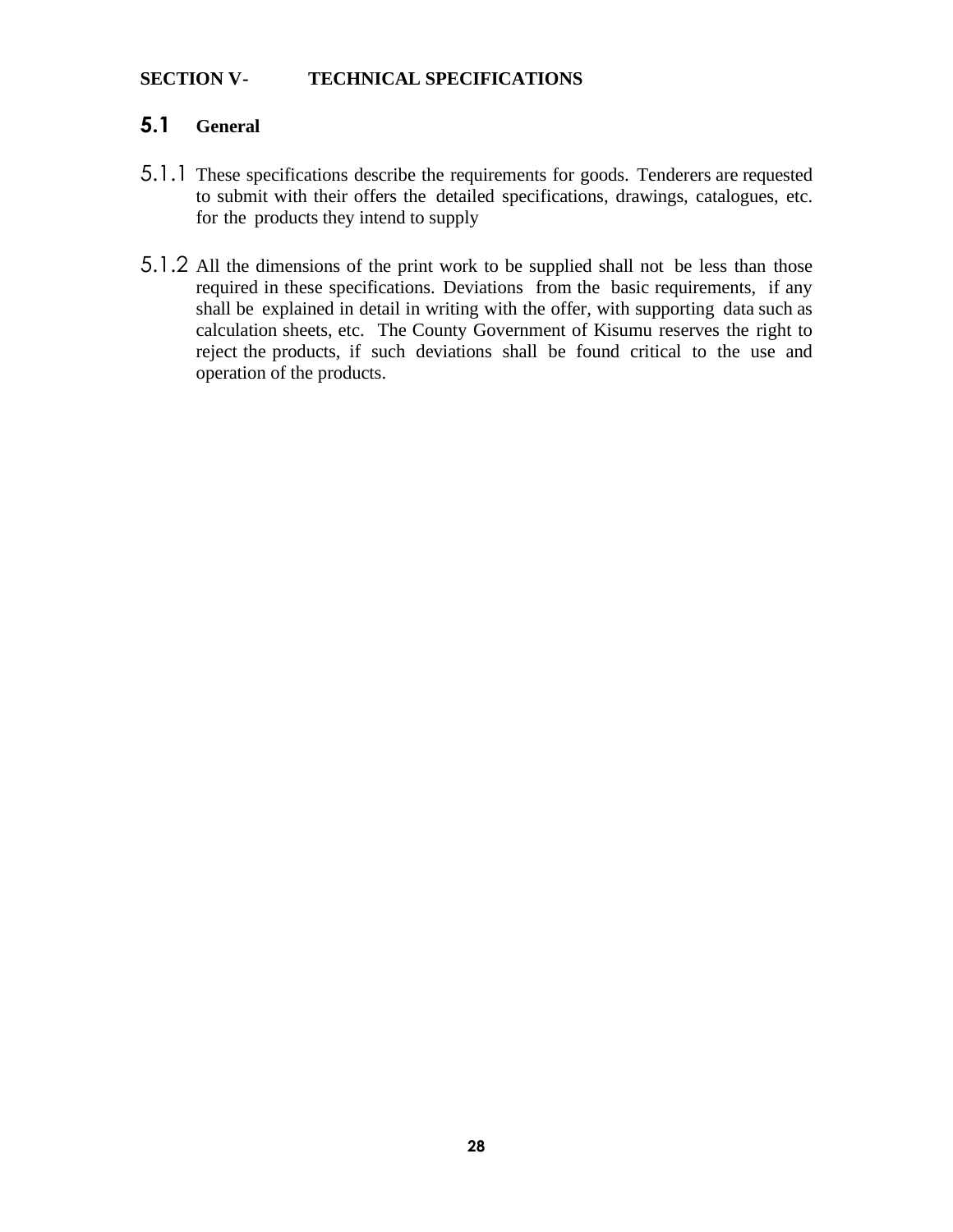### <span id="page-28-0"></span>**5.2 PARTICULARS OF TECHNICAL SPECIFICATIONS**

#### **SPECIFICATIONS FOR THE SUPPLY, INSTALLATION, TESTING & COMMISSIONING OF AN ASSET VERIFICATION, TAGGING & MANAGEMENT SYSTEM:**

#### **1. ABOUT KISUMU COUNTY:**

The County Government of Kisumu (CGK) is a local government established by Kenya Constitution, 2010 and the County Governments Act, 2012. The assets in the County Government of Kisumu (CGK) include vehicles, buildings, computers and other fixed and moveable property. CGK assets are located in all departments and intends to carry out inventory of assets, their location, and condition and value, hence the need for an asset management system. Presently, there is an asset register maintained in excel.

#### **2. THE SCOPE OF WORK:**

The County Government of Kisumu seeks to engage the services of a competent firm to carry out a physical asset verification, asset tagging as well as to deploy an associated asset management system in the county. The assets in under consideration include computers, printers, furniture, servers, electrical equipment, vehicles, buildings, and other fixed and moveable property. CGK assets are located in all departments and Sub-County Offices.

#### **The assignment will involve:**

- 1. Conducting a census of all assets owned by County Government of Kisumu. This will involve the physical verification of the assets to confirm that indeed the assets do exist.
- 2. Categorization of data in terms of physical location, asset category, make, model, serial number and further as per the detailed scope of work and technical specifications under number 3 below.
- 3. Supplying and implementing the most appropriate data capture technology and equipment.
- 4. Carrying out electronic data capture by use of hand-held barcodes scanners.
- 5. Creating an asset records on the fixed assets system, consisting of all relevant fields required in establishing best practice of Fixed Assets management. The system should be able to generate an asset register and also facilitate tagging of future acquisition of assets.
- 6. Presenting the final Fixed Assets Register to CGK in both soft and hardcopy giving Asset Code, Asset Description, Value and location among other details.
- 7. Building capacity through training on Management of Assets.
- 8. Develop an integration platform between the software and other ERPs in the county
- 9. Providing CGK with proper registration and licensing of all software (Application and Database) and hardware proposed.
- 10.Surrendering to CGK all owner/operator manuals for all hardware and software provided in the project.
- 11.Provide In-house capacity development necessary for the support of the system through training to be conducted by a credited institution resulting to certification from the software developer. The scope of the training will cover the Hardware, Database and Software application to be used in the project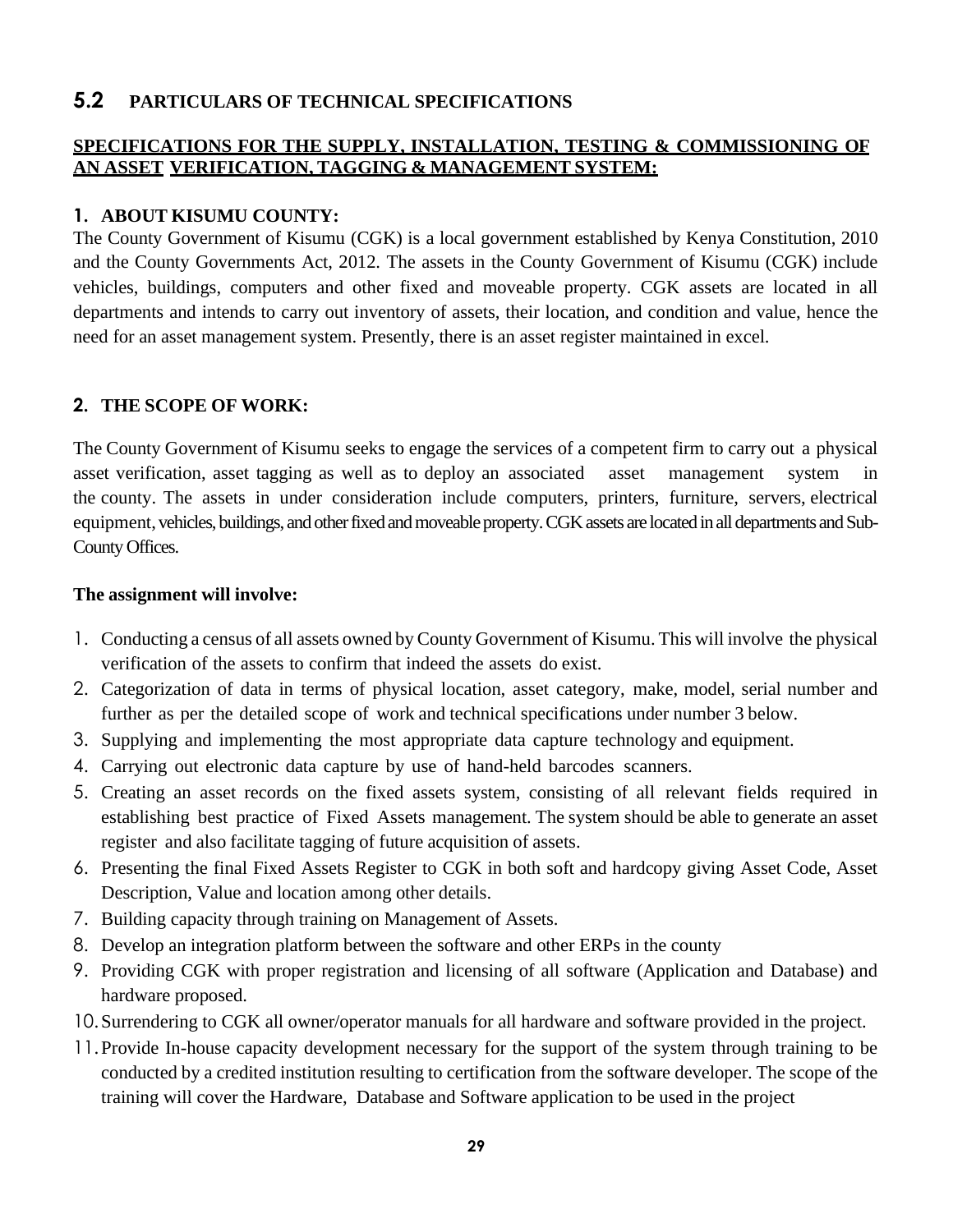### **3. DETAILED SCOPE OF WORK AND TECHNICAL SPECIFICATIONS:**

| NO | <b>Description of Specifications &amp; Requirements</b>                                                                                                                                                                                                                                                                                                                                                                                                                                                                                                                                                                                                                                                                                                                                                                                                                                                                                                                                                                                                                                  |
|----|------------------------------------------------------------------------------------------------------------------------------------------------------------------------------------------------------------------------------------------------------------------------------------------------------------------------------------------------------------------------------------------------------------------------------------------------------------------------------------------------------------------------------------------------------------------------------------------------------------------------------------------------------------------------------------------------------------------------------------------------------------------------------------------------------------------------------------------------------------------------------------------------------------------------------------------------------------------------------------------------------------------------------------------------------------------------------------------|
| 1. | Supply & Installation of 4000 pieces Barcoded Tags as per the specifications below:<br>Tags should be abrasion-resistant and should be tamper proof.<br>Printed letters and barcode should be non-erasable.<br>٠<br>Barcodes printed should be scan able by 1D and 2D barcode reader.<br>٠<br>Should be compatible with assets codes as in Kisumu county Financial Management System.<br>Tags should be barcoded with both human and machine-readable description.<br>Tags should accommodate CGK's Logo in full colour.<br>$\bullet$<br>Have a high-bond adhesive that fuses permanently to the surface of the asset.<br>٠<br>The tags should be conformable (can be bent)<br>$\bullet$<br>Have a matte or gloss surface.<br>٠<br>Resistant to UV light and chemicals.<br>٠<br>NB: Warranty will be for a period of 3 years for the tags.                                                                                                                                                                                                                                               |
| 2. | Supply & Installation of Asset Tagging Software which will generate an asset registry<br>with the following details;<br>Physical Location of the asset<br>Employee responsible for the asset & Staff P.F. Number<br>$\bullet$<br>Asset tag number (barcode number)<br>٠<br>Asset Description (Mostly the name e.g. HP Inkjet 5798 Computer)<br>$\bullet$<br>Asset Category (e.g. Furniture, Office Equipment etc.)<br>Make, Model & serial Number.<br>$\bullet$<br>The software should be capable of storing all assets information in a simple database.<br>$\bullet$<br>Software should be capable of easily importing and exporting data using the Import/Export<br>$\bullet$<br>Wizard into a Microsoft Excel sheet or any data manipulation tool.<br>The software should be capable of producing standard, ad hoc and customizable<br>reports.<br>Should be a web based software solution<br>Should be able to capture all assets tags/bar-coded<br>Track assets by site, location, department, item $\&$ serial number<br>Custom make the software to the needs of the institution |
| 3. | Supply of Two (2) Units handheld barcode scanner with the following<br>specifications;<br>Support for 4G WWAN HSPDA, 802.11a/b//g/n Technologies<br>Should have laser scanning capability, with a Keypad, and a full alphanumeric                                                                                                                                                                                                                                                                                                                                                                                                                                                                                                                                                                                                                                                                                                                                                                                                                                                        |

keyboard.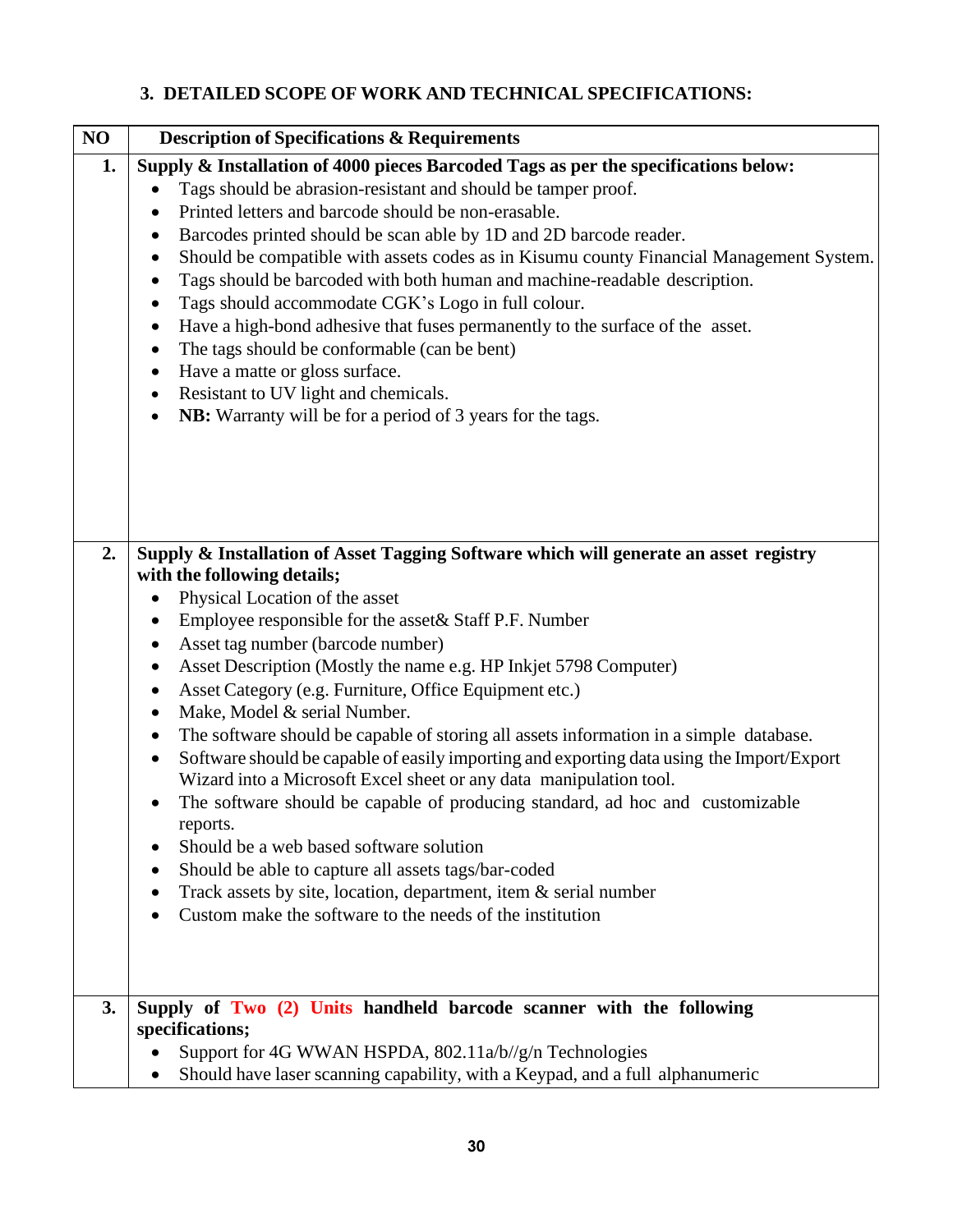| Windows CE 5.0 (WPA1200) or Windows Mobile 5.0<br>(WPA1200wm) or Android OS.<br>802.11b/g available via SDIO expansion slot.<br>Large 240 X 320 QVGA display, color trans-flective TFT, touch screen and backlit.<br>Integrated barcode laser scanner                                                                                                                                                                                                                                                                                                                                                                                    | Intel PXA270 520MHz, 64MB SDRAM, 128MB Flash ROM, SD Slot supports |
|------------------------------------------------------------------------------------------------------------------------------------------------------------------------------------------------------------------------------------------------------------------------------------------------------------------------------------------------------------------------------------------------------------------------------------------------------------------------------------------------------------------------------------------------------------------------------------------------------------------------------------------|--------------------------------------------------------------------|
| Rechargeable Lithium-ion battery pack at least 3.7V, 1950mAh.<br>Scanner should have a backup battery<br>4.<br>Carry out a Training for employees Involved in the assignment;<br>The service provider shall provide a clear training plan and schedule. Training from the beginning<br>will be essential in order to give CGK staff necessary skill to manage and support the system in<br>Hardware, application and the database side and manage inventory of fixed asset data.<br>CGK staff will perform the tasks jointly with the contractor in order to gain practical<br>experience.<br><b>Approximate Number of Trainees: 15.</b> |                                                                    |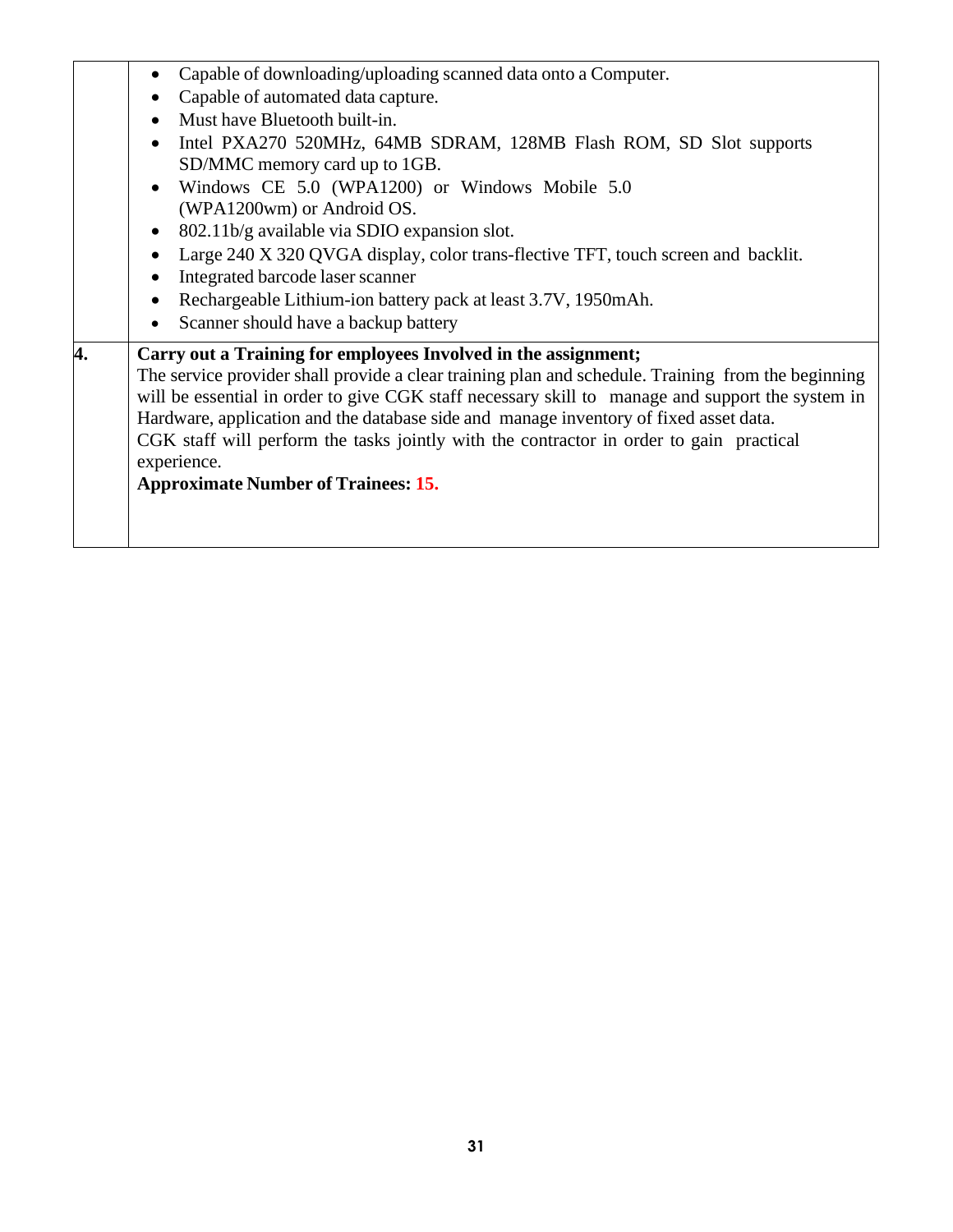#### <span id="page-31-0"></span>**SECTION VI -TECHNICAL EVALUATION RESPONSE FORM**

### **6.6.1 Preliminary Evaluation Checklist**

Tenderers are advised that at this stage, the tenderer's submission will be either responsive or non-responsive. The non-responsive submissions will be eliminated from the entire evaluation process and will not be considered further.

|     | <b>S/No.</b> Parameters / Requirements                                                                                                                                                                                                                       | Submitted?<br>(Yes/No) |
|-----|--------------------------------------------------------------------------------------------------------------------------------------------------------------------------------------------------------------------------------------------------------------|------------------------|
| 1.  | of the<br>Certificate<br><b>Bidder</b><br>Tenderer's<br>of<br>Attach<br>must<br>copy<br>a<br>Incorporation/Registration.                                                                                                                                     |                        |
| 2.  | Bidder must attach a copy of Current & Valid Tax Compliance Certificate issued<br>by the Kenya Revenue Authority.                                                                                                                                            |                        |
| 3.  | Bidder must fill, sign & stamp the Price Schedule in the format provided                                                                                                                                                                                     |                        |
| 4.  | Bidder must fill, sign & stamp the Confidential Business Questionnaire in the<br>format provided                                                                                                                                                             |                        |
| 5.  | Bidder must fill, sign & stamp the Form of Tender in the format provided.                                                                                                                                                                                    |                        |
| 6.  | Proof 2% of tender security scanned and uploaded along with the bid, and the original<br>physical copy submitted to the procuring entity on or before the 16 <sup>th</sup> December 2020 IFMIS<br>Portal scanned tender security and Original copy submitted |                        |
| 7.  | Bidder must provide evidence of availability of office premises (copy of title deed,<br>lease/tenancy agreement).                                                                                                                                            |                        |
| 8.  | Bidder shall attach annual audited accounts for the last three (3) years with<br>annual turnover equal to/ more than two times the bidder's bid price.                                                                                                       |                        |
| 9.  | Tenders will be submitted online through the Suppliers Portal www.suppliers.go.ke                                                                                                                                                                            |                        |
| 10. | Bidder must fill, sign & Stamp the Ethics & Integrity Pact in the format provided.                                                                                                                                                                           |                        |
| 11. | Bidder Must Attach three full colour samples of Assets Tags that they have<br>previously done.                                                                                                                                                               |                        |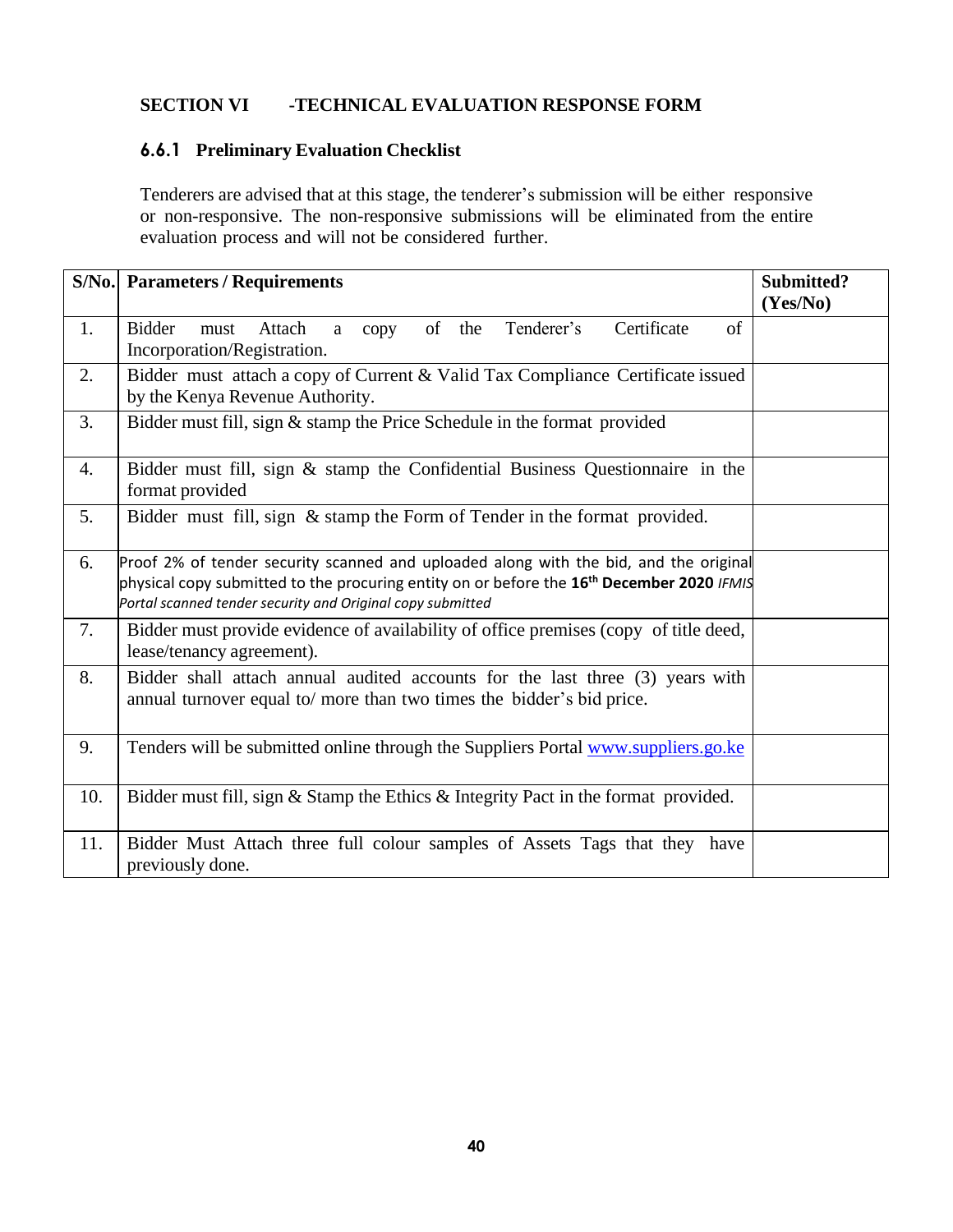### **6.6.2 TECHNICALEVALUATION CHECKLIST**

The Tender document  $\&$  sample submitted by the bidder will be evaluated for suitability and awarded marks, which will contribute to a maximum of 100%.

### **TECHNICAL EVALUATION RESPONSE FORM**

| No.              | <b>Parameters/Requirements</b>                                                                                                                                                                                                                                                                                               | <b>Maximum</b><br><b>Possible</b><br><b>Marks</b> |
|------------------|------------------------------------------------------------------------------------------------------------------------------------------------------------------------------------------------------------------------------------------------------------------------------------------------------------------------------|---------------------------------------------------|
| 1.               | Bidder has demonstrated previous experience in undertaking assets<br>verification and tagging for clients in the public sector and private sector.<br>Show proof by attaching copies of reference letter/LPO's and/or contracts of<br>ten (8) such assignments carried out by the bidder for public sector<br>organizations. | 40                                                |
|                  | 2 Clients- 10 Marks                                                                                                                                                                                                                                                                                                          |                                                   |
|                  | $4 \text{ Clients} - 20 \text{ Marks}$                                                                                                                                                                                                                                                                                       |                                                   |
| 2.               | Adequacy of the bidder's proposed Work Plan & Methodology in<br>responding to the scope of work:<br>a. Clarity of Work plan (attach a work plan) and timelines for entire<br>project (10 marks)<br>b. Description of Deliverables, timeframes, milestones,<br>manpower                                                       | 15                                                |
| 3.               | The proposed Software should:                                                                                                                                                                                                                                                                                                | 10                                                |
|                  | a. Be Capable of easily importing and exporting data using the Import/Export<br>Wizard into excel sheet or any common data manipulation tool. (2 marks)<br>b. Be capable of producing standard, ad hoc and customizable<br>reports. (2 marks)<br>C. Be able to track assets by site or location, department, employee,       |                                                   |
|                  | category, & serial number. (3 marks)<br>d. Sample Software CD-ROM/DVD and URLs, user names, and passwords<br>for the demonstration version of products. (3 marks)                                                                                                                                                            |                                                   |
| $\overline{4}$ . | <b>Managerial and Key Personnel Competency:</b><br>Bidder to attach CVs / profiles of a project manager and at least three (3)<br>technical staff:<br>a. Project Manager- Must have at least a Masters degree in either<br>IT/Finance/ Accounting or a related field and 10 years' experience.<br>10 years'                  | 25                                                |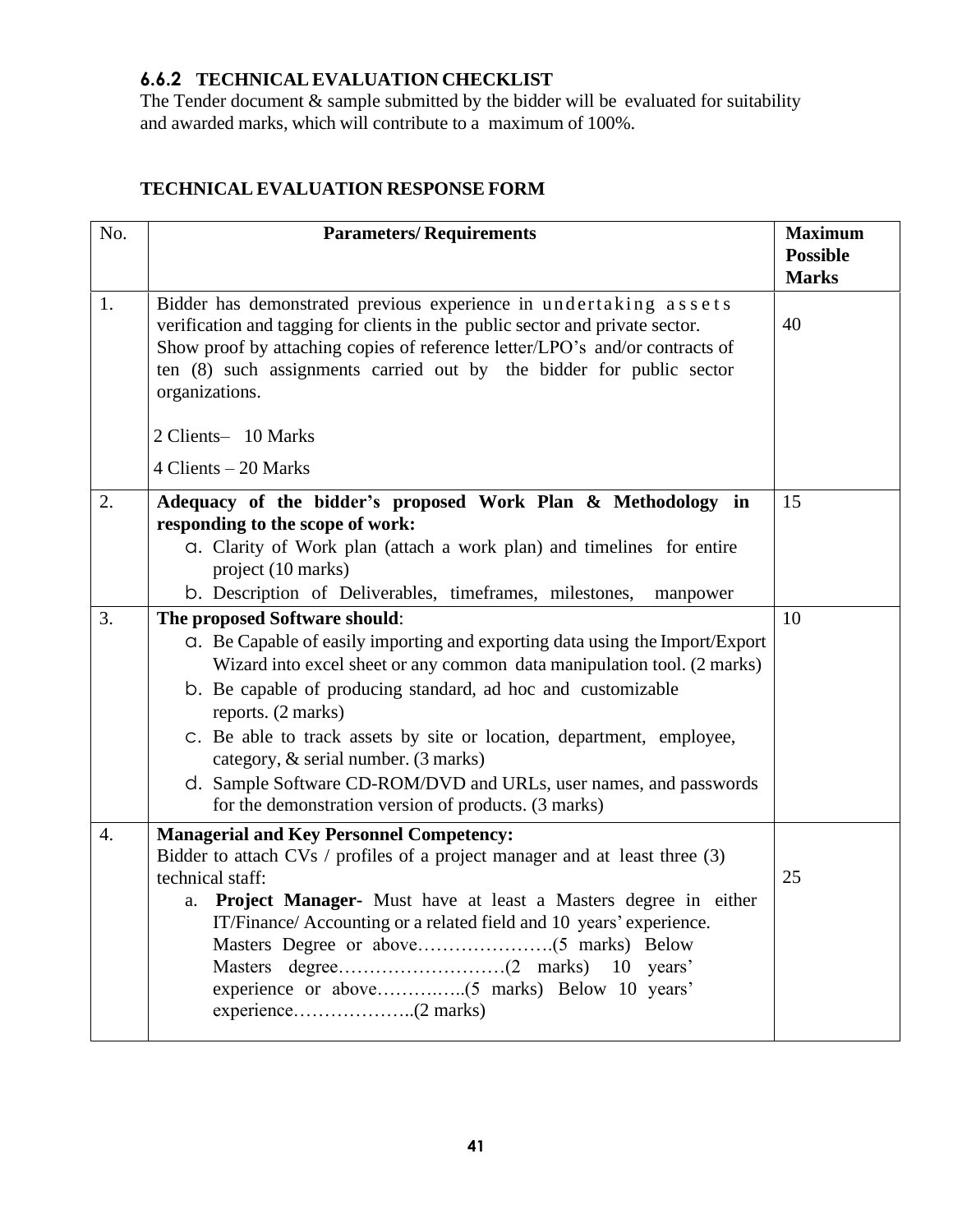|    | b. Technical Staff – Must have at least a Degree in either IT/Finance/<br>Accounting or a related field and 5 years' experience. (5 Marks for<br>technical<br>each<br>staff).<br>Degree<br>or<br>degree<br>$\ldots \ldots \ldots \ldots \ldots \ldots \ldots \ldots \ldots \ldots \ldots \ldots (1$ mark)<br>marks). |            |
|----|----------------------------------------------------------------------------------------------------------------------------------------------------------------------------------------------------------------------------------------------------------------------------------------------------------------------|------------|
| 5. | The bidder will be expected to conduct training during and after the<br>implementation of the system to the satisfaction of the client.<br>Bidder shall attach a clear training plan and schedule.                                                                                                                   |            |
|    | <b>TOTAL MARKS</b>                                                                                                                                                                                                                                                                                                   | <b>100</b> |

The minimum technical score to proceed to financial evaluation is 70 and only tenderers who secure the minimum technical score will be financially evaluated.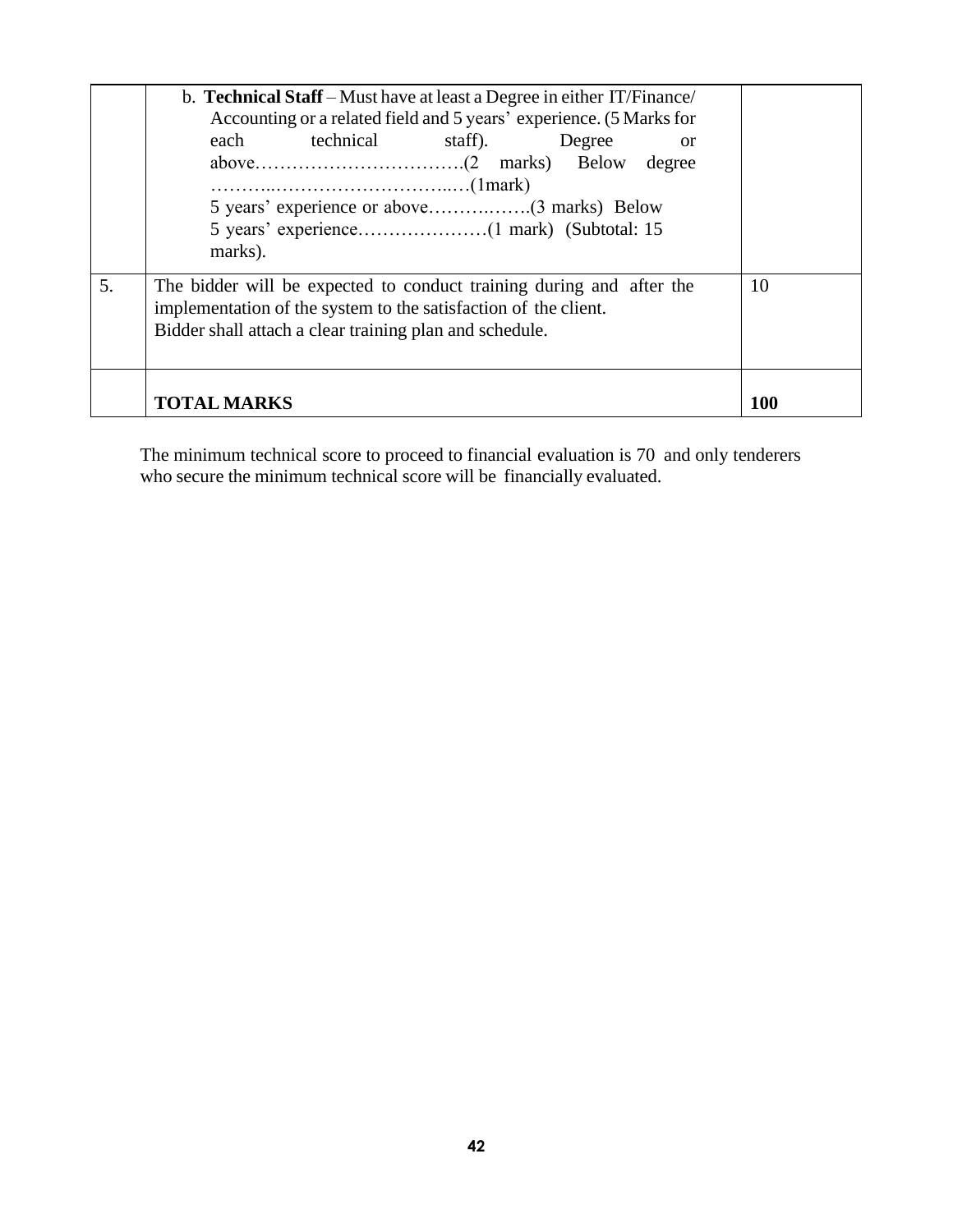# **SECTION VII - SCHEDULE OF REQUIREMENTS:**

<span id="page-34-0"></span>

| $\overline{\bf NO}$ | <b>Specification / Requirement</b>                                                                      | Quantity   |
|---------------------|---------------------------------------------------------------------------------------------------------|------------|
| 1.                  | Supply & Installation of Barcoded Tags as per the specifications below:                                 | 10,000 pcs |
|                     | Carry out a census of all assets in the custody of the county government.                               |            |
|                     | Tags should be abrasion-resistant and should be tamper proof.                                           |            |
|                     | Tags should be barcoded with both human and machine-readable description.                               |            |
|                     | Tags should accommodate CGK's Logo in full colour.<br>$\bullet$                                         |            |
|                     | Have a high-bond adhesive that fuses permanently to the surface of the asset.                           |            |
|                     | The tags should be conformable (can be bent)                                                            |            |
|                     | Have a matte or gloss surface.                                                                          |            |
|                     | Resistant to UV light and chemicals.<br>$\bullet$                                                       |            |
|                     | NB: Warranty will be for a period of 3 years before the tags/marks fade.                                |            |
| $\overline{2}$      | Development, Supply & Installation of Asset Tagging Software Solution/ System which will generate       |            |
|                     | an asset registry with the following details;                                                           | 01         |
|                     | Physical Location of the asset<br>٠                                                                     |            |
|                     | Employee responsible for the asset & Staff P.F. Number                                                  |            |
|                     | Asset tag number (barcode number)                                                                       |            |
|                     | Asset Description (Mostly the name e.g. HP Inkjet 5798 Computer)<br>$\bullet$                           |            |
|                     | Asset Category (e.g. Furniture, Office Equipment etc.)<br>$\bullet$                                     |            |
|                     | Make, Model & serial Number.                                                                            |            |
|                     | The software should be capable of storing all assets information in a simple database.<br>$\bullet$     |            |
|                     | Software should be capable of easily importing and exporting data using the Import/Export Wizard into a |            |
|                     | Microsoft Excel sheet or any data manipulation tool.                                                    |            |
|                     | The software should be capable of producing standard, ad hoc and customizable reports.<br>$\bullet$     |            |
|                     | Should be a web based software solution<br>$\bullet$                                                    |            |
|                     | Should be able to capture all assets tags/bar-coded<br>$\bullet$                                        |            |
|                     | Track assets by site, location, department, item $\&$ serial number<br>$\bullet$                        |            |
|                     | Custom make the software to the needs of the institution                                                |            |
|                     |                                                                                                         |            |
|                     |                                                                                                         |            |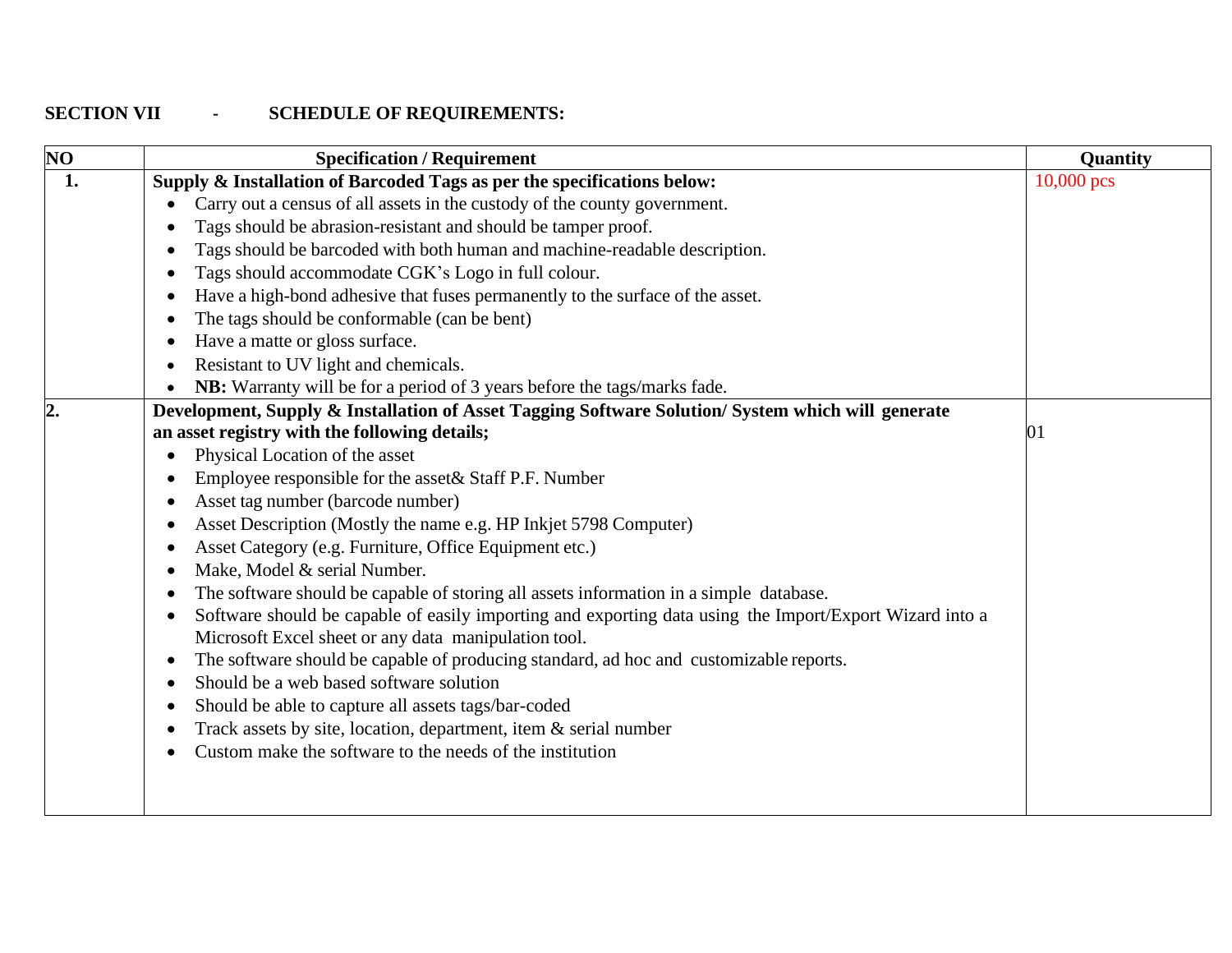| 3. | Supply of handheld barcode scanner with the following specifications;                                                                                                                                                                                                                                                                                                                                                                                    | 02 Pcs                       |
|----|----------------------------------------------------------------------------------------------------------------------------------------------------------------------------------------------------------------------------------------------------------------------------------------------------------------------------------------------------------------------------------------------------------------------------------------------------------|------------------------------|
|    | Support for 4G WWAN HSPDA, 802.11a/b//g/n Technologies<br>$\bullet$                                                                                                                                                                                                                                                                                                                                                                                      |                              |
|    | Should have laser scanning capability, with a Keypad, and a full Capable of automated data capture.                                                                                                                                                                                                                                                                                                                                                      |                              |
|    | Capable of downloading/uploading scanned data onto a Computer.                                                                                                                                                                                                                                                                                                                                                                                           |                              |
|    | Capable of automated data capture.                                                                                                                                                                                                                                                                                                                                                                                                                       |                              |
|    | Must have Bluetooth built-in.                                                                                                                                                                                                                                                                                                                                                                                                                            |                              |
|    | Intel PXA270 520MHz, 64MB SDRAM, 128MB Flash ROM, SD Slot supports SD/MMC memory card<br>up to 1GB.                                                                                                                                                                                                                                                                                                                                                      |                              |
|    | Windows CE 5.0 (WPA1200) or Windows Mobile 5.0 (WPA1200wm) or<br>Android OS.                                                                                                                                                                                                                                                                                                                                                                             |                              |
|    | 802.11b/g available via SDIO expansion slot.                                                                                                                                                                                                                                                                                                                                                                                                             |                              |
|    | Large 240 X 320 QVGA display, color trans-flective TFT, touch screen and backlit.                                                                                                                                                                                                                                                                                                                                                                        |                              |
|    | Integrated barcode laser scanner                                                                                                                                                                                                                                                                                                                                                                                                                         |                              |
|    | Rechargeable Lithium-ion battery pack at least 3.7V, 1950mAh.                                                                                                                                                                                                                                                                                                                                                                                            |                              |
|    | Scanner should have a backup battery                                                                                                                                                                                                                                                                                                                                                                                                                     |                              |
|    |                                                                                                                                                                                                                                                                                                                                                                                                                                                          |                              |
| 4. | <b>Carry out a Training for ICT employees;</b><br>The service provider shall provide a clear training plan and schedule. Training from the beginning will be essential in<br>order to give CGK staff necessary skill to manage and support the system in Hardware, application and the database<br>side and manage inventory of fixed asset data.<br>CGK staff will perform the tasks jointly with the contractor in order to gain practical experience. | 15 Trainees for 2-3<br>weeks |
|    | Approximate Number of Trainees: 15.                                                                                                                                                                                                                                                                                                                                                                                                                      |                              |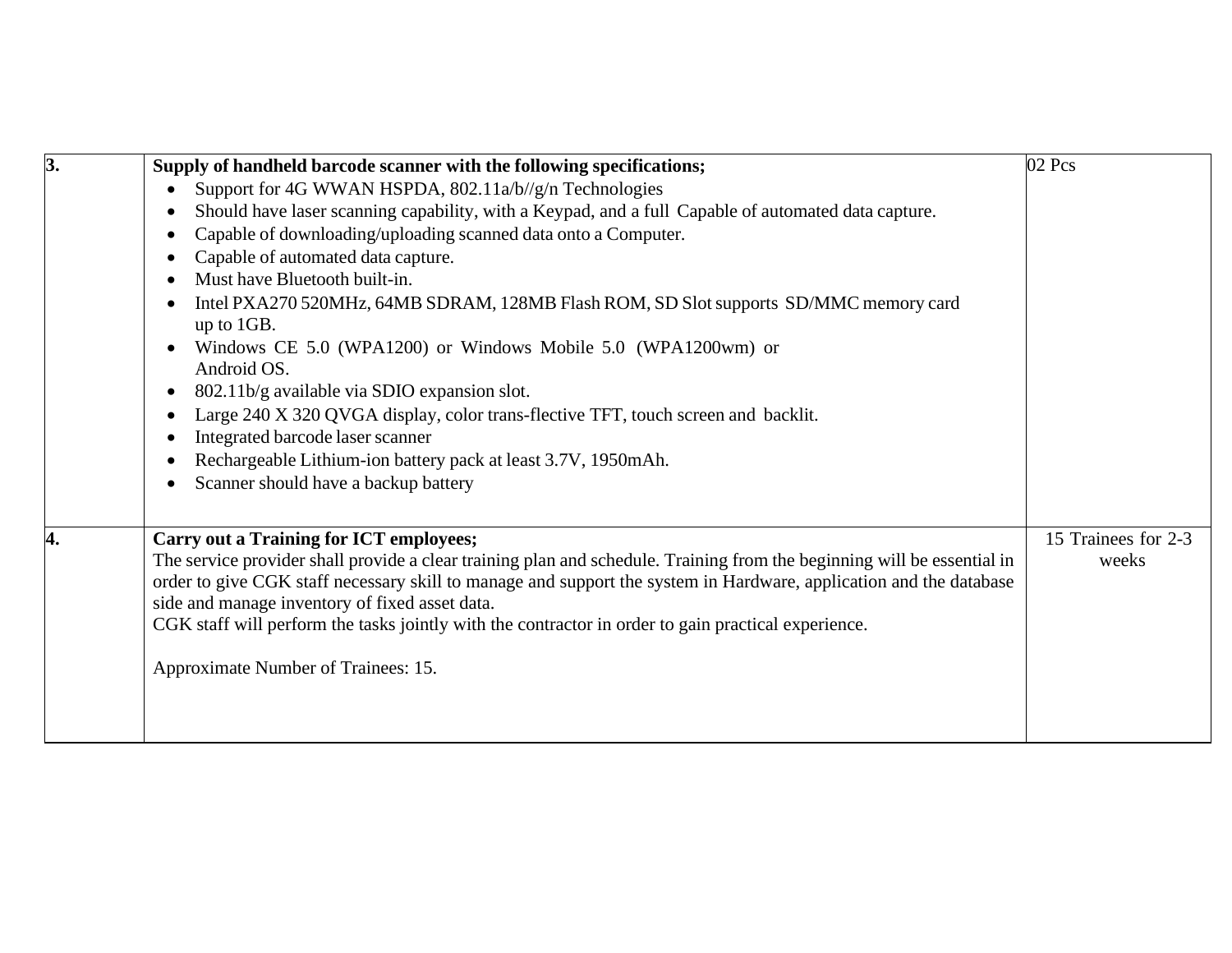### **SECTION VIII- PRICE SCHEDULE FOR GOODS & SERVICES**

Name of Tenderer

Tender Number

Page of

<span id="page-36-0"></span>

|                  |                                                                                                                   |            | 4                           | 5                                                                       |                                                     |                                                                          |
|------------------|-------------------------------------------------------------------------------------------------------------------|------------|-----------------------------|-------------------------------------------------------------------------|-----------------------------------------------------|--------------------------------------------------------------------------|
| No.              | <b>Description of Goods/Service</b>                                                                               | <b>QTY</b> | <b>Unit Price</b><br>(Kshs) | Price<br><b>Total</b><br>Per Line Item<br>(Kshs)<br>i.e. $(3 \times 4)$ | <b>VAT</b><br>(Kshs)                                | <b>SUB-TOTAL PRICE</b><br><b>All Inclusive</b><br>(Kshs)<br>i.e. $(5+6)$ |
| 1.               | Supply of Barcoded Tags as per tender<br>document specifications                                                  | 10,000     |                             |                                                                         |                                                     |                                                                          |
| 2.               | Development, Supply & Installation of<br>Asset Tagging Software Solution as per<br><b>Tender specifications</b>   | 01         |                             |                                                                         |                                                     |                                                                          |
| 3.               | Supply of handheld barcode scanner as per<br><b>Tender specifications</b>                                         | 02         |                             |                                                                         |                                                     |                                                                          |
| $\overline{4}$ . | Provision of Training Services for<br>and non-<br>technical<br><b>technical users</b> (15 trainees for 2-3 weeks) | 10         |                             |                                                                         |                                                     |                                                                          |
|                  |                                                                                                                   |            |                             |                                                                         | <b>GRAND</b><br><b>TOTAL</b><br><b>PRICE</b> (Kshs) |                                                                          |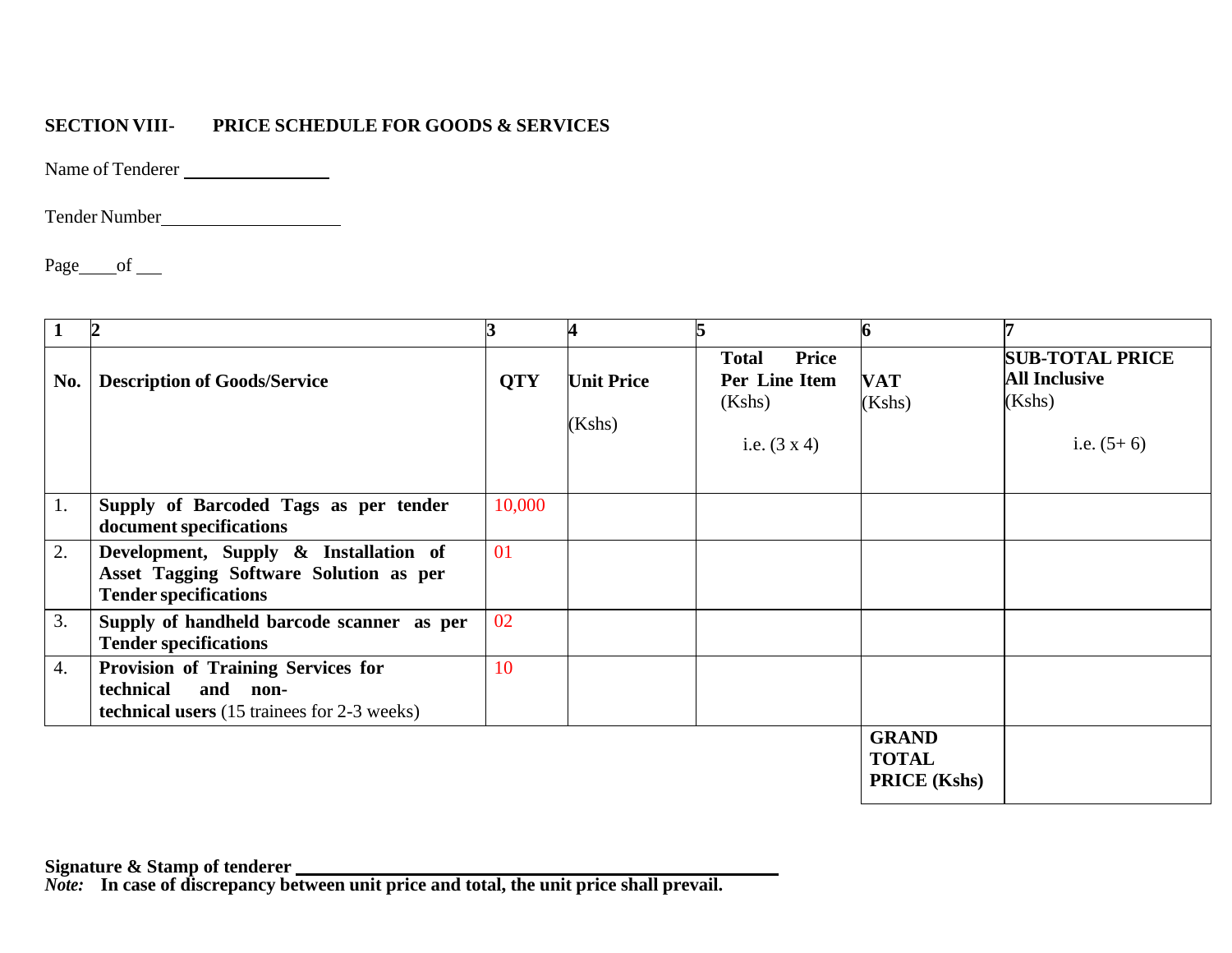#### <span id="page-37-0"></span>**SECTION IX: - STANDARD FORMS**

### <span id="page-37-1"></span>**9.1 FORM OF TENDER**

Tender No.

To: County Government of Kisumu, P. O. Box 2738 , 40100 Kisumu

Gentlemen and/or Ladies:

1. Having examined the tender documents for tender number **CGK/FIN/……/20-21**, for the **SUPPLY, INSTALLATION, TESTING & COMMISSIONING OF AN ASSET VERIFICATION, TAGGING & MANAGEMENT SYSTEM** the receipt of which is hereby duly acknowledged, we, the undersigned, offer to Supply, Deliver, Install, Test and commission an Asset Verification, Tagging & Management System in conformity with the said tender documents for the sum of:

.......…………………………………………………………………………….

………………………………………………………………………………………

#### (*Total tender amount in words and figures*)

or such other sums as may be ascertained in accordance with the Schedule of Prices attached herewith and made part of this Tender.

2. We undertake, if our Tender is accepted, to deliver install and commission the equipment in accordance with the delivery schedule specified in the Schedule of Requirements.

3. If our Tender is accepted, we will obtain the guarantee of a bank in a sum of equivalent to 2 percent of the Contract Price for the due performance of the Contract, in the form prescribed by the County Government of Kisumu.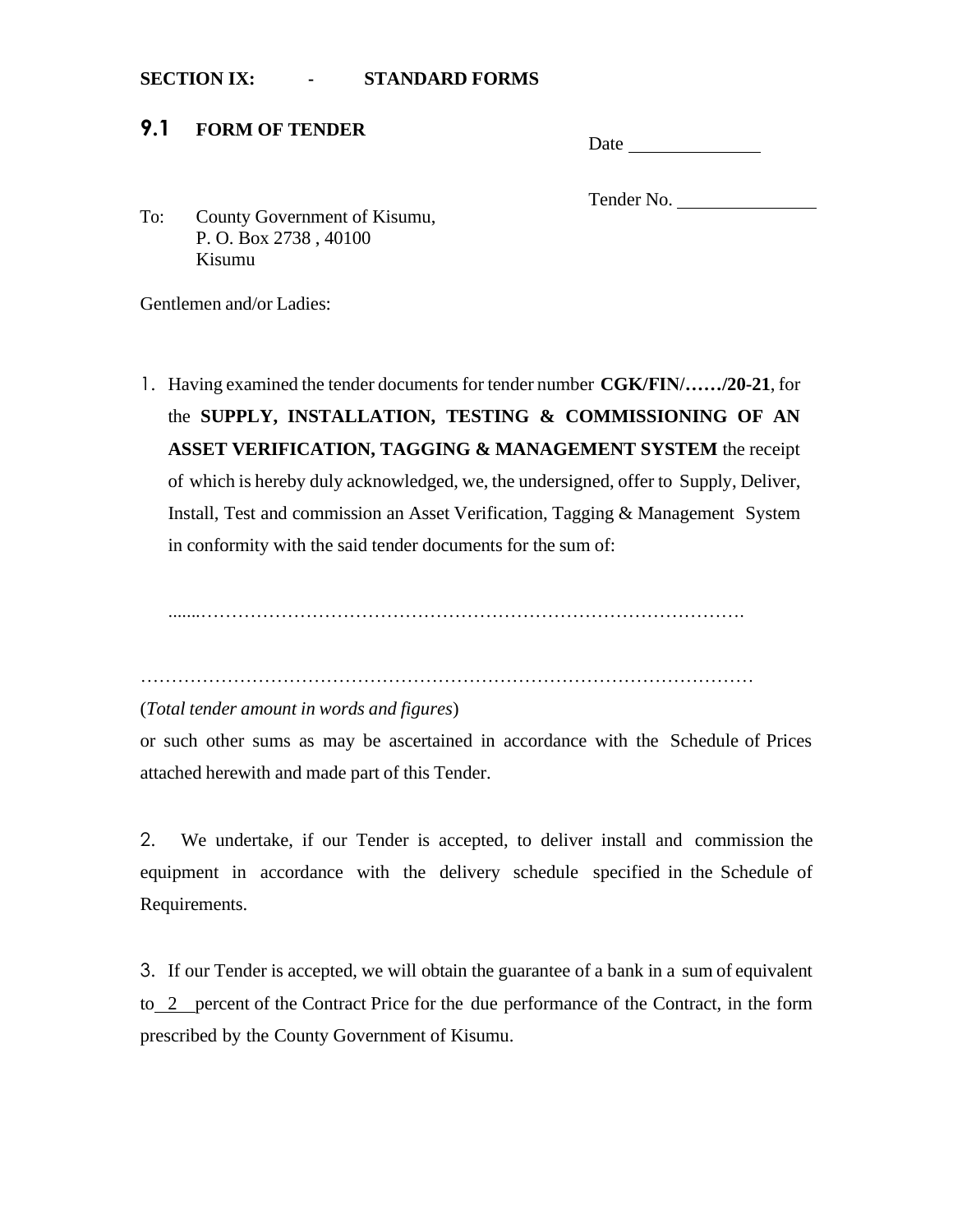4. We agree to a bid by this Tender for a period of 120 days from the date fixed for tender opening of the Instructions to tenderers, and it shall remain binding upon us and may be accepted at any time before the expiration of that period.

5. This Tender, together with your written acceptance thereof and your notification of award, shall constitute a Contract, between us subject to signing of the Contract by the parties.

6. We understand that you are not bound to accept the lowest or any tender you may receive.

Dated this day of 20

[Signature] [In the capacity of]

Duly authorized to sign tender for an on behalf of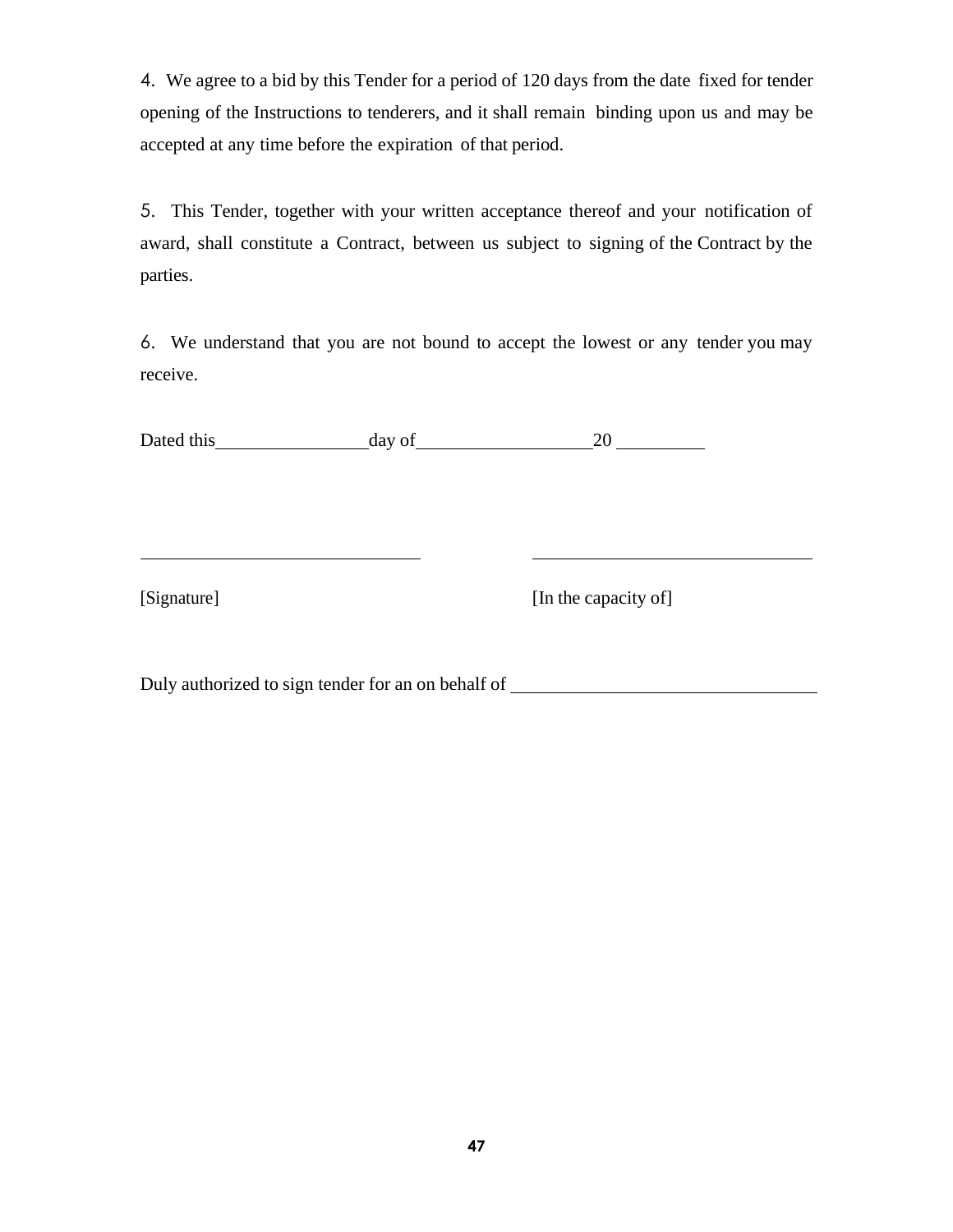#### <span id="page-39-0"></span>**9.2 CONFIDENTIAL BUSINESS QUESTIONNAIRE FORM** CONFIDENTIALITY DECLARATION FORM

#### (r.65)

I, *…………..……..*an *employee/agent/member of a board/member of a commission/member of a committee* of …....*[name of the procuring entity]*…………hereby declare that I shall not disclose any information that comes into my possession during or after any procurement proceedings of …………………….*[name of the procuring entity]* ……………………relating to –

- (1) any procurement whose disclosure would impede law enforcement or whose disclosure would impede law enforcement or whose disclosure would not be in the public interest;
- (2) any procurement whose disclosure would prejudice legitimate commercial interests, intellectual property rights or inhibit fair competition;
- (3) information relating to the evaluation, comparison or clarification of tenders, proposals or quotations; or
- (4) the contents of tenders, proposals or quotations.

I understand that the disclosure of such information to any unauthorised person(s) or in circumstances not permitted under the Public Procurement and Asset Disposal Act, 2015 is an offence.

I confirm that the declarations I have made above are correct to the best of my knowledge.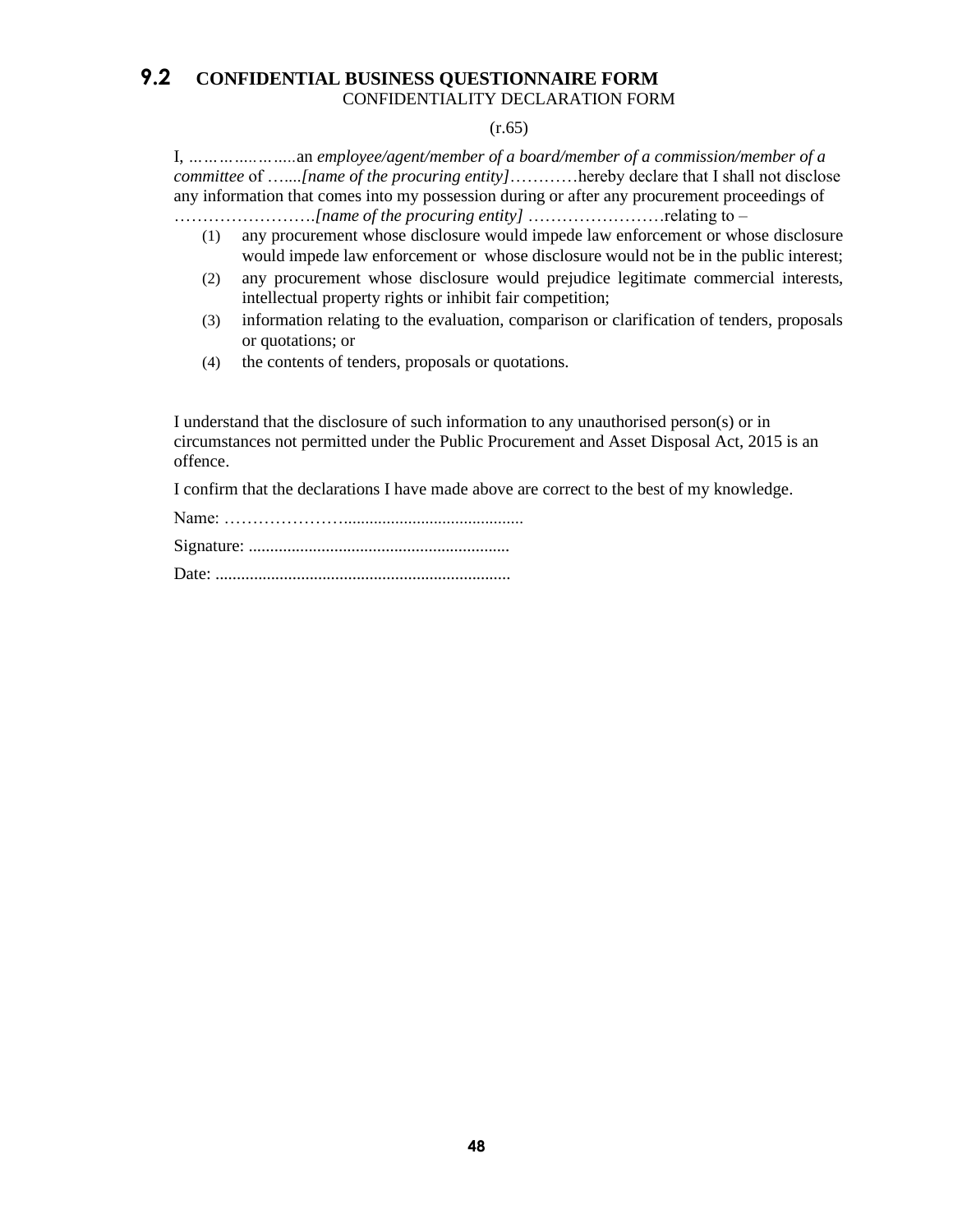### <span id="page-40-0"></span>**9.3 TENDER SECURITY DECLARATION FORM**

[The Bidder shall complete this Form in accordance with the instructions indicated]

| ., |  |
|----|--|
|    |  |

| Date:                                                       |  |
|-------------------------------------------------------------|--|
| [insert date (as day, month and year) of Tender Submission] |  |
|                                                             |  |
| [insert number of tendering process]                        |  |
| To:                                                         |  |

[insert complete name of Purchaser]

I/We, the undersigned, declare that:

- 1. I/We understand that, according to your conditions, bids must be supported by a Tender-Securing Declaration.
- 2. I/We accept that I/we will automatically be suspended from being eligible for tendering in any contract with the Purchaser for the period of time of [insert number of months or years] starting on [insert date], if we are in breach of our obligation(s) under the bid conditions, because we  $-$  (a) have withdrawn our tender during the period of tender validity specified by us in the Tendering Data Sheet; or (b) having been notified of the acceptance of our Bid by the Purchaser during the period of bid validity, (i) fail or refuse to execute the Contract, if required, or (ii) fail or refuse to furnish the Performance Security, in accordance with the instructions to tenders.
- 3. I/We understand that this Tender Securing Declaration shall expire if we are not the successful Tenderer(s), upon the earlier of:
	- (a) our receipt of a copy of your notification of the name of the successful Tenderer; or
	- (b) thirty days after the expiration of our Tender.
- 4. I/We understand that if I am/we are/in a Joint Venture, the Tender Securing Declaration must be in the name of the Joint Venture that submits the bid, and the Joint Venture has not been legally constituted at the time of bidding, the Tender Securing Declaration shall be in the names of all future partners as named in the letter of intent.

Signed:……………………………………………………………………..……….. Capacity / title (director or partner or sole proprietor, etc.) ……….………………. Name: ………………………………………………………………………………….. Duly authorized to sign the bid for and on behalf of: [insert complete name of Tenderer] Dated on …………………. day of ……………., ……. [Insert date of signing] Seal or stamp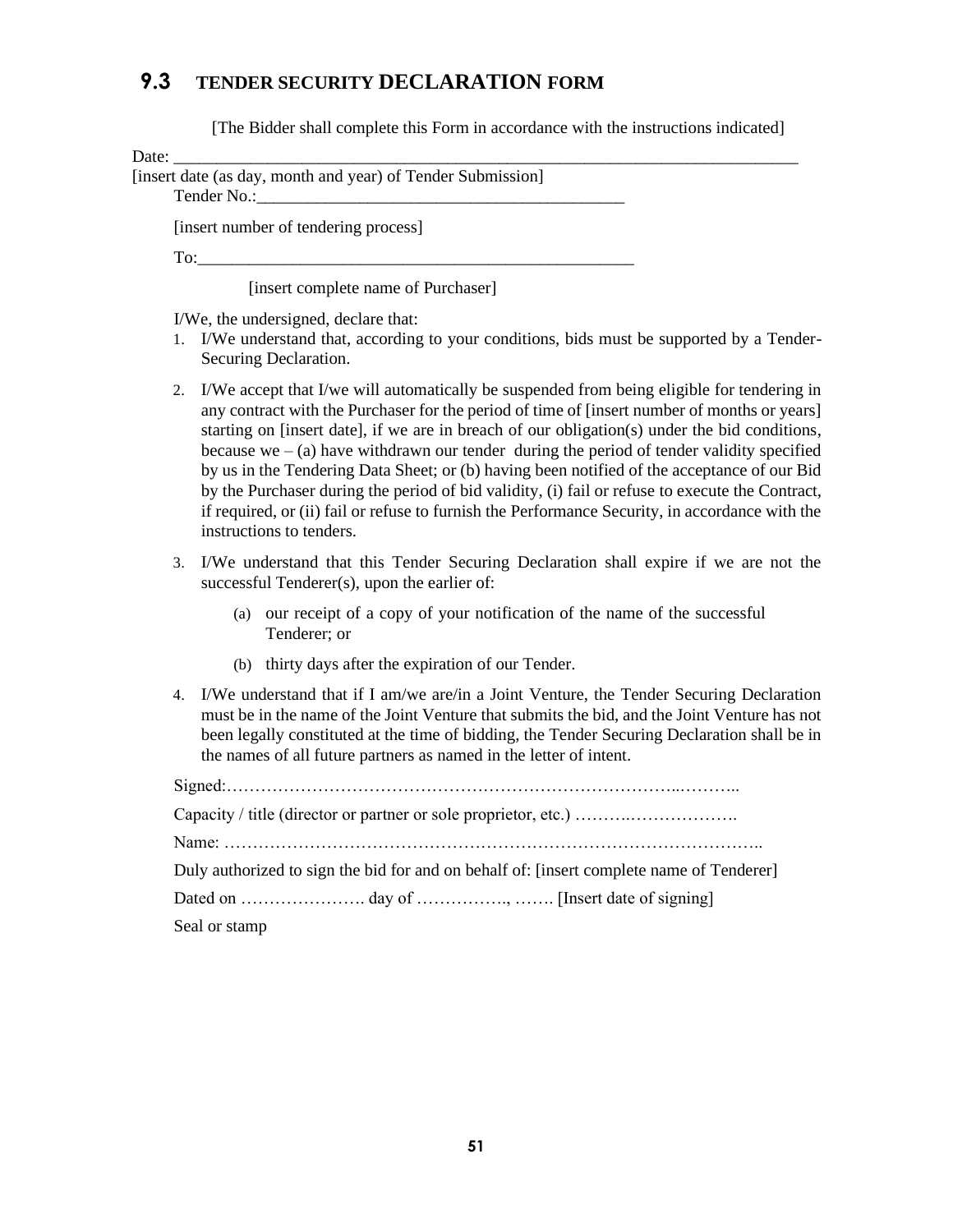### <span id="page-41-0"></span>**9.4 BANK GUARANTEE FOR ADVANCE PAYMENT FORM (Not Applicable)**

#### To: COUNTY GOVERNMENT OF KISUMU

*[Name of tender] …………………..*

Gentlemen and/or Ladies:

In accordance with the payment provision included in the Special Conditions of Contract, which amends the General Conditions of Contract to provide for advance payment, …………………………………………………. [*Name and address of tenderer]*(hereinafter called "the tenderer") shall deposit with the County Government of Kisumu a bank guarantee to guarantee its proper and faithful performance under the said Clause of the Contract in an amount of …… …………………. [Amount *of guarantee in figures and words].*

We, the ……………………………. [*bank or financial institutions]*, as instructed by the tenderer, agree unconditionally and irrevocably to guarantee as primary obligator and not as surety merely, the payment to the County Government of Kisumu on its first demand without whatsoever right of objection on our part and without its first claim to the tenderer, in the amount not exceeding …………………… [*Amount of guarantee in figures and words]*

We further agree that no change or addition to or other modification of the terms of the Contract to be performed there-under or of any of the Contract documents which may be made between the County Government of Kisumu and the tenderer, shall in any way release us from any liability under this guarantee, and we hereby waive notice of any such change, addition, or modification.

This guarantee shall remain valid in full effect from the date of the advance payment received by the tenderer under the Contract until ………… [*Date]*. Yours truly,

Signature and seal of the Guarantors

*[Name of bank or financial institution]*

*[Address]*

*[Date]*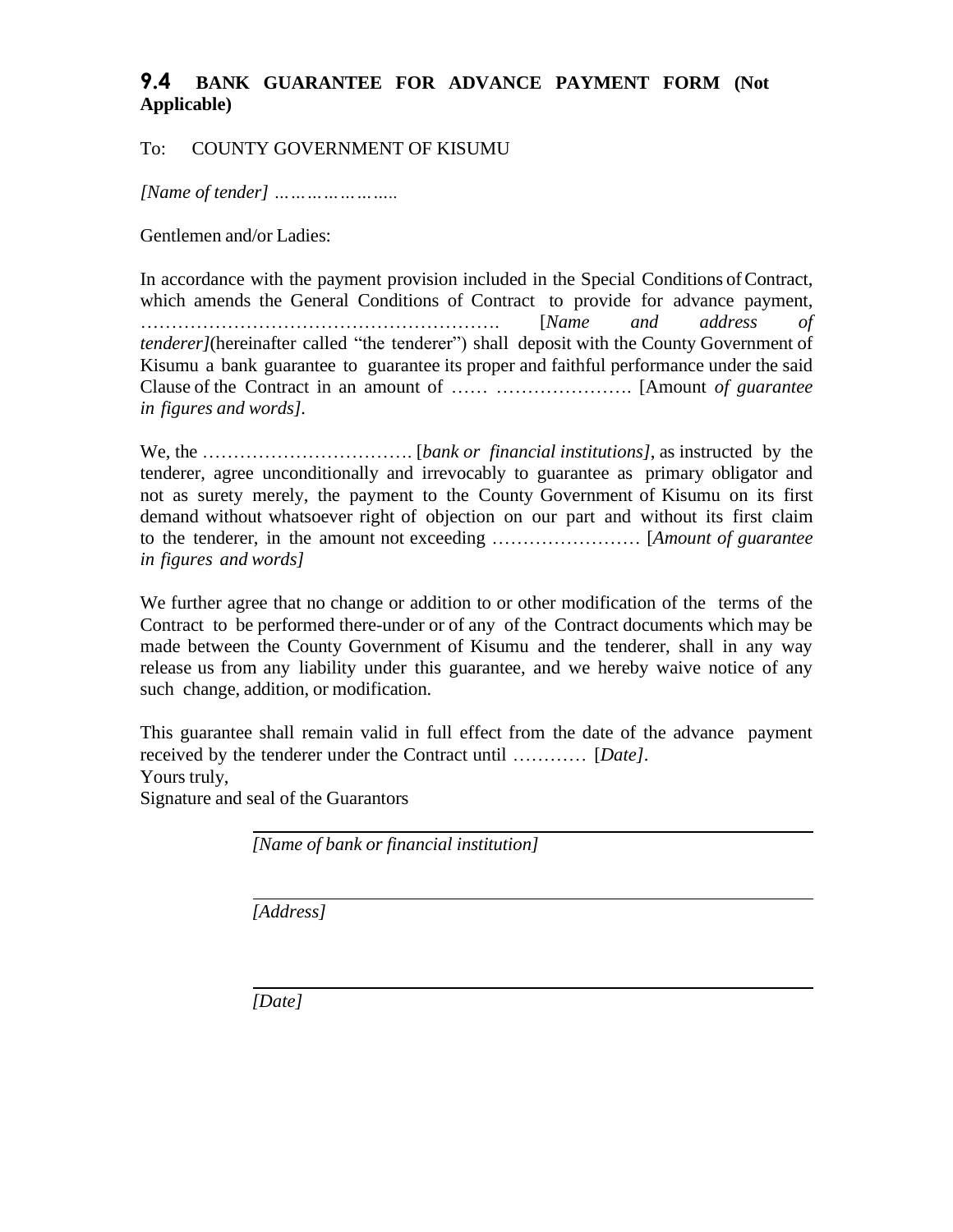#### <span id="page-42-0"></span>**9.5 MANUFACTURER'S AUTHORIZATION FORM (If applicable)**

<span id="page-42-1"></span>To: *County Government of Kisumu Reporting, P.O Box 3728-40100, KISUMU, KENYA*

WHEREAS ………………………………………………………… [Name *of the manufacturer]* who are established and reputable manufacturers of ………………….. [*Name and/or description of the goods]* having factories at ………………………………… [*Address of factory]* do hereby authorize ………………………… [*Name and address of Agent]* to submit a tender, and subsequently negotiate and sign the Contract with you against tender No. ………………………. [*Reference of the Tender]* for the above goods manufactured by us.

We hereby extend our full guarantee and warranty as per the General Conditions of Contract for the goods offered for supply by the above firm against this Invitation for Tenders.

[*Signature for and on behalf of*

*manufacturer]*

*Note:* This letter of authority should be on the letterhead of the Manufacturer and should be signed by a person competent.

### <span id="page-42-2"></span>**9.6. SELF DECLARATION FORMS**

SELF DECLARATION THAT THE PERSON/TENDERER WILL NOT ENGAGE IN ANY CORRUPT OR FRAUDULENT PRACTICE.

I, …………………………………….of P. O. Box ………………………. being a resident of

………………………………….. in the Republic of ……………….. do hereby make a statement as follows:-

1. THAT I am the Chief Executive/Managing Director/Principal Officer/Director of ………....

………………………… (insert name of the Company) who is a Bidder in respect of Tender No. ………………….. for ……………………..(insert tender title/description) for ………………( insert name of the Procuring entity) and duly authorized and competent to make this statement.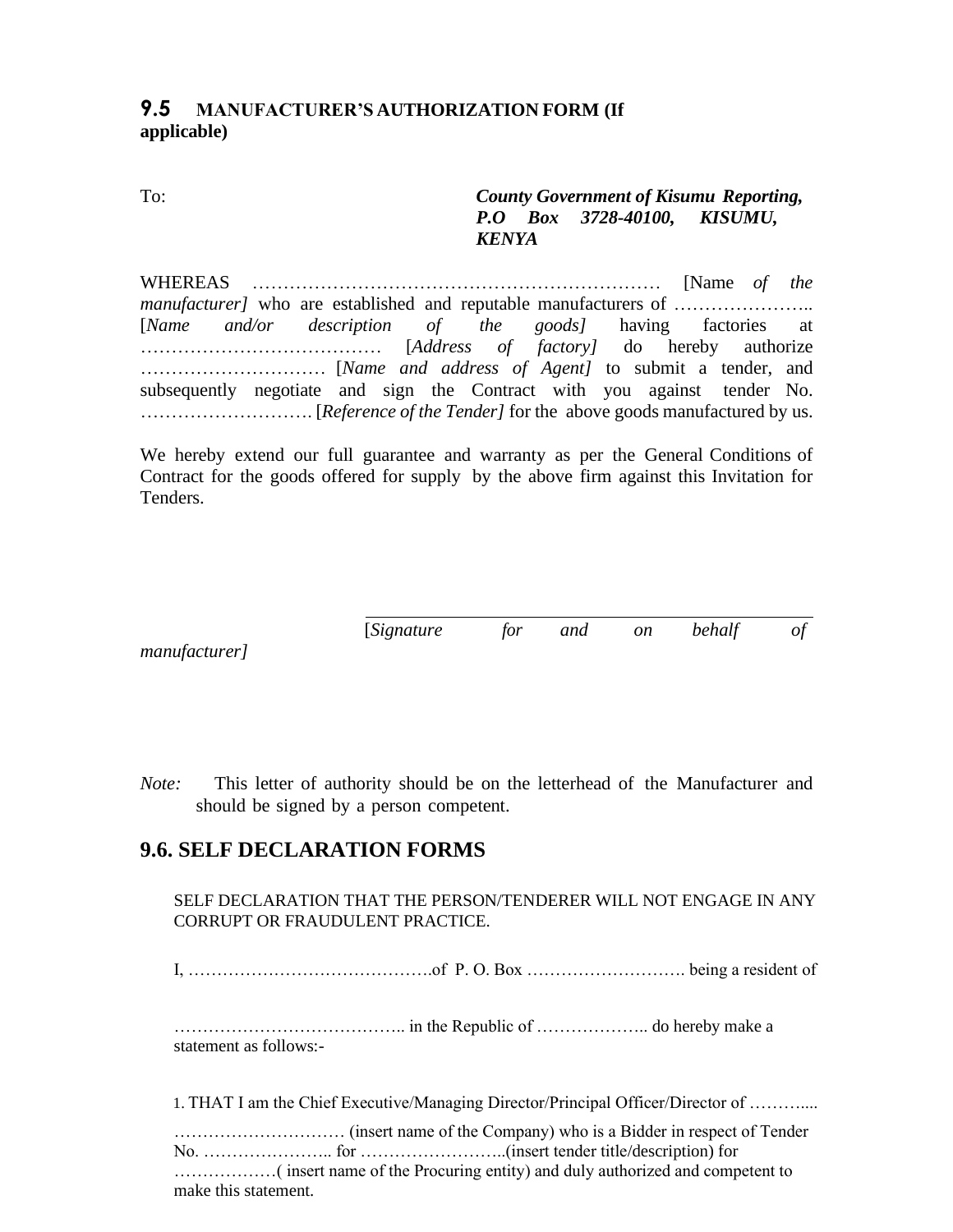2. THAT the aforesaid Bidder, its servants and/or agents /subcontractors will not engage in any corrupt or fraudulent practice and has not been requested to pay any inducement to any member of the Board, Management, Staff and/or employees and/or agents of ……………………..( insert name of the Procuring entity) which is the procuring entity.

3. THAT the aforesaid Bidder, its servants and/or agents /subcontractors have not offered any inducement to any member of the Board, Management, Staff and/or employees and/or agents of ……………………..(name of the procuring entity)

4. THAT the aforesaid Bidder will not engage /has not engaged in any corrosive practice with other bidders participating in the subject tender

5. THAT what is deponed to hereinabove is true to the best of my knowledge information and belief.

| (Title) | (Signature) |  |
|---------|-------------|--|

Bidder's Official Stamp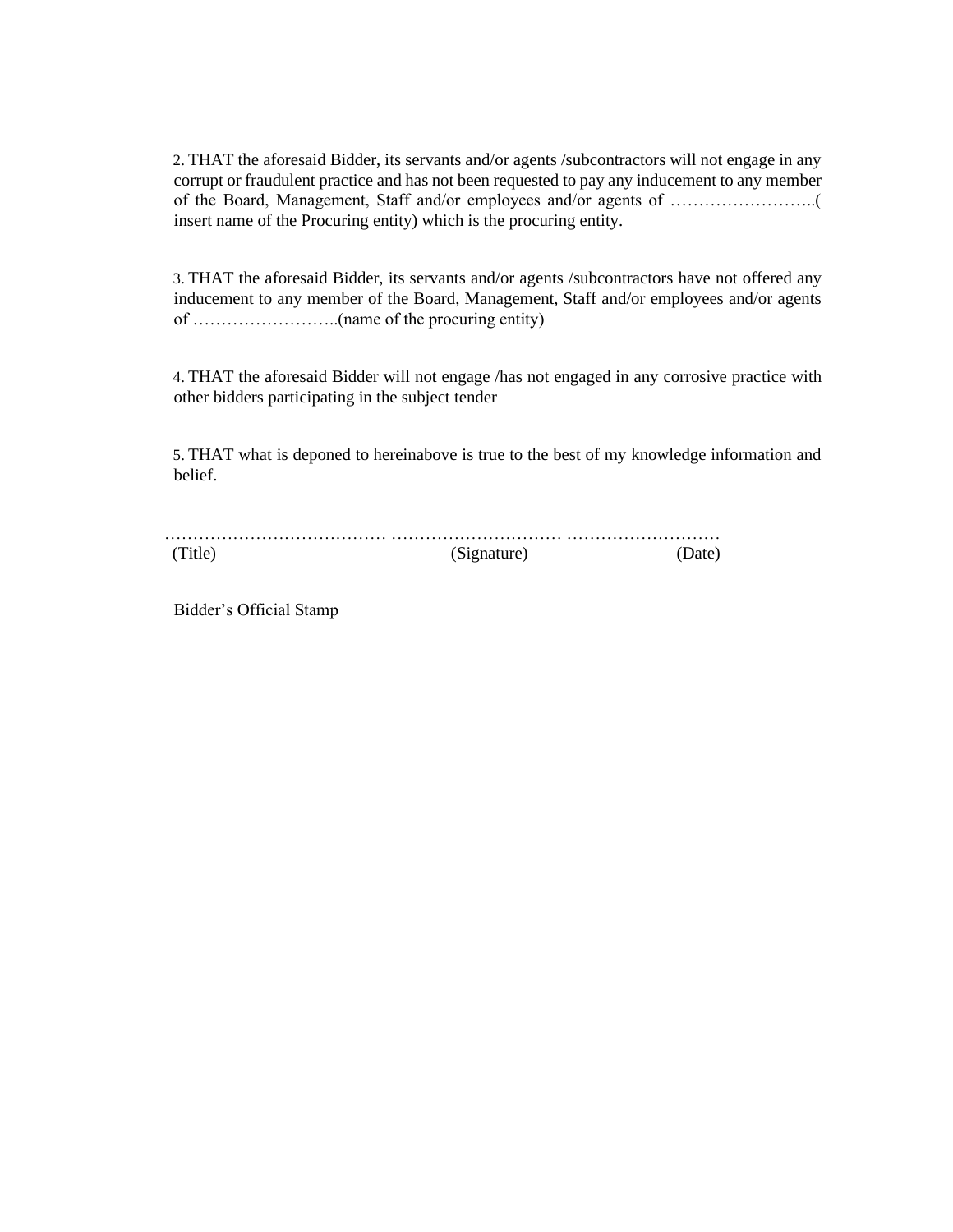#### <span id="page-44-0"></span>**SECTION X - ETHICS AND INTEGRITY PACT**

#### **10.0 ETHICS AND INTEGRITY PACT**

# **TO BE FILLED, SIGNED AND SUBMITTED BY ALL PERSONS BIDDING FOR THE SUPPLY OF OR PROVISION OF ANY GOODS OR SERVICES TO THE COUNTY GOVERNMENT OF KISUMU**

#### **Bidder's undertaking on Ethics and Integrity**

Accepting that transparent business management and fair public administration are the key to social development and national competitiveness, and in an effort to purge corruption and apply sanctions to corrupt businesses, and in full support of the worthy goals of this Integrity Pact, concerning the present proposal/tender for: I (*lead consultant's name in the case of an individual consultancy)* ⁄all personnel of (*name of association,*

*partnership, corporation or other entity being a non-individual consultant)* and its sub-contractors and agents hereby agree that:

- 1 I/We understand that the County Government of Kisumu are law- abiding institutions and I/We undertake to abide by all the Laws of Kenya particularly the laws, rules and regulations governing ethics and integrity and the procurement of goods and services by public agencies in Kenya. I/We shall not conduct any unethical business practices, including but not limited to making false declarations and representations in bidding documents; bid-rigging, collusive bidding, canvassing,.
- 2 I/We shall not offer any bribe, gifts, entertainment or any other undue benefits directly or indirectly to any officials of the County Government of Kisumu or indeed any other person nor commit any other act with a view to unlawfully influencing the process or outcome of procuring for the goods and/or services herein or the performance of any contract arising from the procurement process.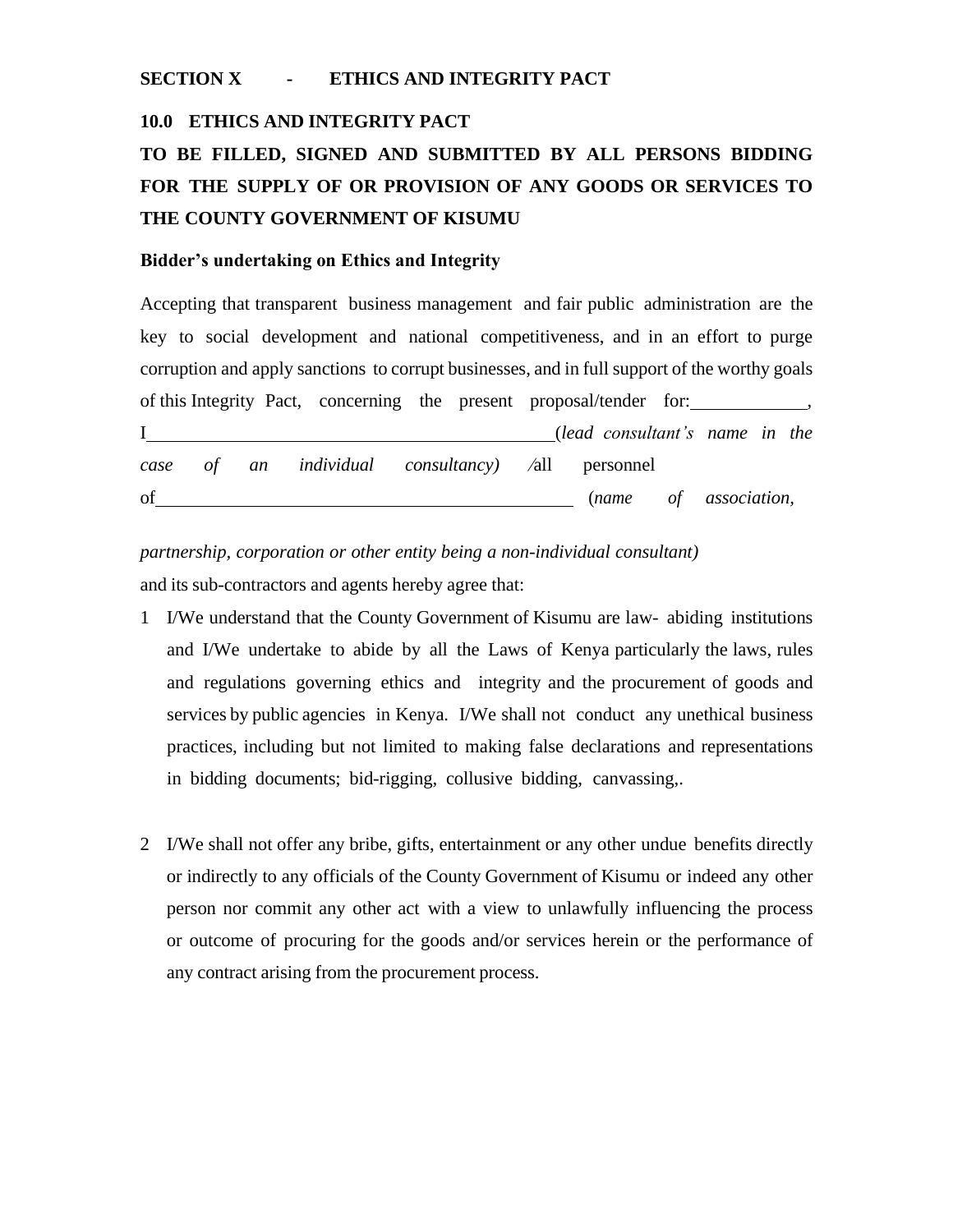- 3 I/We undertake to report to the Ethics & Anti-Corruption Commission any acts of corruption and unethical practice by any official of the County Government of Kisumu, any of my/our employees, agents, associates, affiliates or indeed any other person that come to our knowledge in the course of procuring the supply and provision of the goods and/orservices herein or the performance of any contract arising therefrom.
- 4 In bidding for the goods or services herein and in the course of any contract that may arise therefrom, I/We shall not make any statement which is untrue based on our knowledge, information and belief. I/We shall fully and truthfully declare my/our ability to provide the goods and/or perform the services and we will not bid for the supply of goods or provisions of services which we do not have the capacity to provide whether at all or under the terms required by the County Government of Kisumu.
- 5 I/We declare that we have the legal and operational capacity to make a bid for the goods and/or services herein, including but not limited to the fact that I/We am/not an undischarged bankrupt, under receivership or liquidation or otherwise insolvent nor suffering from any such or other incapacity that would make our bid or our ability to provide the goods and/or services herein legally or operationally untenable.
- 6 I/We declare that there is no conflict of interest situation existing between myself/us on the one hand and the County Government of Kisumu on the other with regard to the supply of the goods and/or provision of the services herein that would make the our bid or contract ethically or legally untenable. If any such conflict arises in the course of the procurement process and before the conclusion of any contract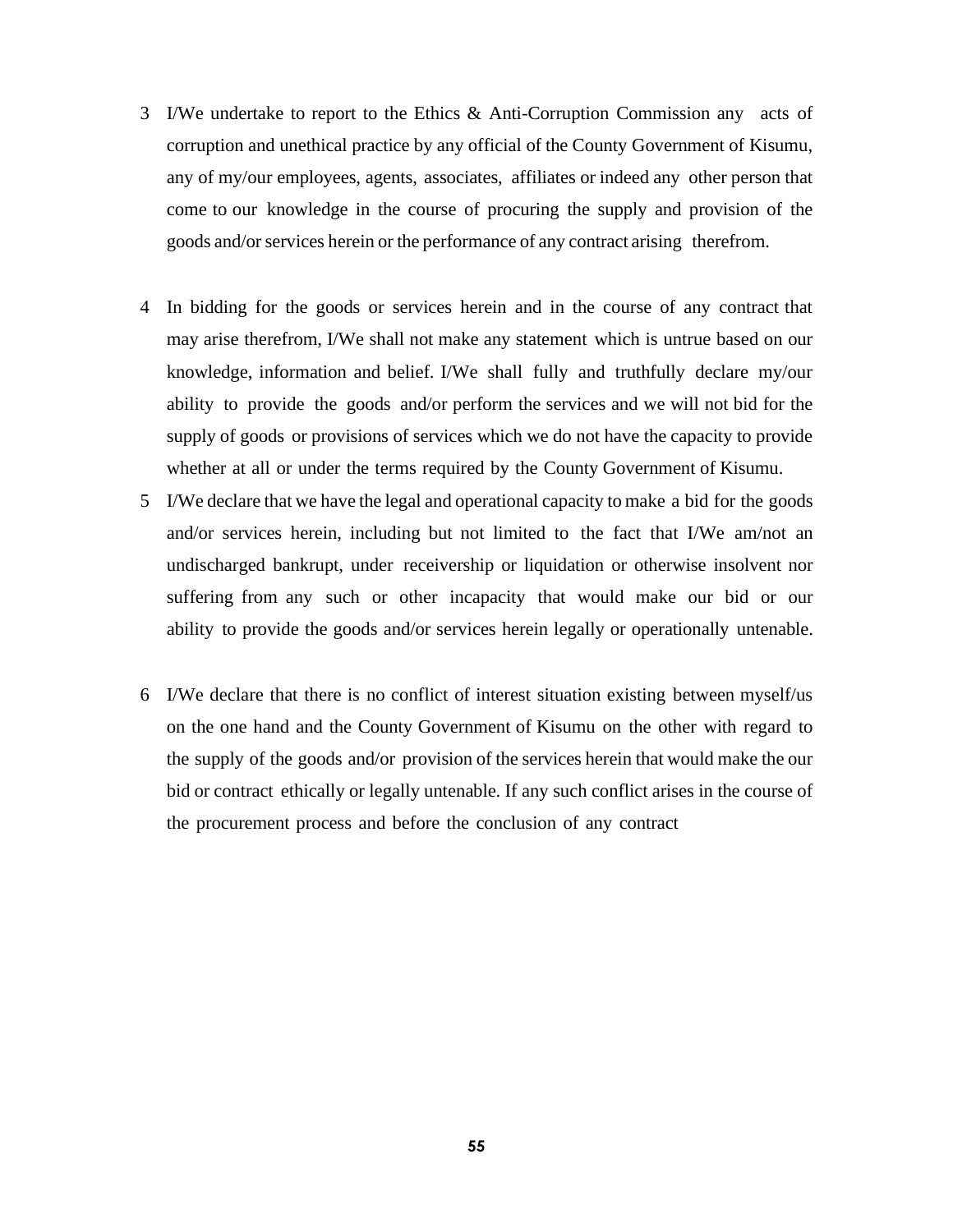arising therefrom, I/We shall fully and truthfully declare such conflict to the County Government of Kisumu.

7 I/We understand that the violation if this pact may lead to the disqualification of my/our bid, to the termination of any contract or obligation between myself/us and the County Government of Kisumu and my/our prosecution.

Signature & Stamp: …………………………………………………………….

#### REGISTRATION OF DISADVANTAGED GROUPS

#### REGISTRATION FORM FOR ENTERPRISES OWNED BY WOMEN, YOUTH AND PERSONS WITH DISABILITY TO SUPPLY GOODS, WORKS AND SERVICES TO PROCURING ENTITIES

#### ACCESS TO GOVERNMENT PROCUREMENT OPPORTUNITIES(AGPO)

The registration of suppliers is aimed at building a profile for each supplier regarding information on general particulars of the company. You are advised that it is a serious offence to give false information on this form.

#### PART I: DETAILS OF THE APPLICANT

| 7.             |                   |
|----------------|-------------------|
| 8 <sub>1</sub> | Contact<br>Person |
|                |                   |

#### 9. Overview of the Enterprise

| Type of ownership         | [Sole Proprietor] [Partnership]         |
|---------------------------|-----------------------------------------|
| (please tick one)         | [Limited Company]                       |
|                           | [Others Specify]                        |
| Number of employees       | $[0-5]$ [6-25] [26-49] 50-59] [100-250] |
| Initial Investments (KES) |                                         |